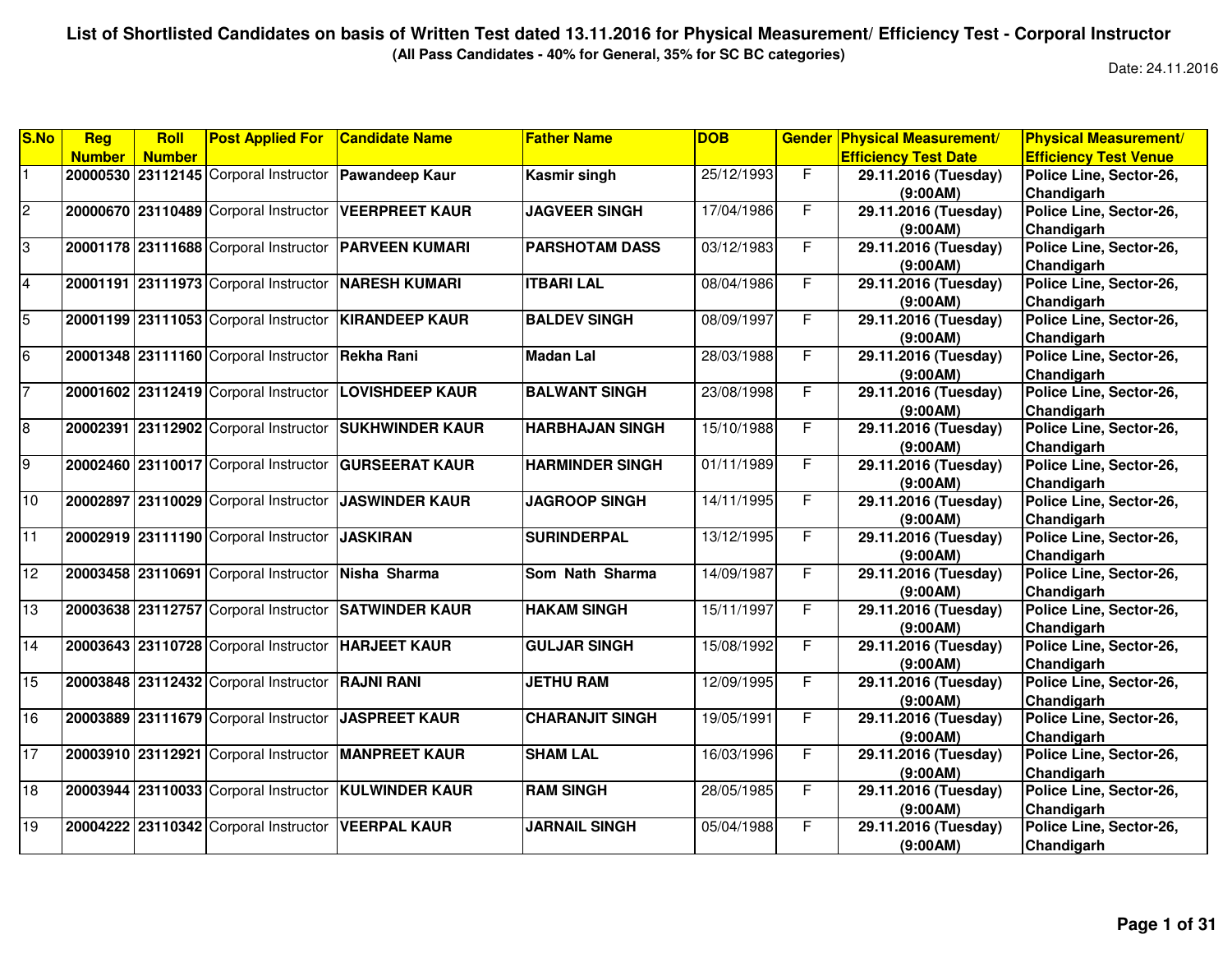**(All Pass Candidates - 40% for General, 35% for SC BC categories)**

| <b>Reg</b>    | Roll |               |                                                                                                                                                                                                                                                                                                                                                                                                                                                                                                                                                                                                                                                                                                                                                                                                                                    | <b>Father Name</b>                                                                                                                                                                                                                                                                                                                                                                                                                                        | <b>DOB</b>                                                          | <b>Gender</b>            |                                                                                                                                     | <b>Physical Measurement/</b>                                                                                                                                |
|---------------|------|---------------|------------------------------------------------------------------------------------------------------------------------------------------------------------------------------------------------------------------------------------------------------------------------------------------------------------------------------------------------------------------------------------------------------------------------------------------------------------------------------------------------------------------------------------------------------------------------------------------------------------------------------------------------------------------------------------------------------------------------------------------------------------------------------------------------------------------------------------|-----------------------------------------------------------------------------------------------------------------------------------------------------------------------------------------------------------------------------------------------------------------------------------------------------------------------------------------------------------------------------------------------------------------------------------------------------------|---------------------------------------------------------------------|--------------------------|-------------------------------------------------------------------------------------------------------------------------------------|-------------------------------------------------------------------------------------------------------------------------------------------------------------|
| <b>Number</b> |      |               |                                                                                                                                                                                                                                                                                                                                                                                                                                                                                                                                                                                                                                                                                                                                                                                                                                    |                                                                                                                                                                                                                                                                                                                                                                                                                                                           |                                                                     |                          |                                                                                                                                     | <b>Efficiency Test Venue</b>                                                                                                                                |
|               |      |               |                                                                                                                                                                                                                                                                                                                                                                                                                                                                                                                                                                                                                                                                                                                                                                                                                                    |                                                                                                                                                                                                                                                                                                                                                                                                                                                           |                                                                     | F.                       |                                                                                                                                     | Police Line, Sector-26,                                                                                                                                     |
|               |      |               |                                                                                                                                                                                                                                                                                                                                                                                                                                                                                                                                                                                                                                                                                                                                                                                                                                    |                                                                                                                                                                                                                                                                                                                                                                                                                                                           |                                                                     |                          | (9:00AM)                                                                                                                            | Chandigarh                                                                                                                                                  |
|               |      |               |                                                                                                                                                                                                                                                                                                                                                                                                                                                                                                                                                                                                                                                                                                                                                                                                                                    | <b>BALDEV SINGH</b>                                                                                                                                                                                                                                                                                                                                                                                                                                       |                                                                     |                          | 29.11.2016 (Tuesday)                                                                                                                | Police Line, Sector-26,                                                                                                                                     |
|               |      |               |                                                                                                                                                                                                                                                                                                                                                                                                                                                                                                                                                                                                                                                                                                                                                                                                                                    |                                                                                                                                                                                                                                                                                                                                                                                                                                                           |                                                                     |                          | (9:00AM)                                                                                                                            | Chandigarh                                                                                                                                                  |
|               |      |               |                                                                                                                                                                                                                                                                                                                                                                                                                                                                                                                                                                                                                                                                                                                                                                                                                                    |                                                                                                                                                                                                                                                                                                                                                                                                                                                           |                                                                     | F                        |                                                                                                                                     | Police Line, Sector-26,                                                                                                                                     |
|               |      |               |                                                                                                                                                                                                                                                                                                                                                                                                                                                                                                                                                                                                                                                                                                                                                                                                                                    |                                                                                                                                                                                                                                                                                                                                                                                                                                                           |                                                                     |                          | (9:00AM)                                                                                                                            | Chandigarh                                                                                                                                                  |
|               |      |               |                                                                                                                                                                                                                                                                                                                                                                                                                                                                                                                                                                                                                                                                                                                                                                                                                                    |                                                                                                                                                                                                                                                                                                                                                                                                                                                           |                                                                     |                          | 29.11.2016 (Tuesday)                                                                                                                | Police Line, Sector-26,                                                                                                                                     |
|               |      |               |                                                                                                                                                                                                                                                                                                                                                                                                                                                                                                                                                                                                                                                                                                                                                                                                                                    |                                                                                                                                                                                                                                                                                                                                                                                                                                                           |                                                                     |                          | (9:00AM)                                                                                                                            | Chandigarh                                                                                                                                                  |
|               |      |               |                                                                                                                                                                                                                                                                                                                                                                                                                                                                                                                                                                                                                                                                                                                                                                                                                                    | <b>MUKHTAR SINGH</b>                                                                                                                                                                                                                                                                                                                                                                                                                                      |                                                                     | M                        | 29.11.2016 (Tuesday)                                                                                                                | Police Line, Sector-26,                                                                                                                                     |
|               |      |               |                                                                                                                                                                                                                                                                                                                                                                                                                                                                                                                                                                                                                                                                                                                                                                                                                                    |                                                                                                                                                                                                                                                                                                                                                                                                                                                           |                                                                     |                          | (9:00AM)                                                                                                                            | Chandigarh                                                                                                                                                  |
|               |      |               |                                                                                                                                                                                                                                                                                                                                                                                                                                                                                                                                                                                                                                                                                                                                                                                                                                    | <b>JANGIR SINGH</b>                                                                                                                                                                                                                                                                                                                                                                                                                                       | 11/09/1993                                                          | M                        | 29.11.2016 (Tuesday)                                                                                                                | Police Line, Sector-26,                                                                                                                                     |
|               |      |               |                                                                                                                                                                                                                                                                                                                                                                                                                                                                                                                                                                                                                                                                                                                                                                                                                                    |                                                                                                                                                                                                                                                                                                                                                                                                                                                           |                                                                     |                          | (9:00AM)                                                                                                                            | Chandigarh                                                                                                                                                  |
|               |      |               |                                                                                                                                                                                                                                                                                                                                                                                                                                                                                                                                                                                                                                                                                                                                                                                                                                    | <b>RESHAM SINGH</b>                                                                                                                                                                                                                                                                                                                                                                                                                                       | 10/07/1981                                                          | M                        | 29.11.2016 (Tuesday)                                                                                                                | Police Line, Sector-26,                                                                                                                                     |
|               |      |               |                                                                                                                                                                                                                                                                                                                                                                                                                                                                                                                                                                                                                                                                                                                                                                                                                                    |                                                                                                                                                                                                                                                                                                                                                                                                                                                           |                                                                     |                          | (9:00AM)                                                                                                                            | Chandigarh                                                                                                                                                  |
|               |      |               |                                                                                                                                                                                                                                                                                                                                                                                                                                                                                                                                                                                                                                                                                                                                                                                                                                    | <b>MOHINDER SINGH</b>                                                                                                                                                                                                                                                                                                                                                                                                                                     | 10/01/1991                                                          | M                        | 29.11.2016 (Tuesday)                                                                                                                | Police Line, Sector-26,                                                                                                                                     |
|               |      |               |                                                                                                                                                                                                                                                                                                                                                                                                                                                                                                                                                                                                                                                                                                                                                                                                                                    |                                                                                                                                                                                                                                                                                                                                                                                                                                                           |                                                                     |                          | (9:00AM)                                                                                                                            | Chandigarh                                                                                                                                                  |
|               |      |               |                                                                                                                                                                                                                                                                                                                                                                                                                                                                                                                                                                                                                                                                                                                                                                                                                                    | <b>MOHAN LAL</b>                                                                                                                                                                                                                                                                                                                                                                                                                                          | 09/02/1991                                                          | $\overline{M}$           | 29.11.2016 (Tuesday)                                                                                                                | Police Line, Sector-26,                                                                                                                                     |
|               |      |               |                                                                                                                                                                                                                                                                                                                                                                                                                                                                                                                                                                                                                                                                                                                                                                                                                                    |                                                                                                                                                                                                                                                                                                                                                                                                                                                           |                                                                     |                          | (9:00AM)                                                                                                                            | Chandigarh                                                                                                                                                  |
|               |      |               |                                                                                                                                                                                                                                                                                                                                                                                                                                                                                                                                                                                                                                                                                                                                                                                                                                    | <b>Devinder Singh</b>                                                                                                                                                                                                                                                                                                                                                                                                                                     | 14/08/1994                                                          | M                        | 29.11.2016 (Tuesday)                                                                                                                | Police Line, Sector-26,                                                                                                                                     |
|               |      |               |                                                                                                                                                                                                                                                                                                                                                                                                                                                                                                                                                                                                                                                                                                                                                                                                                                    |                                                                                                                                                                                                                                                                                                                                                                                                                                                           |                                                                     |                          | (9:00AM)                                                                                                                            | Chandigarh                                                                                                                                                  |
|               |      |               |                                                                                                                                                                                                                                                                                                                                                                                                                                                                                                                                                                                                                                                                                                                                                                                                                                    | Pawan kumar                                                                                                                                                                                                                                                                                                                                                                                                                                               | 11/10/1994                                                          | М                        | 29.11.2016 (Tuesday)                                                                                                                | Police Line, Sector-26,                                                                                                                                     |
|               |      |               |                                                                                                                                                                                                                                                                                                                                                                                                                                                                                                                                                                                                                                                                                                                                                                                                                                    |                                                                                                                                                                                                                                                                                                                                                                                                                                                           |                                                                     |                          | (9:00AM)                                                                                                                            | Chandigarh                                                                                                                                                  |
|               |      |               |                                                                                                                                                                                                                                                                                                                                                                                                                                                                                                                                                                                                                                                                                                                                                                                                                                    | <b>SUKHRAJ SINGH</b>                                                                                                                                                                                                                                                                                                                                                                                                                                      |                                                                     | M                        | 29.11.2016 (Tuesday)                                                                                                                | Police Line, Sector-26,                                                                                                                                     |
|               |      |               |                                                                                                                                                                                                                                                                                                                                                                                                                                                                                                                                                                                                                                                                                                                                                                                                                                    |                                                                                                                                                                                                                                                                                                                                                                                                                                                           |                                                                     |                          | (9:00AM)                                                                                                                            | Chandigarh                                                                                                                                                  |
|               |      |               |                                                                                                                                                                                                                                                                                                                                                                                                                                                                                                                                                                                                                                                                                                                                                                                                                                    | <b>JATINDER KUMAR</b>                                                                                                                                                                                                                                                                                                                                                                                                                                     | 04/09/1997                                                          | M                        | 29.11.2016 (Tuesday)                                                                                                                | Police Line, Sector-26,                                                                                                                                     |
|               |      |               |                                                                                                                                                                                                                                                                                                                                                                                                                                                                                                                                                                                                                                                                                                                                                                                                                                    |                                                                                                                                                                                                                                                                                                                                                                                                                                                           |                                                                     |                          | (9:00AM)                                                                                                                            | Chandigarh                                                                                                                                                  |
|               |      |               |                                                                                                                                                                                                                                                                                                                                                                                                                                                                                                                                                                                                                                                                                                                                                                                                                                    | Karnail Singh                                                                                                                                                                                                                                                                                                                                                                                                                                             |                                                                     | $\overline{M}$           | 29.11.2016 (Tuesday)                                                                                                                | Police Line, Sector-26,                                                                                                                                     |
|               |      |               |                                                                                                                                                                                                                                                                                                                                                                                                                                                                                                                                                                                                                                                                                                                                                                                                                                    |                                                                                                                                                                                                                                                                                                                                                                                                                                                           |                                                                     |                          | (9:00AM)                                                                                                                            | Chandigarh                                                                                                                                                  |
|               |      |               |                                                                                                                                                                                                                                                                                                                                                                                                                                                                                                                                                                                                                                                                                                                                                                                                                                    | <b>BRIJ LAL</b>                                                                                                                                                                                                                                                                                                                                                                                                                                           | 01/06/1981                                                          | M                        | 29.11.2016 (Tuesday)                                                                                                                | Police Line, Sector-26,                                                                                                                                     |
|               |      |               |                                                                                                                                                                                                                                                                                                                                                                                                                                                                                                                                                                                                                                                                                                                                                                                                                                    |                                                                                                                                                                                                                                                                                                                                                                                                                                                           |                                                                     |                          | (9:00AM)                                                                                                                            | Chandigarh                                                                                                                                                  |
|               |      |               |                                                                                                                                                                                                                                                                                                                                                                                                                                                                                                                                                                                                                                                                                                                                                                                                                                    | <b>DILBAGH PATHANIA</b>                                                                                                                                                                                                                                                                                                                                                                                                                                   |                                                                     | M                        | 29.11.2016 (Tuesday)                                                                                                                | Police Line, Sector-26,                                                                                                                                     |
|               |      |               |                                                                                                                                                                                                                                                                                                                                                                                                                                                                                                                                                                                                                                                                                                                                                                                                                                    |                                                                                                                                                                                                                                                                                                                                                                                                                                                           |                                                                     |                          | (9:00AM)                                                                                                                            | Chandigarh                                                                                                                                                  |
|               |      |               | <b>Amritpreet Singh</b>                                                                                                                                                                                                                                                                                                                                                                                                                                                                                                                                                                                                                                                                                                                                                                                                            | <b>Gurdarshan Singh</b>                                                                                                                                                                                                                                                                                                                                                                                                                                   | 09/07/1997                                                          | M                        | 29.11.2016 (Tuesday)                                                                                                                | Police Line, Sector-26,                                                                                                                                     |
|               |      |               |                                                                                                                                                                                                                                                                                                                                                                                                                                                                                                                                                                                                                                                                                                                                                                                                                                    |                                                                                                                                                                                                                                                                                                                                                                                                                                                           |                                                                     |                          | (9:00AM)                                                                                                                            | Chandigarh                                                                                                                                                  |
|               |      |               |                                                                                                                                                                                                                                                                                                                                                                                                                                                                                                                                                                                                                                                                                                                                                                                                                                    | <b>RAM SINGH</b>                                                                                                                                                                                                                                                                                                                                                                                                                                          |                                                                     | М                        | 29.11.2016 (Tuesday)                                                                                                                | Police Line, Sector-26,                                                                                                                                     |
|               |      |               |                                                                                                                                                                                                                                                                                                                                                                                                                                                                                                                                                                                                                                                                                                                                                                                                                                    |                                                                                                                                                                                                                                                                                                                                                                                                                                                           |                                                                     |                          |                                                                                                                                     | Chandigarh                                                                                                                                                  |
|               |      |               |                                                                                                                                                                                                                                                                                                                                                                                                                                                                                                                                                                                                                                                                                                                                                                                                                                    | <b>MELA SINGH</b>                                                                                                                                                                                                                                                                                                                                                                                                                                         |                                                                     | M                        |                                                                                                                                     | Police Line, Sector-26,                                                                                                                                     |
|               |      |               |                                                                                                                                                                                                                                                                                                                                                                                                                                                                                                                                                                                                                                                                                                                                                                                                                                    |                                                                                                                                                                                                                                                                                                                                                                                                                                                           |                                                                     |                          |                                                                                                                                     | Chandigarh                                                                                                                                                  |
|               |      | <b>Number</b> | <b>Post Applied For</b><br>20004368 23111663 Corporal Instructor<br>20004433 23111207 Corporal Instructor<br>20004797 23111291 Corporal Instructor<br>20000005 23111833 Corporal Instructor<br>20000006 23110396 Corporal Instructor<br>20000018 23112626 Corporal Instructor<br>20000019 23110227 Corporal Instructor<br>20000022 23112182 Corporal Instructor<br>20000024 23110044 Corporal Instructor<br>20000037 23110388 Corporal Instructor<br>20000059 23111872 Corporal Instructor<br>20000076 23112493 Corporal Instructor<br>20000083 23111558 Corporal Instructor<br>20000085 23111999 Corporal Instructor<br>20000096 23110942 Corporal Instructor<br>20000099 23110191 Corporal Instructor<br>20000103 23110355 Corporal Instructor<br>20000106 23111532 Corporal Instructor<br>20000108 23110580 Corporal Instructor | <b>Candidate Name</b><br><b>AMANDEEP KAUR</b><br><b>GURPINDER SINGH</b><br><b>SONU RANI</b><br><b>JASWANT SINGH</b><br><b>MANJINDER SINGH</b><br><b>GURPIAR SINGH</b><br><b>DALJIT SINGH</b><br><b>INAVDEEP SINGH</b><br><b>PARDEEP KUMAR</b><br><b>Sukhvir Singh</b><br>Pardeep kumar<br><b>KAMALPREET SINGH</b><br><b>JATIN KUMAR</b><br>Gagandeep<br><b>LAKHVIR SINGH</b><br><b>SHAKTI PATHANIA</b><br><b>RANDHIR SINGH</b><br><b>SHARANDEEP SINGH</b> | <b>JARNAIL SINGH</b><br><b>PRITAM SINGH</b><br><b>SANTOKH SINGH</b> | 21/02/1993<br>07/04/1997 | $\overline{F}$<br>06/01/1993<br>04/03/1986<br>M<br>25/07/1994<br>19/09/1995<br>01/01/1995<br>16/11/1985<br>21/04/1978<br>05/07/1995 | <b>Physical Measurement/</b><br><b>Efficiency Test Date</b><br>29.11.2016 (Tuesday)<br>29.11.2016 (Tuesday)<br>(9:00AM)<br>29.11.2016 (Tuesday)<br>(9:00AM) |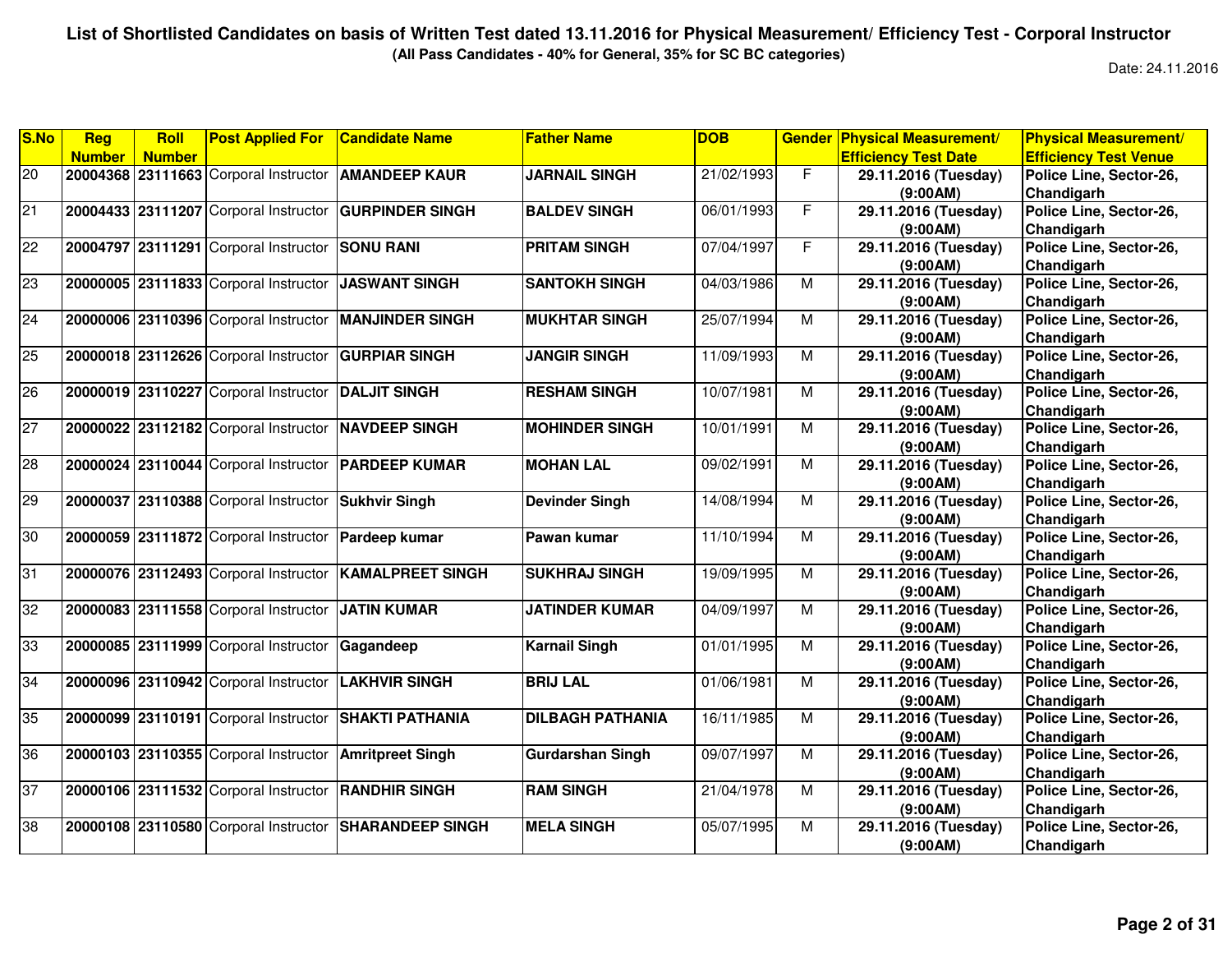**(All Pass Candidates - 40% for General, 35% for SC BC categories)**

| <b>Number</b><br><b>Efficiency Test Date</b><br><b>Efficiency Test Venue</b><br><b>Number</b><br>39<br>20000116 23112408 Corporal Instructor<br><b>Deepak Kumar</b><br>Vijay Kumar<br>26/01/1989<br>M<br>29.11.2016 (Tuesday)<br>Police Line, Sector-26,<br>(9:00AM)<br>Chandigarh<br>$\overline{M}$<br>20000120 23112948 Corporal Instructor<br><b>SUKHBIR SINGH</b><br><b>SURINDER SINGH</b><br>11/02/1984<br>29.11.2016 (Tuesday)<br>Police Line, Sector-26,<br>(9:00AM)<br>Chandigarh<br>20000121 23110052 Corporal Instructor<br><b>RANJIT SINGH</b><br><b>PRITAM SINGH</b><br>18/03/1984<br>M<br>29.11.2016 (Tuesday)<br>Police Line, Sector-26,<br>Chandigarh<br>(9:00AM)<br>20000124 23111494 Corporal Instructor<br>09/05/1995<br>M<br><b>RAMESH KUMAR</b><br><b>NOHAR CHAND</b><br>29.11.2016 (Tuesday)<br>Police Line, Sector-26,<br>(9:00AM)<br>Chandigarh<br>20000126 23111376 Corporal Instructor<br>24/11/1974<br>M<br><b>TARSEM SINGH</b><br><b>MOHINDER SINGH</b><br>29.11.2016 (Tuesday)<br>Police Line, Sector-26, |  |
|---------------------------------------------------------------------------------------------------------------------------------------------------------------------------------------------------------------------------------------------------------------------------------------------------------------------------------------------------------------------------------------------------------------------------------------------------------------------------------------------------------------------------------------------------------------------------------------------------------------------------------------------------------------------------------------------------------------------------------------------------------------------------------------------------------------------------------------------------------------------------------------------------------------------------------------------------------------------------------------------------------------------------------------|--|
| 40<br>41<br>42<br>43                                                                                                                                                                                                                                                                                                                                                                                                                                                                                                                                                                                                                                                                                                                                                                                                                                                                                                                                                                                                                  |  |
|                                                                                                                                                                                                                                                                                                                                                                                                                                                                                                                                                                                                                                                                                                                                                                                                                                                                                                                                                                                                                                       |  |
|                                                                                                                                                                                                                                                                                                                                                                                                                                                                                                                                                                                                                                                                                                                                                                                                                                                                                                                                                                                                                                       |  |
|                                                                                                                                                                                                                                                                                                                                                                                                                                                                                                                                                                                                                                                                                                                                                                                                                                                                                                                                                                                                                                       |  |
|                                                                                                                                                                                                                                                                                                                                                                                                                                                                                                                                                                                                                                                                                                                                                                                                                                                                                                                                                                                                                                       |  |
|                                                                                                                                                                                                                                                                                                                                                                                                                                                                                                                                                                                                                                                                                                                                                                                                                                                                                                                                                                                                                                       |  |
|                                                                                                                                                                                                                                                                                                                                                                                                                                                                                                                                                                                                                                                                                                                                                                                                                                                                                                                                                                                                                                       |  |
|                                                                                                                                                                                                                                                                                                                                                                                                                                                                                                                                                                                                                                                                                                                                                                                                                                                                                                                                                                                                                                       |  |
|                                                                                                                                                                                                                                                                                                                                                                                                                                                                                                                                                                                                                                                                                                                                                                                                                                                                                                                                                                                                                                       |  |
|                                                                                                                                                                                                                                                                                                                                                                                                                                                                                                                                                                                                                                                                                                                                                                                                                                                                                                                                                                                                                                       |  |
| Chandigarh<br>(9:00AM)                                                                                                                                                                                                                                                                                                                                                                                                                                                                                                                                                                                                                                                                                                                                                                                                                                                                                                                                                                                                                |  |
| 44<br>20000138 23112892 Corporal Instructor<br><b>MANPREET SINGH</b><br><b>JUGRAJ SINGH</b><br>20/08/1993<br>$\overline{M}$<br>Police Line, Sector-26,<br>29.11.2016 (Tuesday)                                                                                                                                                                                                                                                                                                                                                                                                                                                                                                                                                                                                                                                                                                                                                                                                                                                        |  |
| Chandigarh<br>(9:00AM)                                                                                                                                                                                                                                                                                                                                                                                                                                                                                                                                                                                                                                                                                                                                                                                                                                                                                                                                                                                                                |  |
| 45<br>27/08/1993<br>$\overline{M}$<br>29.11.2016 (Tuesday)<br>Police Line, Sector-26,<br>20000140 23112401 Corporal Instructor<br><b>MANDEEP KUMAR</b><br><b>AMARNATH</b>                                                                                                                                                                                                                                                                                                                                                                                                                                                                                                                                                                                                                                                                                                                                                                                                                                                             |  |
| (9:00AM)<br>Chandigarh                                                                                                                                                                                                                                                                                                                                                                                                                                                                                                                                                                                                                                                                                                                                                                                                                                                                                                                                                                                                                |  |
| 46<br>20000141 23112555 Corporal Instructor<br><b>KRISHAN SINGH</b><br>21/06/1993<br>29.11.2016 (Tuesday)<br>Police Line, Sector-26,<br><b>RAVINDER SINGH</b><br>M                                                                                                                                                                                                                                                                                                                                                                                                                                                                                                                                                                                                                                                                                                                                                                                                                                                                    |  |
| (9:00AM)<br>Chandigarh                                                                                                                                                                                                                                                                                                                                                                                                                                                                                                                                                                                                                                                                                                                                                                                                                                                                                                                                                                                                                |  |
| 47<br>20000146 23110353 Corporal Instructor<br><b>SURINDER PAL SINGH</b><br>M<br>Police Line, Sector-26,<br><b>GURJANT SINGH</b><br>10/12/1994<br>29.11.2016 (Tuesday)                                                                                                                                                                                                                                                                                                                                                                                                                                                                                                                                                                                                                                                                                                                                                                                                                                                                |  |
| Chandigarh<br>(9:00AM)                                                                                                                                                                                                                                                                                                                                                                                                                                                                                                                                                                                                                                                                                                                                                                                                                                                                                                                                                                                                                |  |
| 48<br>20000155 23112410 Corporal Instructor<br>23/02/1998<br>M<br>Police Line, Sector-26,<br><b>JASPREET SINGH</b><br><b>GURJEET SINGH</b><br>29.11.2016 (Tuesday)                                                                                                                                                                                                                                                                                                                                                                                                                                                                                                                                                                                                                                                                                                                                                                                                                                                                    |  |
| Chandigarh<br>(9:00AM)                                                                                                                                                                                                                                                                                                                                                                                                                                                                                                                                                                                                                                                                                                                                                                                                                                                                                                                                                                                                                |  |
| 49<br>20000165 23112742 Corporal Instructor<br>13/04/1993<br>M<br><b>GURJANT SINGH</b><br><b>MAKHAN SINGH</b><br>29.11.2016 (Tuesday)<br>Police Line, Sector-26,                                                                                                                                                                                                                                                                                                                                                                                                                                                                                                                                                                                                                                                                                                                                                                                                                                                                      |  |
| (9:00AM)<br>Chandigarh                                                                                                                                                                                                                                                                                                                                                                                                                                                                                                                                                                                                                                                                                                                                                                                                                                                                                                                                                                                                                |  |
| 50<br>$\overline{M}$<br>20000180 23110078 Corporal Instructor<br><b>JASWANT SINGH</b><br><b>KRISHAN LAL</b><br>02/01/1997<br>Police Line, Sector-26,<br>29.11.2016 (Tuesday)                                                                                                                                                                                                                                                                                                                                                                                                                                                                                                                                                                                                                                                                                                                                                                                                                                                          |  |
| Chandigarh<br>(9:00AM)                                                                                                                                                                                                                                                                                                                                                                                                                                                                                                                                                                                                                                                                                                                                                                                                                                                                                                                                                                                                                |  |
| 51<br>20000189 23110597 Corporal Instructor<br>13/11/1995<br>M<br>Police Line, Sector-26,<br><b>IQBAL SINGH</b><br><b>RAWEL SINGH</b><br>29.11.2016 (Tuesday)                                                                                                                                                                                                                                                                                                                                                                                                                                                                                                                                                                                                                                                                                                                                                                                                                                                                         |  |
| Chandigarh<br>(9:00AM)                                                                                                                                                                                                                                                                                                                                                                                                                                                                                                                                                                                                                                                                                                                                                                                                                                                                                                                                                                                                                |  |
| 52<br>20000195 23112843 Corporal Instructor<br>29.11.2016 (Tuesday)<br>Police Line, Sector-26,<br><b>KRISHAN SINGH</b><br><b>DEV RAJ</b><br>02/03/1980<br>М                                                                                                                                                                                                                                                                                                                                                                                                                                                                                                                                                                                                                                                                                                                                                                                                                                                                           |  |
| (9:00AM)<br>Chandigarh                                                                                                                                                                                                                                                                                                                                                                                                                                                                                                                                                                                                                                                                                                                                                                                                                                                                                                                                                                                                                |  |
| 53<br>20000198 23112234 Corporal Instructor<br><b>LOVEJEET SINGH</b><br><b>DAVINDER SINGH</b><br>18/03/1997<br>M<br>29.11.2016 (Tuesday)<br>Police Line, Sector-26,                                                                                                                                                                                                                                                                                                                                                                                                                                                                                                                                                                                                                                                                                                                                                                                                                                                                   |  |
| Chandigarh<br>(9:00AM)                                                                                                                                                                                                                                                                                                                                                                                                                                                                                                                                                                                                                                                                                                                                                                                                                                                                                                                                                                                                                |  |
| 54<br>20000199 23111704 Corporal Instructor<br><b>PARVINDER SINGH</b><br><b>BALJIT SINGH</b><br>17/10/1990<br>M<br>29.11.2016 (Tuesday)<br>Police Line, Sector-26,                                                                                                                                                                                                                                                                                                                                                                                                                                                                                                                                                                                                                                                                                                                                                                                                                                                                    |  |
| Chandigarh<br>(9:00AM)                                                                                                                                                                                                                                                                                                                                                                                                                                                                                                                                                                                                                                                                                                                                                                                                                                                                                                                                                                                                                |  |
| 55<br>20000210 23112950 Corporal Instructor<br>30/03/1990<br>M<br>29.11.2016 (Tuesday)<br>Police Line, Sector-26,<br>gagandeep singh<br>rajinder singh                                                                                                                                                                                                                                                                                                                                                                                                                                                                                                                                                                                                                                                                                                                                                                                                                                                                                |  |
| (9:00AM)<br>Chandigarh                                                                                                                                                                                                                                                                                                                                                                                                                                                                                                                                                                                                                                                                                                                                                                                                                                                                                                                                                                                                                |  |
| 56<br>20000223 23110157 Corporal Instructor<br>15/08/1978<br>$\overline{M}$<br>29.11.2016 (Tuesday)<br>Police Line, Sector-26,<br><b>PIRTHIPAL SINGH</b><br><b>DARABARA SINGH</b>                                                                                                                                                                                                                                                                                                                                                                                                                                                                                                                                                                                                                                                                                                                                                                                                                                                     |  |
| (9:00AM)<br>Chandigarh                                                                                                                                                                                                                                                                                                                                                                                                                                                                                                                                                                                                                                                                                                                                                                                                                                                                                                                                                                                                                |  |
| 57<br>20000238 23111205 Corporal Instructor<br><b>RANJIT SINGH</b><br><b>BALVIR SINGH</b><br>12/04/1989<br>M<br>Police Line, Sector-26,<br>29.11.2016 (Tuesday)                                                                                                                                                                                                                                                                                                                                                                                                                                                                                                                                                                                                                                                                                                                                                                                                                                                                       |  |
| (9:00AM)<br>Chandigarh                                                                                                                                                                                                                                                                                                                                                                                                                                                                                                                                                                                                                                                                                                                                                                                                                                                                                                                                                                                                                |  |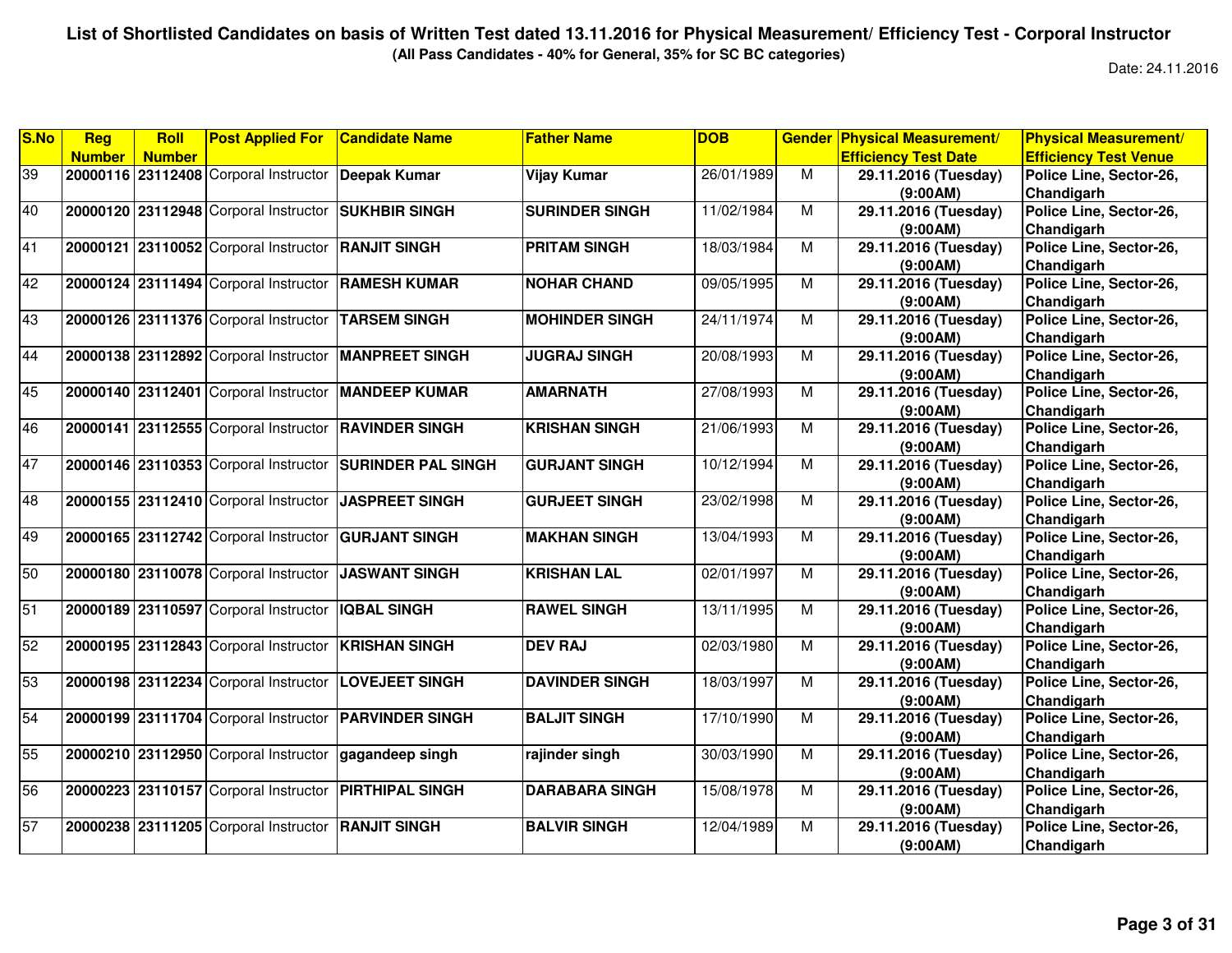**(All Pass Candidates - 40% for General, 35% for SC BC categories)**

| S.No            | Reg           | <b>Roll</b>   | <b>Post Applied For</b>               | <b>Candidate Name</b>    | <b>Father Name</b>        | <b>DOB</b> | <b>Gender</b>  | <b>Physical Measurement/</b> | <b>Physical Measurement/</b> |
|-----------------|---------------|---------------|---------------------------------------|--------------------------|---------------------------|------------|----------------|------------------------------|------------------------------|
|                 | <b>Number</b> | <b>Number</b> |                                       |                          |                           |            |                | <b>Efficiency Test Date</b>  | <b>Efficiency Test Venue</b> |
| 58              |               |               | 20000240 23110159 Corporal Instructor | <b>JAGJEET SINGH</b>     | <b>GURDEV SINGH</b>       | 01/05/1997 | M              | 29.11.2016 (Tuesday)         | Police Line, Sector-26,      |
|                 |               |               |                                       |                          |                           |            |                | (9:00AM)                     | Chandigarh                   |
| 59              |               |               | 20000243 23110418 Corporal Instructor | <b>ONKAR HARPREET</b>    | <b>KARNAIL SINGH</b>      | 26/08/1994 | М              | 29.11.2016 (Tuesday)         | Police Line, Sector-26,      |
|                 |               |               |                                       |                          |                           |            |                | (9:00AM)                     | Chandigarh                   |
| 60              |               |               | 20000250 23112625 Corporal Instructor | <b>RAHUL RANA</b>        | <b>SH. TARASPAL SINGH</b> | 21/08/1998 | M              | 29.11.2016 (Tuesday)         | Police Line, Sector-26,      |
|                 |               |               |                                       |                          |                           |            |                | (9:00AM)                     | Chandigarh                   |
| 61              |               |               | 20000251 23112811 Corporal Instructor | <b>DILSHER SINGH</b>     | <b>BALDEV SINGH</b>       | 24/09/1989 | M              | 29.11.2016 (Tuesday)         | Police Line, Sector-26,      |
|                 |               |               |                                       |                          |                           |            |                | (9:00AM)                     | Chandigarh                   |
| 62              |               |               | 20000272 23112028 Corporal Instructor | <b>JASPREET SINGH</b>    | <b>KAKA SINGH</b>         | 01/09/1990 | $\overline{M}$ | 29.11.2016 (Tuesday)         | Police Line, Sector-26,      |
|                 |               |               |                                       |                          |                           |            |                | (9:00AM)                     | Chandigarh                   |
| 63              |               |               | 20000273 23110113 Corporal Instructor | <b>SUDERSHAN</b>         | <b>RAVI KUMAR</b>         | 12/08/1993 | М              | 29.11.2016 (Tuesday)         | Police Line, Sector-26,      |
|                 |               |               |                                       |                          |                           |            |                | (9:00AM)                     | Chandigarh                   |
| 64              |               |               | 20000274 23110403 Corporal Instructor | <b>MANDEEP SINGH</b>     | <b>JALOUR SINGH</b>       | 15/06/1993 | $\overline{M}$ | 29.11.2016 (Tuesday)         | Police Line, Sector-26,      |
|                 |               |               |                                       |                          |                           |            |                | (9:00AM)                     | Chandigarh                   |
| 65              |               |               | 20000276 23110922 Corporal Instructor | <b>HARPREET SINGH</b>    | <b>SUKHDEV SINGH</b>      | 13/11/1982 | M              | 29.11.2016 (Tuesday)         | Police Line, Sector-26,      |
|                 |               |               |                                       |                          |                           |            |                | (9:00AM)                     | Chandigarh                   |
| 66              |               |               | 20000287 23111567 Corporal Instructor | <b>KARANVEER SINGH</b>   | <b>BALBIR SINGH</b>       | 06/03/1998 | M              | 29.11.2016 (Tuesday)         | Police Line, Sector-26,      |
|                 |               |               |                                       |                          |                           |            |                | (9:00AM)                     | Chandigarh                   |
| 67              |               |               | 20000290 23112893 Corporal Instructor | <b>GURPREET SINGH</b>    | <b>SUKHVEER SINGH</b>     | 23/06/1993 | М              | 29.11.2016 (Tuesday)         | Police Line, Sector-26,      |
|                 |               |               |                                       |                          |                           |            |                | (9:00AM)                     | Chandigarh                   |
| 68              |               |               | 20000293 23110928 Corporal Instructor | <b>GURPREET SINGH</b>    | <b>HARCHAND SINGH</b>     | 20/07/1998 | M              | 29.11.2016 (Tuesday)         | Police Line, Sector-26,      |
|                 |               |               |                                       |                          |                           |            |                | (9:00AM)                     | Chandigarh                   |
| 69              |               |               | 20000299 23110268 Corporal Instructor | <b>GURWINDER SINGH</b>   | <b>NACHATTAR</b>          | 01/08/1996 | $\overline{M}$ | 29.11.2016 (Tuesday)         | Police Line, Sector-26,      |
|                 |               |               |                                       |                          |                           |            |                | (9:00AM)                     | Chandigarh                   |
| 70              |               |               | 20000302 23111364 Corporal Instructor | <b>BALJINDER SINGH</b>   | <b>MANSA SINGH</b>        | 10/04/1981 | M              | 29.11.2016 (Tuesday)         | Police Line, Sector-26,      |
|                 |               |               |                                       |                          |                           |            |                | (9:00AM)                     | Chandigarh                   |
| $\overline{71}$ |               |               | 20000305 23112078 Corporal Instructor | <b>GULSHAN KUMAR</b>     | <b>TARSEM LAL</b>         | 22/09/1989 | M              | 29.11.2016 (Tuesday)         | Police Line, Sector-26,      |
|                 |               |               |                                       |                          |                           |            |                | (9:00AM)                     | Chandigarh                   |
| 72              |               |               | 20000310 23110429 Corporal Instructor | <b>MANIT KUMAR</b>       | <b>JASVIR SINGH</b>       | 14/10/1996 | M              | 29.11.2016 (Tuesday)         | Police Line, Sector-26,      |
|                 |               |               |                                       |                          |                           |            |                | (9:00AM)                     | Chandigarh                   |
| 73              |               |               | 20000312 23110449 Corporal Instructor | <b>AMRITPAL SINGH</b>    | <b>JASVIR SINGH</b>       | 20/10/1993 | $\overline{M}$ | 29.11.2016 (Tuesday)         | Police Line, Sector-26,      |
|                 |               |               |                                       |                          |                           |            |                | (9:00AM)                     | Chandigarh                   |
| 74              |               |               | 20000319 23111423 Corporal Instructor | <b>SUKHDEEP SINGH</b>    | TARA SINGH                | 11/06/1980 | М              | 29.11.2016 (Tuesday)         | Police Line, Sector-26,      |
|                 |               |               |                                       |                          |                           |            |                | (9:00AM)                     | Chandigarh                   |
| 75              |               |               | 20000321 23110611 Corporal Instructor | <b>VIKRAMJEET SINGH</b>  | <b>PARMINDER SINGH</b>    | 14/02/1997 | М              | 29.11.2016 (Tuesday)         | Police Line, Sector-26,      |
|                 |               |               |                                       |                          |                           |            |                | (9:00AM)                     | Chandigarh                   |
| 76              |               |               | 20000324 23110297 Corporal Instructor | <b>HARMANPREET SINGH</b> | <b>NIRBHAI SINGH</b>      | 01/01/1997 | M              | 29.11.2016 (Tuesday)         | Police Line, Sector-26,      |
|                 |               |               |                                       | <b>DHALIWAL</b>          | <b>DHALIWAL</b>           |            |                | (9:00AM)                     | Chandigarh                   |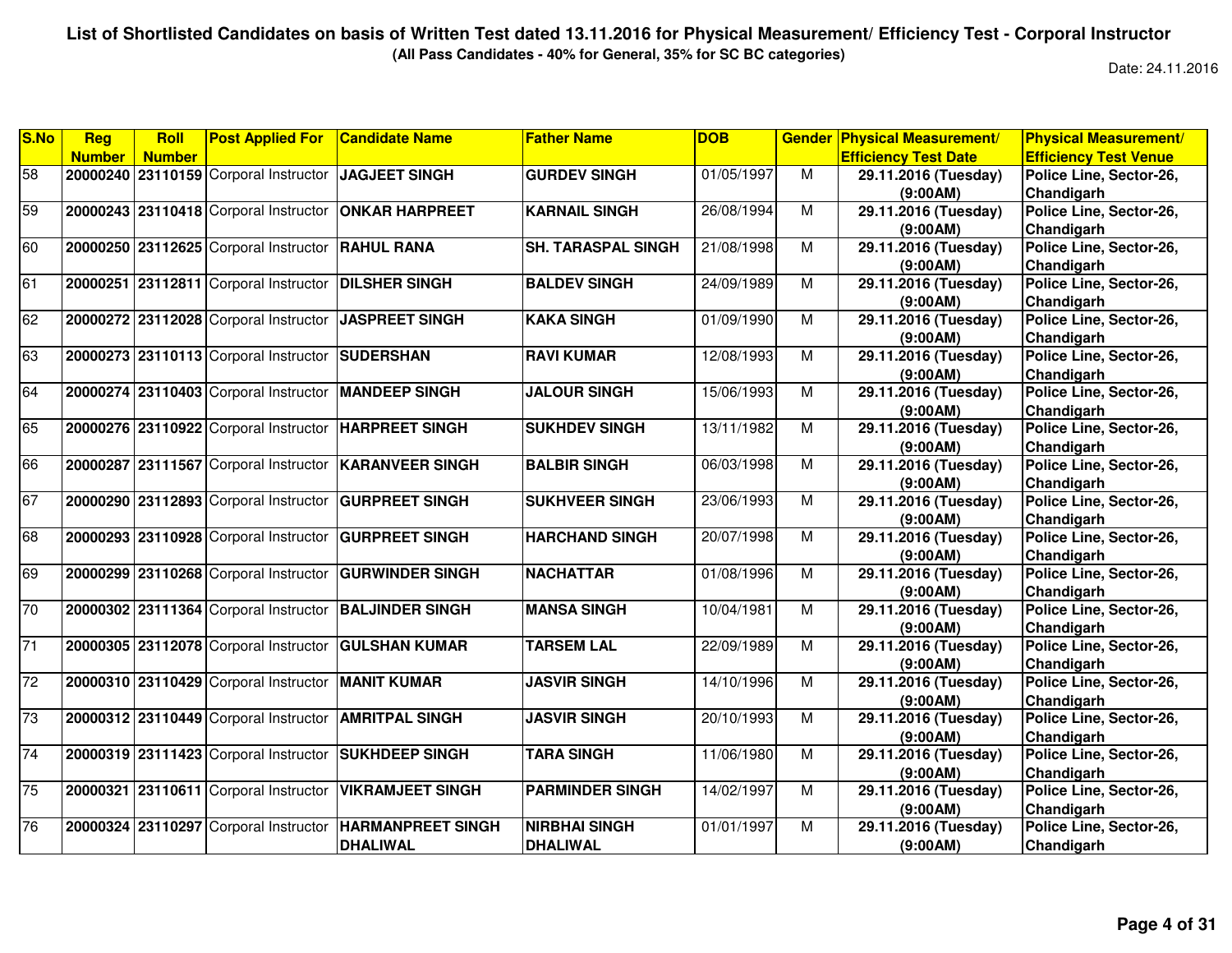**(All Pass Candidates - 40% for General, 35% for SC BC categories)**

| <b>S.No</b>     | <b>Reg</b>    | Roll          | <b>Post Applied For</b>               | <b>Candidate Name</b>   | <b>Father Name</b>      | <b>DOB</b> | <b>Gender</b>  | <b>Physical Measurement/</b> | <b>Physical Measurement/</b> |
|-----------------|---------------|---------------|---------------------------------------|-------------------------|-------------------------|------------|----------------|------------------------------|------------------------------|
|                 | <b>Number</b> | <b>Number</b> |                                       |                         |                         |            |                | <b>Efficiency Test Date</b>  | <b>Efficiency Test Venue</b> |
| $\overline{77}$ |               |               | 20000337 23112527 Corporal Instructor | <b>GURBAKSH SINGH</b>   | <b>HARNEK SINGH</b>     | 30/03/1983 | М              | 29.11.2016 (Tuesday)         | Police Line, Sector-26,      |
|                 |               |               |                                       |                         |                         |            |                | (9:00AM)                     | Chandigarh                   |
| 78              |               |               | 20000341 23112569 Corporal Instructor | <b>NAVANJIT SINGH</b>   | <b>SATNAM SINGH</b>     | 10/03/1998 | M              | 29.11.2016 (Tuesday)         | Police Line, Sector-26,      |
|                 |               |               |                                       |                         |                         |            |                | (9:00AM)                     | Chandigarh                   |
| 79              |               |               | 20000374 23112695 Corporal Instructor | <b>LOVEPREET SINGH</b>  | <b>SHINGARA SINGH</b>   | 10/10/1995 | M              | 29.11.2016 (Tuesday)         | Police Line, Sector-26,      |
|                 |               |               |                                       |                         |                         |            |                | (9:00AM)                     | Chandigarh                   |
| 80              |               |               | 20000376 23111274 Corporal Instructor | <b>PRABHJOT SINGH</b>   | <b>JASPAL SINGH</b>     | 18/11/1995 | M              | 29.11.2016 (Tuesday)         | Police Line, Sector-26,      |
|                 |               |               |                                       |                         |                         |            |                | (9:00AM)                     | Chandigarh                   |
| 81              |               |               | 20000393 23111469 Corporal Instructor | <b>Yadwinder Singh</b>  | <b>Cholla Singh</b>     | 02/06/1988 | M              | 29.11.2016 (Tuesday)         | Police Line, Sector-26,      |
|                 |               |               |                                       |                         |                         |            |                | (9:00AM)                     | Chandigarh                   |
| 82              |               |               | 20000406 23110544 Corporal Instructor | <b>RAVINDER SINGH</b>   | <b>SUKHMANDER SINGH</b> | 28/11/1980 | M              | 29.11.2016 (Tuesday)         | Police Line, Sector-26,      |
|                 |               |               |                                       |                         |                         |            |                | (9:00AM)                     | Chandigarh                   |
| 83              |               |               | 20000418 23111416 Corporal Instructor | <b>MANGAT SINGH</b>     | <b>PURAN SINGH</b>      | 17/12/1978 | M              | 29.11.2016 (Tuesday)         | Police Line, Sector-26,      |
|                 |               |               |                                       |                         |                         |            |                | (9:00AM)                     | Chandigarh                   |
| 84              |               |               | 20000419 23110455 Corporal Instructor | <b>AVTAR SINGH</b>      | <b>GURMAIL SINGH</b>    | 21/01/1976 | M              | 29.11.2016 (Tuesday)         | Police Line, Sector-26,      |
|                 |               |               |                                       |                         |                         |            |                | (9:00AM)                     | Chandigarh                   |
| 85              |               |               | 20000425 23111522 Corporal Instructor | <b>BALKAR SINGH</b>     | <b>LATE.GULAB SINGH</b> | 01/04/1975 | $\overline{M}$ | 29.11.2016 (Tuesday)         | Police Line, Sector-26,      |
|                 |               |               |                                       |                         |                         |            |                | (9:00AM)                     | Chandigarh                   |
| 86              |               |               | 20000426 23111579 Corporal Instructor | <b>GURPREET SINGH</b>   | <b>JAGJEET SINGH</b>    | 26/03/1990 | M              | 29.11.2016 (Tuesday)         | Police Line, Sector-26,      |
|                 |               |               |                                       |                         |                         |            |                | (9:00AM)                     | Chandigarh                   |
| 87              |               |               | 20000430 23110012 Corporal Instructor | <b>GURMUKH SINGH</b>    | <b>DIDAR SINGH</b>      | 18/11/1984 | М              | 29.11.2016 (Tuesday)         | Police Line, Sector-26,      |
|                 |               |               |                                       |                         |                         |            |                | (9:00AM)                     | Chandigarh                   |
| 88              |               |               | 20000434 23112845 Corporal Instructor | <b>GAURAV KUMAR</b>     | <b>MANGAT RAM</b>       | 20/02/1992 | M              | 29.11.2016 (Tuesday)         | Police Line, Sector-26,      |
|                 |               |               |                                       |                         |                         |            |                | (9:00AM)                     | Chandigarh                   |
| 89              |               |               | 20000438 23112682 Corporal Instructor | <b>SUKHJINDER SINGH</b> | <b>RESHAM SINGH</b>     | 25/08/1992 | M              | 29.11.2016 (Tuesday)         | Police Line, Sector-26,      |
|                 |               |               |                                       |                         |                         |            |                | (9:00AM)                     | Chandigarh                   |
| 90              |               |               | 20000441 23111804 Corporal Instructor | <b>AMARJIT SINGH</b>    | <b>PRITAM SINGH</b>     | 15/03/1978 | $\overline{M}$ | 29.11.2016 (Tuesday)         | Police Line, Sector-26,      |
|                 |               |               |                                       |                         |                         |            |                | (9:00AM)                     | Chandigarh                   |
| 91              |               |               | 20000444 23110014 Corporal Instructor | <b>GURPREET SINGH</b>   | <b>BALA RAM</b>         | 15/08/1992 | M              | 29.11.2016 (Tuesday)         | Police Line, Sector-26,      |
|                 |               |               |                                       |                         |                         |            |                | (9:00AM)                     | Chandigarh                   |
| 92              |               |               | 20000446 23110016 Corporal Instructor | <b>GURPREET SINGH</b>   | <b>GURBHEJ SINGH</b>    | 26/09/1992 | M              | 29.11.2016 (Tuesday)         | Police Line, Sector-26,      |
|                 |               |               |                                       | <b>SEKHON</b>           |                         |            |                | (9:00AM)                     | Chandigarh                   |
| 93              | 20000447      |               | 23111353 Corporal Instructor          | <b>GAURAV KUMAR RAI</b> | <b>RAM NIWAS RAI</b>    | 03/11/1990 | М              | 29.11.2016 (Tuesday)         | Police Line, Sector-26,      |
|                 |               |               |                                       |                         |                         |            |                | (9:00AM)                     | Chandigarh                   |
| 94              |               |               | 20000449 23112237 Corporal Instructor | <b>ASHISH SADANA</b>    | <b>HARGOPAL SADANA</b>  | 27/11/1989 | М              | 29.11.2016 (Tuesday)         | Police Line, Sector-26,      |
|                 |               |               |                                       |                         |                         |            |                | (9:00AM)                     | Chandigarh                   |
| 95              |               |               | 20000451 23112667 Corporal Instructor | varinder singh          | bhajan singh            | 02/12/1990 | M              | 29.11.2016 (Tuesday)         | Police Line, Sector-26,      |
|                 |               |               |                                       |                         |                         |            |                | (9:00AM)                     | Chandigarh                   |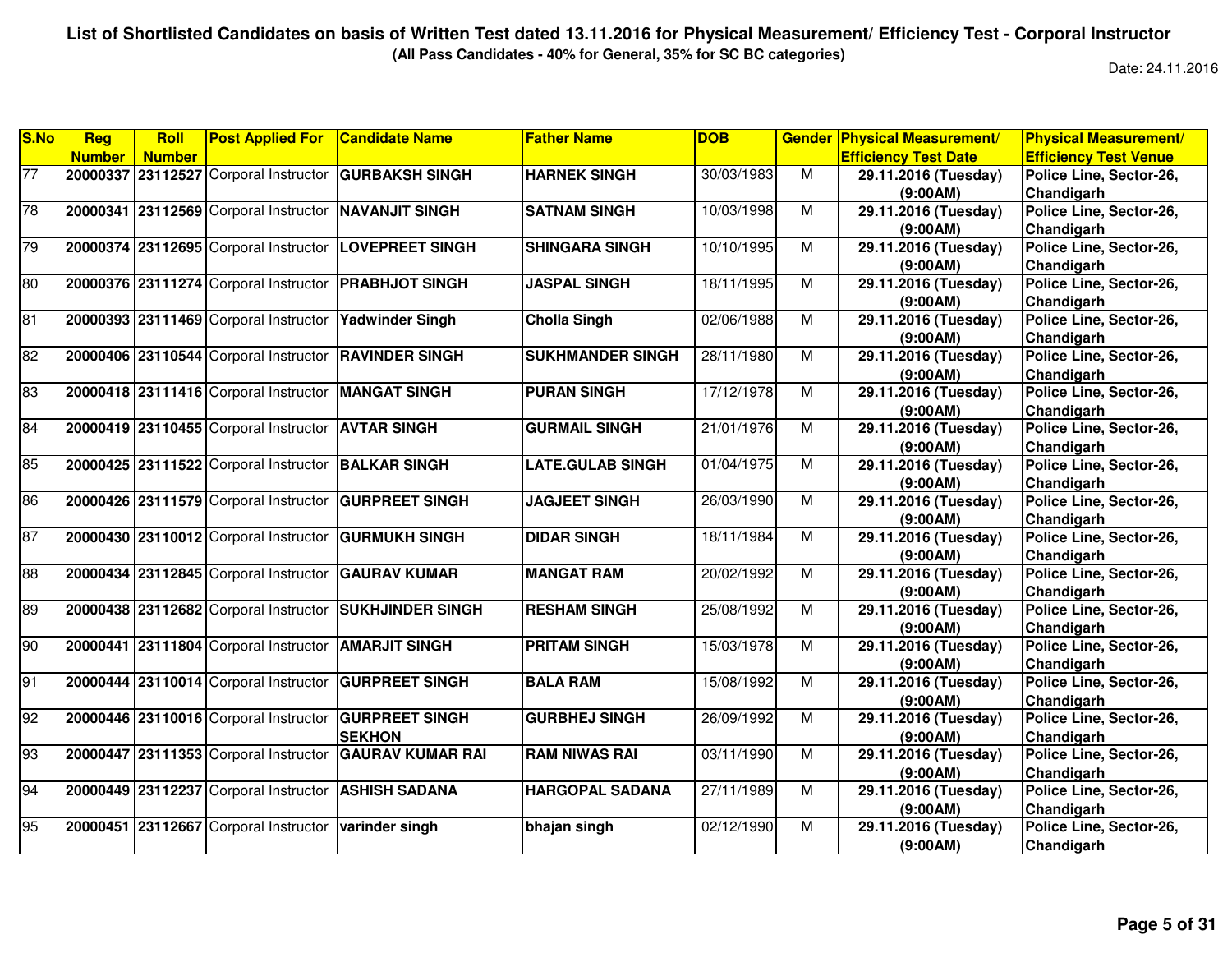**(All Pass Candidates - 40% for General, 35% for SC BC categories)**

| <b>Number</b><br><b>Efficiency Test Date</b><br><b>Efficiency Test Venue</b><br><b>Number</b><br>96<br>20000456 23111336 Corporal Instructor<br>10/01/1983<br><b>SHIVRAJ SINGH</b><br><b>KARTAR SINGH</b><br>M<br>29.11.2016 (Tuesday)<br>Police Line, Sector-26,<br>(9:00AM)<br>Chandigarh<br>97<br>20000478 23111185 Corporal Instructor<br>27/09/1992<br><b>SUKHDEEP SINGH</b><br><b>BALVIR SINGH</b><br>M<br>29.11.2016 (Tuesday)<br>Police Line, Sector-26,<br>Chandigarh<br>(9:00AM)<br>98<br>$\overline{M}$<br>23112082 Corporal Instructor<br>01/06/1978<br>Police Line, Sector-26,<br>20000482<br><b>KULWANT SINGH</b><br><b>SURJIT SINGH</b><br>29.11.2016 (Tuesday)<br>Chandigarh<br>(9:00AM)<br>99<br>23112739 Corporal Instructor<br>21/12/1993<br>M<br>Police Line, Sector-26,<br>20000491<br><b>NARINDERPAL SINGH</b><br><b>SATWANT SINGH</b><br>29.11.2016 (Tuesday)<br>Chandigarh<br>(9:00AM)<br>28/08/1979<br>20000495 23110473 Corporal Instructor<br>$\overline{M}$<br>Sukhdarshan singh<br>Nachhatar singh<br>29.11.2016 (Tuesday)<br>Police Line, Sector-26,<br>Chandigarh<br>(9:00AM)<br>20000500 23112859 Corporal Instructor<br><b>PAWAN</b><br><b>CHARANJIT</b><br>23/09/1997<br>M<br>29.11.2016 (Tuesday)<br>Police Line, Sector-26,<br>Chandigarh<br>(9:00AM)<br>20000511 23111695 Corporal Instructor<br><b>GURMAIL SINGH</b><br>28/04/1983<br>$\overline{M}$<br>29.11.2016 (Tuesday)<br>Police Line, Sector-26,<br><b>RAJPAL SINGH</b><br>(9:00AM)<br>Chandigarh<br>20000515 23110020 Corporal Instructor HARMANDEEP SINGH<br><b>RANJIT SINGH</b><br>03/10/1992<br>29.11.2016 (Tuesday)<br>Police Line, Sector-26,<br>M<br>(9:00AM)<br>Chandigarh<br>20000546 23112148 Corporal Instructor<br><b>GAURAV</b><br><b>DAVID MASIH</b><br>05/11/1996<br>M<br>29.11.2016 (Tuesday)<br>Police Line, Sector-26,<br>(9:00AM)<br>Chandigarh<br>06/07/1980<br>M<br>23112899 Corporal Instructor<br><b>AMANPREET SINGH</b><br><b>BALDEV SINGH</b><br>29.11.2016 (Tuesday)<br>Police Line, Sector-26,<br>20000551<br>Chandigarh<br>(9:00AM)<br>23/07/1993<br>$\overline{M}$<br>20000553 23111536 Corporal Instructor<br><b>MANPREET SINGH</b><br><b>DHARM SINGH</b><br>29.11.2016 (Tuesday)<br>Police Line, Sector-26,<br>(9:00AM)<br>Chandigarh<br>04/01/1990<br>$\overline{M}$<br>20000554 23112856 Corporal Instructor<br><b>PARMINDER SINGH</b><br><b>SATNAM SINGH</b><br>29.11.2016 (Tuesday)<br>Police Line, Sector-26,<br>(9:00AM)<br>Chandigarh<br>20000561 23111746 Corporal Instructor<br><b>SUKHVIR SINGH</b><br><b>DHARAM PAL</b><br>05/01/1981<br>M<br>Police Line, Sector-26,<br>29.11.2016 (Tuesday)<br>Chandigarh<br>(9:00AM)<br>Police Line, Sector-26,<br>20000568 23112594 Corporal Instructor<br>04/03/1998<br>M<br>29.11.2016 (Tuesday)<br><b>Sourav Sharma</b><br><b>Salwinder Pal</b><br>(9:00AM)<br>Chandigarh<br>20000590 23111360 Corporal Instructor<br><b>KARAMJEET SINGH</b><br>18/07/1996<br>29.11.2016 (Tuesday)<br>Police Line, Sector-26,<br><b>HARPREET SINGH</b><br>M<br>Chandigarh<br>(9:00AM)<br>20000593 23110266 Corporal Instructor<br><b>GURWINDER SINGH</b><br><b>ROSHAN LAL</b><br>01/01/1997<br>$\overline{M}$<br>29.11.2016 (Tuesday)<br>Police Line, Sector-26,<br>(9:00AM)<br>Chandigarh<br>Police Line, Sector-26,<br>20000595 23110818 Corporal Instructor<br><b>TALWINDER SINGH</b><br><b>PIPAL SINGH</b><br>26/05/1993<br>M<br>29.11.2016 (Tuesday)<br>(9:00AM)<br>Chandigarh<br>20000601 23111363 Corporal Instructor<br><b>BALVINDER SINGH</b><br><b>KARNAIL SINGH</b><br>04/01/1990<br>M<br>29.11.2016 (Tuesday)<br>Police Line, Sector-26,<br>(9:00AM)<br>Chandigarh<br>Police Line, Sector-26,<br>20000616 23110019 Corporal Instructor<br>10/12/1978<br>M<br>29.11.2016 (Tuesday)<br>hardeep singh<br>amrik singh | S.No            | Reg | <b>Roll</b> | <b>Post Applied For</b> | <b>Candidate Name</b> | <b>Father Name</b> | <b>DOB</b> | <b>Gender</b> | <b>Physical Measurement/</b> | <b>Physical Measurement/</b> |
|---------------------------------------------------------------------------------------------------------------------------------------------------------------------------------------------------------------------------------------------------------------------------------------------------------------------------------------------------------------------------------------------------------------------------------------------------------------------------------------------------------------------------------------------------------------------------------------------------------------------------------------------------------------------------------------------------------------------------------------------------------------------------------------------------------------------------------------------------------------------------------------------------------------------------------------------------------------------------------------------------------------------------------------------------------------------------------------------------------------------------------------------------------------------------------------------------------------------------------------------------------------------------------------------------------------------------------------------------------------------------------------------------------------------------------------------------------------------------------------------------------------------------------------------------------------------------------------------------------------------------------------------------------------------------------------------------------------------------------------------------------------------------------------------------------------------------------------------------------------------------------------------------------------------------------------------------------------------------------------------------------------------------------------------------------------------------------------------------------------------------------------------------------------------------------------------------------------------------------------------------------------------------------------------------------------------------------------------------------------------------------------------------------------------------------------------------------------------------------------------------------------------------------------------------------------------------------------------------------------------------------------------------------------------------------------------------------------------------------------------------------------------------------------------------------------------------------------------------------------------------------------------------------------------------------------------------------------------------------------------------------------------------------------------------------------------------------------------------------------------------------------------------------------------------------------------------------------------------------------------------------------------------------------------------------------------------------------------------------------------------------------------------------------------------------------------------------------------------------------------------------------------------------------------------------------------------------------------------------------------------------------------------------------------------------------------------------------------------------------------------------------------------------------------|-----------------|-----|-------------|-------------------------|-----------------------|--------------------|------------|---------------|------------------------------|------------------------------|
|                                                                                                                                                                                                                                                                                                                                                                                                                                                                                                                                                                                                                                                                                                                                                                                                                                                                                                                                                                                                                                                                                                                                                                                                                                                                                                                                                                                                                                                                                                                                                                                                                                                                                                                                                                                                                                                                                                                                                                                                                                                                                                                                                                                                                                                                                                                                                                                                                                                                                                                                                                                                                                                                                                                                                                                                                                                                                                                                                                                                                                                                                                                                                                                                                                                                                                                                                                                                                                                                                                                                                                                                                                                                                                                                                                                             |                 |     |             |                         |                       |                    |            |               |                              |                              |
|                                                                                                                                                                                                                                                                                                                                                                                                                                                                                                                                                                                                                                                                                                                                                                                                                                                                                                                                                                                                                                                                                                                                                                                                                                                                                                                                                                                                                                                                                                                                                                                                                                                                                                                                                                                                                                                                                                                                                                                                                                                                                                                                                                                                                                                                                                                                                                                                                                                                                                                                                                                                                                                                                                                                                                                                                                                                                                                                                                                                                                                                                                                                                                                                                                                                                                                                                                                                                                                                                                                                                                                                                                                                                                                                                                                             |                 |     |             |                         |                       |                    |            |               |                              |                              |
|                                                                                                                                                                                                                                                                                                                                                                                                                                                                                                                                                                                                                                                                                                                                                                                                                                                                                                                                                                                                                                                                                                                                                                                                                                                                                                                                                                                                                                                                                                                                                                                                                                                                                                                                                                                                                                                                                                                                                                                                                                                                                                                                                                                                                                                                                                                                                                                                                                                                                                                                                                                                                                                                                                                                                                                                                                                                                                                                                                                                                                                                                                                                                                                                                                                                                                                                                                                                                                                                                                                                                                                                                                                                                                                                                                                             |                 |     |             |                         |                       |                    |            |               |                              |                              |
|                                                                                                                                                                                                                                                                                                                                                                                                                                                                                                                                                                                                                                                                                                                                                                                                                                                                                                                                                                                                                                                                                                                                                                                                                                                                                                                                                                                                                                                                                                                                                                                                                                                                                                                                                                                                                                                                                                                                                                                                                                                                                                                                                                                                                                                                                                                                                                                                                                                                                                                                                                                                                                                                                                                                                                                                                                                                                                                                                                                                                                                                                                                                                                                                                                                                                                                                                                                                                                                                                                                                                                                                                                                                                                                                                                                             |                 |     |             |                         |                       |                    |            |               |                              |                              |
|                                                                                                                                                                                                                                                                                                                                                                                                                                                                                                                                                                                                                                                                                                                                                                                                                                                                                                                                                                                                                                                                                                                                                                                                                                                                                                                                                                                                                                                                                                                                                                                                                                                                                                                                                                                                                                                                                                                                                                                                                                                                                                                                                                                                                                                                                                                                                                                                                                                                                                                                                                                                                                                                                                                                                                                                                                                                                                                                                                                                                                                                                                                                                                                                                                                                                                                                                                                                                                                                                                                                                                                                                                                                                                                                                                                             |                 |     |             |                         |                       |                    |            |               |                              |                              |
|                                                                                                                                                                                                                                                                                                                                                                                                                                                                                                                                                                                                                                                                                                                                                                                                                                                                                                                                                                                                                                                                                                                                                                                                                                                                                                                                                                                                                                                                                                                                                                                                                                                                                                                                                                                                                                                                                                                                                                                                                                                                                                                                                                                                                                                                                                                                                                                                                                                                                                                                                                                                                                                                                                                                                                                                                                                                                                                                                                                                                                                                                                                                                                                                                                                                                                                                                                                                                                                                                                                                                                                                                                                                                                                                                                                             |                 |     |             |                         |                       |                    |            |               |                              |                              |
|                                                                                                                                                                                                                                                                                                                                                                                                                                                                                                                                                                                                                                                                                                                                                                                                                                                                                                                                                                                                                                                                                                                                                                                                                                                                                                                                                                                                                                                                                                                                                                                                                                                                                                                                                                                                                                                                                                                                                                                                                                                                                                                                                                                                                                                                                                                                                                                                                                                                                                                                                                                                                                                                                                                                                                                                                                                                                                                                                                                                                                                                                                                                                                                                                                                                                                                                                                                                                                                                                                                                                                                                                                                                                                                                                                                             |                 |     |             |                         |                       |                    |            |               |                              |                              |
|                                                                                                                                                                                                                                                                                                                                                                                                                                                                                                                                                                                                                                                                                                                                                                                                                                                                                                                                                                                                                                                                                                                                                                                                                                                                                                                                                                                                                                                                                                                                                                                                                                                                                                                                                                                                                                                                                                                                                                                                                                                                                                                                                                                                                                                                                                                                                                                                                                                                                                                                                                                                                                                                                                                                                                                                                                                                                                                                                                                                                                                                                                                                                                                                                                                                                                                                                                                                                                                                                                                                                                                                                                                                                                                                                                                             |                 |     |             |                         |                       |                    |            |               |                              |                              |
|                                                                                                                                                                                                                                                                                                                                                                                                                                                                                                                                                                                                                                                                                                                                                                                                                                                                                                                                                                                                                                                                                                                                                                                                                                                                                                                                                                                                                                                                                                                                                                                                                                                                                                                                                                                                                                                                                                                                                                                                                                                                                                                                                                                                                                                                                                                                                                                                                                                                                                                                                                                                                                                                                                                                                                                                                                                                                                                                                                                                                                                                                                                                                                                                                                                                                                                                                                                                                                                                                                                                                                                                                                                                                                                                                                                             |                 |     |             |                         |                       |                    |            |               |                              |                              |
|                                                                                                                                                                                                                                                                                                                                                                                                                                                                                                                                                                                                                                                                                                                                                                                                                                                                                                                                                                                                                                                                                                                                                                                                                                                                                                                                                                                                                                                                                                                                                                                                                                                                                                                                                                                                                                                                                                                                                                                                                                                                                                                                                                                                                                                                                                                                                                                                                                                                                                                                                                                                                                                                                                                                                                                                                                                                                                                                                                                                                                                                                                                                                                                                                                                                                                                                                                                                                                                                                                                                                                                                                                                                                                                                                                                             | 100             |     |             |                         |                       |                    |            |               |                              |                              |
|                                                                                                                                                                                                                                                                                                                                                                                                                                                                                                                                                                                                                                                                                                                                                                                                                                                                                                                                                                                                                                                                                                                                                                                                                                                                                                                                                                                                                                                                                                                                                                                                                                                                                                                                                                                                                                                                                                                                                                                                                                                                                                                                                                                                                                                                                                                                                                                                                                                                                                                                                                                                                                                                                                                                                                                                                                                                                                                                                                                                                                                                                                                                                                                                                                                                                                                                                                                                                                                                                                                                                                                                                                                                                                                                                                                             |                 |     |             |                         |                       |                    |            |               |                              |                              |
|                                                                                                                                                                                                                                                                                                                                                                                                                                                                                                                                                                                                                                                                                                                                                                                                                                                                                                                                                                                                                                                                                                                                                                                                                                                                                                                                                                                                                                                                                                                                                                                                                                                                                                                                                                                                                                                                                                                                                                                                                                                                                                                                                                                                                                                                                                                                                                                                                                                                                                                                                                                                                                                                                                                                                                                                                                                                                                                                                                                                                                                                                                                                                                                                                                                                                                                                                                                                                                                                                                                                                                                                                                                                                                                                                                                             | 101             |     |             |                         |                       |                    |            |               |                              |                              |
|                                                                                                                                                                                                                                                                                                                                                                                                                                                                                                                                                                                                                                                                                                                                                                                                                                                                                                                                                                                                                                                                                                                                                                                                                                                                                                                                                                                                                                                                                                                                                                                                                                                                                                                                                                                                                                                                                                                                                                                                                                                                                                                                                                                                                                                                                                                                                                                                                                                                                                                                                                                                                                                                                                                                                                                                                                                                                                                                                                                                                                                                                                                                                                                                                                                                                                                                                                                                                                                                                                                                                                                                                                                                                                                                                                                             |                 |     |             |                         |                       |                    |            |               |                              |                              |
|                                                                                                                                                                                                                                                                                                                                                                                                                                                                                                                                                                                                                                                                                                                                                                                                                                                                                                                                                                                                                                                                                                                                                                                                                                                                                                                                                                                                                                                                                                                                                                                                                                                                                                                                                                                                                                                                                                                                                                                                                                                                                                                                                                                                                                                                                                                                                                                                                                                                                                                                                                                                                                                                                                                                                                                                                                                                                                                                                                                                                                                                                                                                                                                                                                                                                                                                                                                                                                                                                                                                                                                                                                                                                                                                                                                             | 102             |     |             |                         |                       |                    |            |               |                              |                              |
|                                                                                                                                                                                                                                                                                                                                                                                                                                                                                                                                                                                                                                                                                                                                                                                                                                                                                                                                                                                                                                                                                                                                                                                                                                                                                                                                                                                                                                                                                                                                                                                                                                                                                                                                                                                                                                                                                                                                                                                                                                                                                                                                                                                                                                                                                                                                                                                                                                                                                                                                                                                                                                                                                                                                                                                                                                                                                                                                                                                                                                                                                                                                                                                                                                                                                                                                                                                                                                                                                                                                                                                                                                                                                                                                                                                             |                 |     |             |                         |                       |                    |            |               |                              |                              |
|                                                                                                                                                                                                                                                                                                                                                                                                                                                                                                                                                                                                                                                                                                                                                                                                                                                                                                                                                                                                                                                                                                                                                                                                                                                                                                                                                                                                                                                                                                                                                                                                                                                                                                                                                                                                                                                                                                                                                                                                                                                                                                                                                                                                                                                                                                                                                                                                                                                                                                                                                                                                                                                                                                                                                                                                                                                                                                                                                                                                                                                                                                                                                                                                                                                                                                                                                                                                                                                                                                                                                                                                                                                                                                                                                                                             | 103             |     |             |                         |                       |                    |            |               |                              |                              |
|                                                                                                                                                                                                                                                                                                                                                                                                                                                                                                                                                                                                                                                                                                                                                                                                                                                                                                                                                                                                                                                                                                                                                                                                                                                                                                                                                                                                                                                                                                                                                                                                                                                                                                                                                                                                                                                                                                                                                                                                                                                                                                                                                                                                                                                                                                                                                                                                                                                                                                                                                                                                                                                                                                                                                                                                                                                                                                                                                                                                                                                                                                                                                                                                                                                                                                                                                                                                                                                                                                                                                                                                                                                                                                                                                                                             |                 |     |             |                         |                       |                    |            |               |                              |                              |
|                                                                                                                                                                                                                                                                                                                                                                                                                                                                                                                                                                                                                                                                                                                                                                                                                                                                                                                                                                                                                                                                                                                                                                                                                                                                                                                                                                                                                                                                                                                                                                                                                                                                                                                                                                                                                                                                                                                                                                                                                                                                                                                                                                                                                                                                                                                                                                                                                                                                                                                                                                                                                                                                                                                                                                                                                                                                                                                                                                                                                                                                                                                                                                                                                                                                                                                                                                                                                                                                                                                                                                                                                                                                                                                                                                                             | 104             |     |             |                         |                       |                    |            |               |                              |                              |
|                                                                                                                                                                                                                                                                                                                                                                                                                                                                                                                                                                                                                                                                                                                                                                                                                                                                                                                                                                                                                                                                                                                                                                                                                                                                                                                                                                                                                                                                                                                                                                                                                                                                                                                                                                                                                                                                                                                                                                                                                                                                                                                                                                                                                                                                                                                                                                                                                                                                                                                                                                                                                                                                                                                                                                                                                                                                                                                                                                                                                                                                                                                                                                                                                                                                                                                                                                                                                                                                                                                                                                                                                                                                                                                                                                                             |                 |     |             |                         |                       |                    |            |               |                              |                              |
|                                                                                                                                                                                                                                                                                                                                                                                                                                                                                                                                                                                                                                                                                                                                                                                                                                                                                                                                                                                                                                                                                                                                                                                                                                                                                                                                                                                                                                                                                                                                                                                                                                                                                                                                                                                                                                                                                                                                                                                                                                                                                                                                                                                                                                                                                                                                                                                                                                                                                                                                                                                                                                                                                                                                                                                                                                                                                                                                                                                                                                                                                                                                                                                                                                                                                                                                                                                                                                                                                                                                                                                                                                                                                                                                                                                             | 105             |     |             |                         |                       |                    |            |               |                              |                              |
|                                                                                                                                                                                                                                                                                                                                                                                                                                                                                                                                                                                                                                                                                                                                                                                                                                                                                                                                                                                                                                                                                                                                                                                                                                                                                                                                                                                                                                                                                                                                                                                                                                                                                                                                                                                                                                                                                                                                                                                                                                                                                                                                                                                                                                                                                                                                                                                                                                                                                                                                                                                                                                                                                                                                                                                                                                                                                                                                                                                                                                                                                                                                                                                                                                                                                                                                                                                                                                                                                                                                                                                                                                                                                                                                                                                             |                 |     |             |                         |                       |                    |            |               |                              |                              |
|                                                                                                                                                                                                                                                                                                                                                                                                                                                                                                                                                                                                                                                                                                                                                                                                                                                                                                                                                                                                                                                                                                                                                                                                                                                                                                                                                                                                                                                                                                                                                                                                                                                                                                                                                                                                                                                                                                                                                                                                                                                                                                                                                                                                                                                                                                                                                                                                                                                                                                                                                                                                                                                                                                                                                                                                                                                                                                                                                                                                                                                                                                                                                                                                                                                                                                                                                                                                                                                                                                                                                                                                                                                                                                                                                                                             | 106             |     |             |                         |                       |                    |            |               |                              |                              |
|                                                                                                                                                                                                                                                                                                                                                                                                                                                                                                                                                                                                                                                                                                                                                                                                                                                                                                                                                                                                                                                                                                                                                                                                                                                                                                                                                                                                                                                                                                                                                                                                                                                                                                                                                                                                                                                                                                                                                                                                                                                                                                                                                                                                                                                                                                                                                                                                                                                                                                                                                                                                                                                                                                                                                                                                                                                                                                                                                                                                                                                                                                                                                                                                                                                                                                                                                                                                                                                                                                                                                                                                                                                                                                                                                                                             |                 |     |             |                         |                       |                    |            |               |                              |                              |
|                                                                                                                                                                                                                                                                                                                                                                                                                                                                                                                                                                                                                                                                                                                                                                                                                                                                                                                                                                                                                                                                                                                                                                                                                                                                                                                                                                                                                                                                                                                                                                                                                                                                                                                                                                                                                                                                                                                                                                                                                                                                                                                                                                                                                                                                                                                                                                                                                                                                                                                                                                                                                                                                                                                                                                                                                                                                                                                                                                                                                                                                                                                                                                                                                                                                                                                                                                                                                                                                                                                                                                                                                                                                                                                                                                                             | $\frac{1}{107}$ |     |             |                         |                       |                    |            |               |                              |                              |
|                                                                                                                                                                                                                                                                                                                                                                                                                                                                                                                                                                                                                                                                                                                                                                                                                                                                                                                                                                                                                                                                                                                                                                                                                                                                                                                                                                                                                                                                                                                                                                                                                                                                                                                                                                                                                                                                                                                                                                                                                                                                                                                                                                                                                                                                                                                                                                                                                                                                                                                                                                                                                                                                                                                                                                                                                                                                                                                                                                                                                                                                                                                                                                                                                                                                                                                                                                                                                                                                                                                                                                                                                                                                                                                                                                                             |                 |     |             |                         |                       |                    |            |               |                              |                              |
|                                                                                                                                                                                                                                                                                                                                                                                                                                                                                                                                                                                                                                                                                                                                                                                                                                                                                                                                                                                                                                                                                                                                                                                                                                                                                                                                                                                                                                                                                                                                                                                                                                                                                                                                                                                                                                                                                                                                                                                                                                                                                                                                                                                                                                                                                                                                                                                                                                                                                                                                                                                                                                                                                                                                                                                                                                                                                                                                                                                                                                                                                                                                                                                                                                                                                                                                                                                                                                                                                                                                                                                                                                                                                                                                                                                             | 108             |     |             |                         |                       |                    |            |               |                              |                              |
|                                                                                                                                                                                                                                                                                                                                                                                                                                                                                                                                                                                                                                                                                                                                                                                                                                                                                                                                                                                                                                                                                                                                                                                                                                                                                                                                                                                                                                                                                                                                                                                                                                                                                                                                                                                                                                                                                                                                                                                                                                                                                                                                                                                                                                                                                                                                                                                                                                                                                                                                                                                                                                                                                                                                                                                                                                                                                                                                                                                                                                                                                                                                                                                                                                                                                                                                                                                                                                                                                                                                                                                                                                                                                                                                                                                             |                 |     |             |                         |                       |                    |            |               |                              |                              |
|                                                                                                                                                                                                                                                                                                                                                                                                                                                                                                                                                                                                                                                                                                                                                                                                                                                                                                                                                                                                                                                                                                                                                                                                                                                                                                                                                                                                                                                                                                                                                                                                                                                                                                                                                                                                                                                                                                                                                                                                                                                                                                                                                                                                                                                                                                                                                                                                                                                                                                                                                                                                                                                                                                                                                                                                                                                                                                                                                                                                                                                                                                                                                                                                                                                                                                                                                                                                                                                                                                                                                                                                                                                                                                                                                                                             | 109             |     |             |                         |                       |                    |            |               |                              |                              |
|                                                                                                                                                                                                                                                                                                                                                                                                                                                                                                                                                                                                                                                                                                                                                                                                                                                                                                                                                                                                                                                                                                                                                                                                                                                                                                                                                                                                                                                                                                                                                                                                                                                                                                                                                                                                                                                                                                                                                                                                                                                                                                                                                                                                                                                                                                                                                                                                                                                                                                                                                                                                                                                                                                                                                                                                                                                                                                                                                                                                                                                                                                                                                                                                                                                                                                                                                                                                                                                                                                                                                                                                                                                                                                                                                                                             |                 |     |             |                         |                       |                    |            |               |                              |                              |
|                                                                                                                                                                                                                                                                                                                                                                                                                                                                                                                                                                                                                                                                                                                                                                                                                                                                                                                                                                                                                                                                                                                                                                                                                                                                                                                                                                                                                                                                                                                                                                                                                                                                                                                                                                                                                                                                                                                                                                                                                                                                                                                                                                                                                                                                                                                                                                                                                                                                                                                                                                                                                                                                                                                                                                                                                                                                                                                                                                                                                                                                                                                                                                                                                                                                                                                                                                                                                                                                                                                                                                                                                                                                                                                                                                                             | 110             |     |             |                         |                       |                    |            |               |                              |                              |
|                                                                                                                                                                                                                                                                                                                                                                                                                                                                                                                                                                                                                                                                                                                                                                                                                                                                                                                                                                                                                                                                                                                                                                                                                                                                                                                                                                                                                                                                                                                                                                                                                                                                                                                                                                                                                                                                                                                                                                                                                                                                                                                                                                                                                                                                                                                                                                                                                                                                                                                                                                                                                                                                                                                                                                                                                                                                                                                                                                                                                                                                                                                                                                                                                                                                                                                                                                                                                                                                                                                                                                                                                                                                                                                                                                                             |                 |     |             |                         |                       |                    |            |               |                              |                              |
|                                                                                                                                                                                                                                                                                                                                                                                                                                                                                                                                                                                                                                                                                                                                                                                                                                                                                                                                                                                                                                                                                                                                                                                                                                                                                                                                                                                                                                                                                                                                                                                                                                                                                                                                                                                                                                                                                                                                                                                                                                                                                                                                                                                                                                                                                                                                                                                                                                                                                                                                                                                                                                                                                                                                                                                                                                                                                                                                                                                                                                                                                                                                                                                                                                                                                                                                                                                                                                                                                                                                                                                                                                                                                                                                                                                             | 111             |     |             |                         |                       |                    |            |               |                              |                              |
|                                                                                                                                                                                                                                                                                                                                                                                                                                                                                                                                                                                                                                                                                                                                                                                                                                                                                                                                                                                                                                                                                                                                                                                                                                                                                                                                                                                                                                                                                                                                                                                                                                                                                                                                                                                                                                                                                                                                                                                                                                                                                                                                                                                                                                                                                                                                                                                                                                                                                                                                                                                                                                                                                                                                                                                                                                                                                                                                                                                                                                                                                                                                                                                                                                                                                                                                                                                                                                                                                                                                                                                                                                                                                                                                                                                             |                 |     |             |                         |                       |                    |            |               |                              |                              |
|                                                                                                                                                                                                                                                                                                                                                                                                                                                                                                                                                                                                                                                                                                                                                                                                                                                                                                                                                                                                                                                                                                                                                                                                                                                                                                                                                                                                                                                                                                                                                                                                                                                                                                                                                                                                                                                                                                                                                                                                                                                                                                                                                                                                                                                                                                                                                                                                                                                                                                                                                                                                                                                                                                                                                                                                                                                                                                                                                                                                                                                                                                                                                                                                                                                                                                                                                                                                                                                                                                                                                                                                                                                                                                                                                                                             | 112             |     |             |                         |                       |                    |            |               |                              |                              |
|                                                                                                                                                                                                                                                                                                                                                                                                                                                                                                                                                                                                                                                                                                                                                                                                                                                                                                                                                                                                                                                                                                                                                                                                                                                                                                                                                                                                                                                                                                                                                                                                                                                                                                                                                                                                                                                                                                                                                                                                                                                                                                                                                                                                                                                                                                                                                                                                                                                                                                                                                                                                                                                                                                                                                                                                                                                                                                                                                                                                                                                                                                                                                                                                                                                                                                                                                                                                                                                                                                                                                                                                                                                                                                                                                                                             |                 |     |             |                         |                       |                    |            |               |                              |                              |
|                                                                                                                                                                                                                                                                                                                                                                                                                                                                                                                                                                                                                                                                                                                                                                                                                                                                                                                                                                                                                                                                                                                                                                                                                                                                                                                                                                                                                                                                                                                                                                                                                                                                                                                                                                                                                                                                                                                                                                                                                                                                                                                                                                                                                                                                                                                                                                                                                                                                                                                                                                                                                                                                                                                                                                                                                                                                                                                                                                                                                                                                                                                                                                                                                                                                                                                                                                                                                                                                                                                                                                                                                                                                                                                                                                                             | 113             |     |             |                         |                       |                    |            |               |                              |                              |
|                                                                                                                                                                                                                                                                                                                                                                                                                                                                                                                                                                                                                                                                                                                                                                                                                                                                                                                                                                                                                                                                                                                                                                                                                                                                                                                                                                                                                                                                                                                                                                                                                                                                                                                                                                                                                                                                                                                                                                                                                                                                                                                                                                                                                                                                                                                                                                                                                                                                                                                                                                                                                                                                                                                                                                                                                                                                                                                                                                                                                                                                                                                                                                                                                                                                                                                                                                                                                                                                                                                                                                                                                                                                                                                                                                                             |                 |     |             |                         |                       |                    |            |               |                              |                              |
|                                                                                                                                                                                                                                                                                                                                                                                                                                                                                                                                                                                                                                                                                                                                                                                                                                                                                                                                                                                                                                                                                                                                                                                                                                                                                                                                                                                                                                                                                                                                                                                                                                                                                                                                                                                                                                                                                                                                                                                                                                                                                                                                                                                                                                                                                                                                                                                                                                                                                                                                                                                                                                                                                                                                                                                                                                                                                                                                                                                                                                                                                                                                                                                                                                                                                                                                                                                                                                                                                                                                                                                                                                                                                                                                                                                             | 114             |     |             |                         |                       |                    |            |               |                              |                              |
| (9:00AM)<br>Chandigarh                                                                                                                                                                                                                                                                                                                                                                                                                                                                                                                                                                                                                                                                                                                                                                                                                                                                                                                                                                                                                                                                                                                                                                                                                                                                                                                                                                                                                                                                                                                                                                                                                                                                                                                                                                                                                                                                                                                                                                                                                                                                                                                                                                                                                                                                                                                                                                                                                                                                                                                                                                                                                                                                                                                                                                                                                                                                                                                                                                                                                                                                                                                                                                                                                                                                                                                                                                                                                                                                                                                                                                                                                                                                                                                                                                      |                 |     |             |                         |                       |                    |            |               |                              |                              |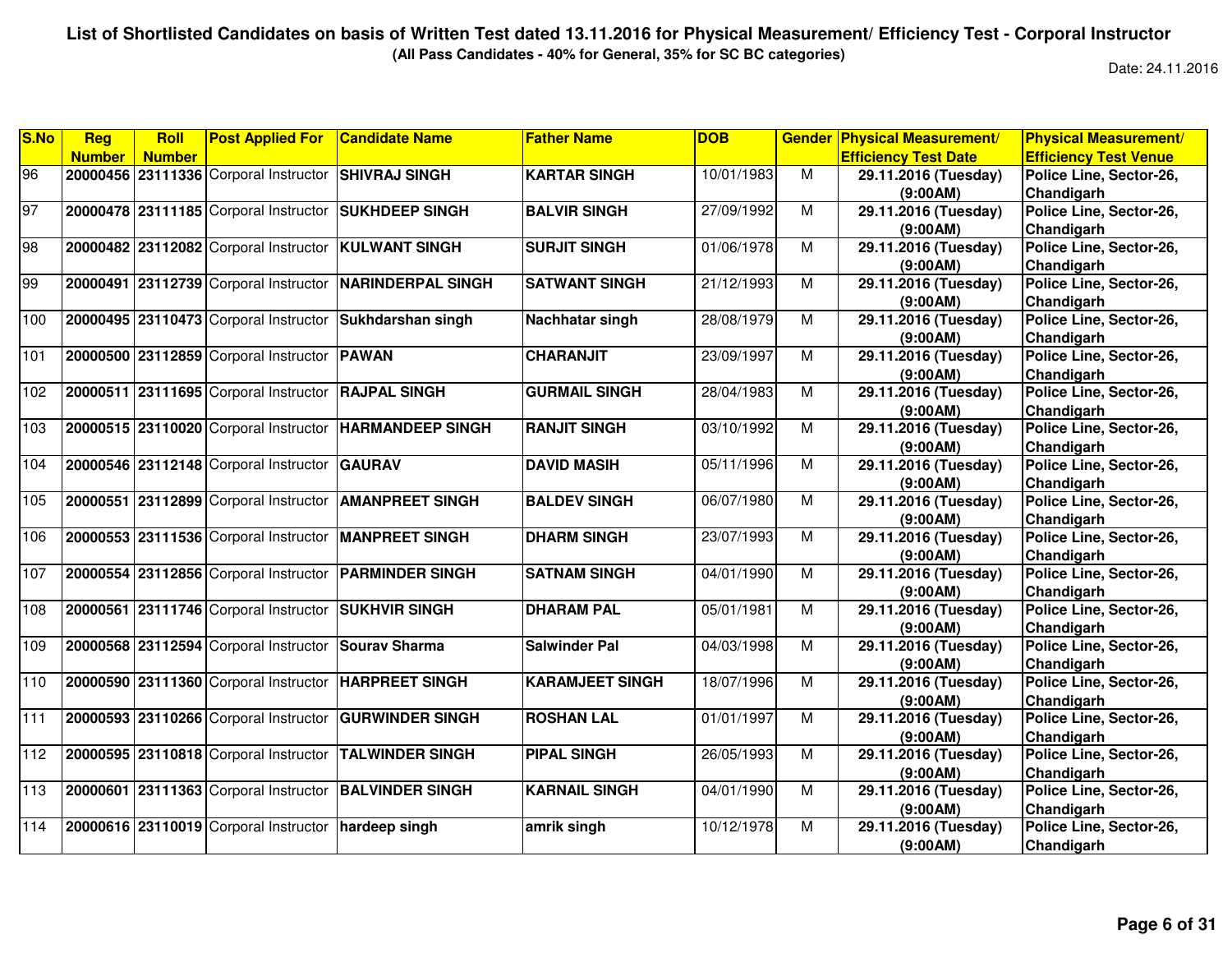**(All Pass Candidates - 40% for General, 35% for SC BC categories)**

| S.No             | Reg           | Roll          | <b>Post Applied For</b>                               | <b>Candidate Name</b>                                  | <b>Father Name</b>       | <b>DOB</b> | <b>Gender</b>  | <b>Physical Measurement/</b> | <b>Physical Measurement/</b> |
|------------------|---------------|---------------|-------------------------------------------------------|--------------------------------------------------------|--------------------------|------------|----------------|------------------------------|------------------------------|
|                  | <b>Number</b> | <b>Number</b> |                                                       |                                                        |                          |            |                | <b>Efficiency Test Date</b>  | <b>Efficiency Test Venue</b> |
| 115              |               |               | 20000631 23112269 Corporal Instructor Satnam Singh    |                                                        | <b>Kirru Singh</b>       | 16/02/1995 | M              | 29.11.2016 (Tuesday)         | Police Line, Sector-26,      |
|                  |               |               |                                                       |                                                        |                          |            |                | (9:00AM)                     | Chandigarh                   |
| 116              |               |               | 20000632 23111557 Corporal Instructor Hardeep singh   |                                                        | <b>Nihal singh</b>       | 04/07/1993 | M              | 29.11.2016 (Tuesday)         | Police Line, Sector-26,      |
|                  |               |               |                                                       |                                                        |                          |            |                | (9:00AM)                     | Chandigarh                   |
| 117              |               |               | 20000641 23111691 Corporal Instructor                 | <b>JASDEEP SINGH</b>                                   | <b>JATINDER SINGH</b>    | 11/10/1988 | M              | 29.11.2016 (Tuesday)         | Police Line, Sector-26,      |
|                  |               |               |                                                       |                                                        |                          |            |                | (9:00AM)                     | Chandigarh                   |
| 118              |               |               | 20000643 23111571 Corporal Instructor                 | <b>GURBHEJ SINGH</b>                                   | <b>BALWINDER SINGH</b>   | 16/03/1989 | M              | 29.11.2016 (Tuesday)         | Police Line, Sector-26,      |
|                  |               |               |                                                       |                                                        |                          |            |                | (9:00AM)                     | Chandigarh                   |
| 119              |               |               | 20000649 23111935 Corporal Instructor palwinder singh |                                                        | darshan lal              | 18/12/1997 | $\overline{M}$ | 29.11.2016 (Tuesday)         | Police Line, Sector-26,      |
|                  |               |               |                                                       |                                                        |                          |            |                | (9:00AM)                     | Chandigarh                   |
| 120              |               |               | 20000651 23111794 Corporal Instructor                 | <b>GAGANPREET SINGH</b>                                | <b>GURMINDER SINGH</b>   | 09/06/1992 | M              | 29.11.2016 (Tuesday)         | Police Line, Sector-26,      |
|                  |               |               |                                                       |                                                        |                          |            |                | (9:00AM)                     | Chandigarh                   |
| 121              |               |               | 20000655 23110009 Corporal Instructor                 | <b>DEEPAK SHARMA</b>                                   | <b>DALVIR CHAND</b>      | 27/02/1985 | M              | 29.11.2016 (Tuesday)         | Police Line, Sector-26,      |
|                  |               |               |                                                       |                                                        |                          |            |                | (9:00AM)                     | Chandigarh                   |
| 122              |               |               |                                                       | 20000657 23110758 Corporal Instructor SIMRANJEET SINGH | <b>BAHADUR SINGH</b>     | 15/04/1996 | M              | 29.11.2016 (Tuesday)         | Police Line, Sector-26,      |
|                  |               |               |                                                       |                                                        |                          |            |                | (9:00AM)                     | Chandigarh                   |
| $\overline{123}$ |               |               |                                                       | 20000672 23112764 Corporal Instructor TAWINDER KUMAR   | <b>LAL CHAND</b>         | 19/12/1992 | $\overline{M}$ | 29.11.2016 (Tuesday)         | Police Line, Sector-26,      |
|                  |               |               |                                                       |                                                        |                          |            |                | (9:00AM)                     | Chandigarh                   |
| 124              |               |               | 20000673 23112224 Corporal Instructor                 | <b>VIKRAM</b>                                          | <b>RAM KUMAR</b>         | 10/07/1991 | M              | 29.11.2016 (Tuesday)         | Police Line, Sector-26,      |
|                  |               |               |                                                       |                                                        |                          |            |                | (9:00AM)                     | Chandigarh                   |
| 125              |               |               | 20000674 23110334 Corporal Instructor                 | <b>AJAY KUMAR</b>                                      | punnu                    | 10/04/1994 | M              | 29.11.2016 (Tuesday)         | Police Line, Sector-26,      |
|                  |               |               |                                                       |                                                        |                          |            |                | (9:00AM)                     | Chandigarh                   |
| 126              |               |               | 20000675 23110042 Corporal Instructor                 | <b>OKESH KUMAR SHARMA</b>                              | <b>ONKAR NATH SHARMA</b> | 23/11/1988 | M              | 29.11.2016 (Tuesday)         | Police Line, Sector-26,      |
|                  |               |               |                                                       |                                                        |                          |            |                | (9:00AM)                     | Chandigarh                   |
| 127              |               |               | 20000676 23110642 Corporal Instructor YASEEN KHAN     |                                                        | <b>NOOR MOHD</b>         | 18/10/1993 | M              | 29.11.2016 (Tuesday)         | Police Line, Sector-26,      |
|                  |               |               |                                                       |                                                        |                          |            |                | (9:00AM)                     | Chandigarh                   |
| 128              |               |               | 20000703 23110870 Corporal Instructor                 | <b>Gurpreet Singh</b>                                  | <b>Gurmeet Singh</b>     | 06/06/1990 | M              | 29.11.2016 (Tuesday)         | Police Line, Sector-26,      |
|                  |               |               |                                                       |                                                        |                          |            |                | (9:00AM)                     | Chandigarh                   |
| 129              |               |               | 20000708 23111693 Corporal Instructor                 | <b>JAGPRIT SINGH</b>                                   | <b>KAKA SINGH</b>        | 15/05/1989 | M              | 29.11.2016 (Tuesday)         | Police Line, Sector-26,      |
|                  |               |               |                                                       |                                                        |                          |            |                | (9:00AM)                     | Chandigarh                   |
| 130              |               |               | 20000715 23112265 Corporal Instructor                 | <b>GURJANT SINGH</b>                                   | <b>LABH SINGH</b>        | 26/07/1988 | M              | 29.11.2016 (Tuesday)         | Police Line, Sector-26,      |
|                  |               |               |                                                       |                                                        |                          |            |                | (9:00AM)                     | Chandigarh                   |
| 131              |               |               | 20000725 23110798 Corporal Instructor                 | <b>GURAMARPAL SINGH</b>                                | <b>AVTAR SINGH</b>       | 21/09/1997 | M              | 29.11.2016 (Tuesday)         | Police Line, Sector-26,      |
|                  |               |               |                                                       |                                                        |                          |            |                | (9:00AM)                     | Chandigarh                   |
| 132              |               |               | 20000735 23111094 Corporal Instructor                 | <b>Gurpreet Singh</b>                                  | <b>Kirpal Singh</b>      | 19/10/1992 | M              | 29.11.2016 (Tuesday)         | Police Line, Sector-26,      |
|                  |               |               |                                                       |                                                        |                          |            |                | (9:00AM)                     | Chandigarh                   |
| 133              |               |               | 20000742 23112342 Corporal Instructor                 | <b>SUKHVIR MOHNMAD</b>                                 | <b>NAZAR KHAN</b>        | 01/11/1988 | $\overline{M}$ | 29.11.2016 (Tuesday)         | Police Line, Sector-26,      |
|                  |               |               |                                                       |                                                        |                          |            |                | (9:00AM)                     | Chandigarh                   |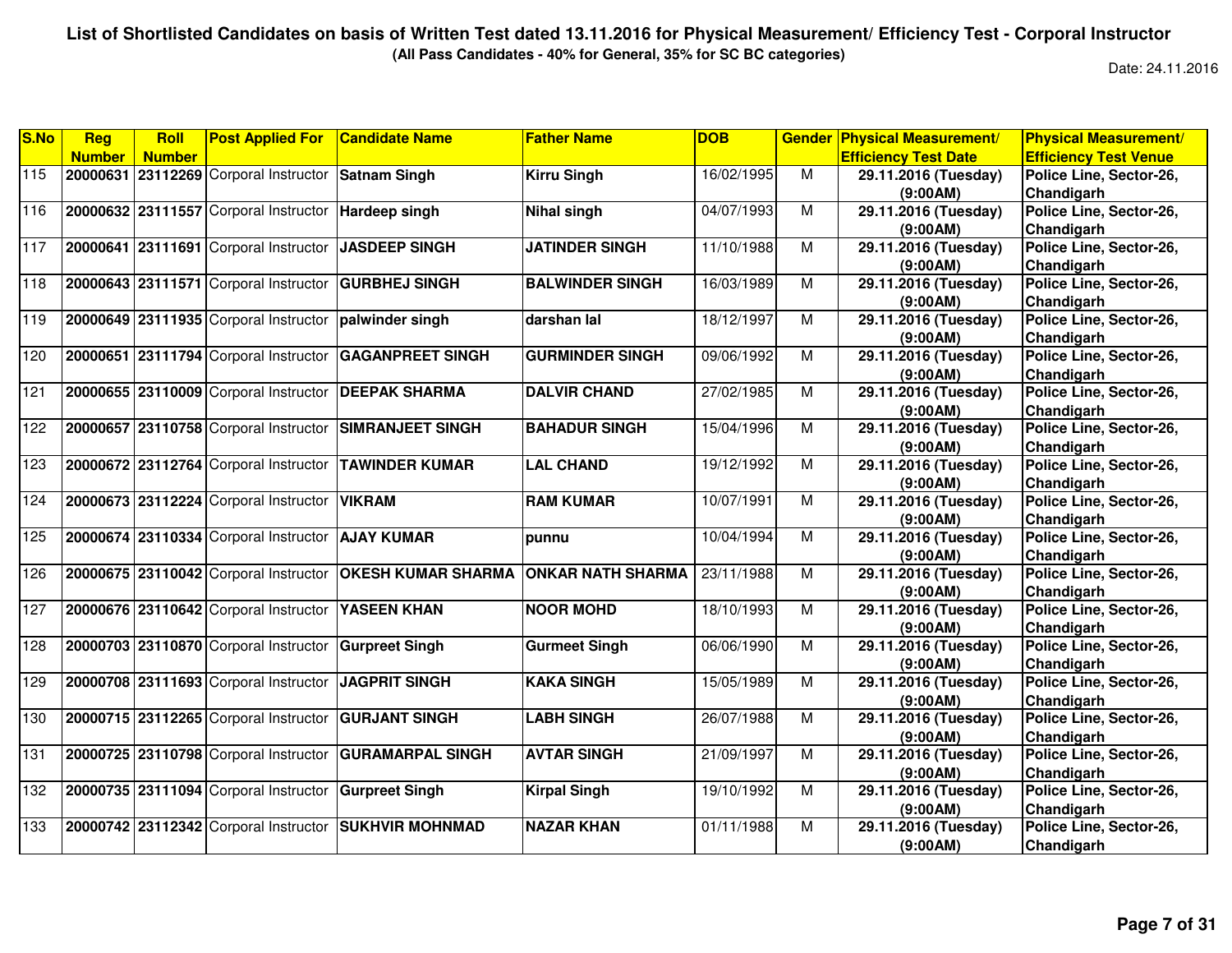**(All Pass Candidates - 40% for General, 35% for SC BC categories)**

| <b>Number</b><br><b>Number</b><br>20000759 23110805 Corporal Instructor<br><b>GURVINDER SINGH</b><br>134 | <b>SURJIT SINGH</b>    | 10/10/1986 | M              | <b>Efficiency Test Date</b> | <b>Efficiency Test Venue</b> |
|----------------------------------------------------------------------------------------------------------|------------------------|------------|----------------|-----------------------------|------------------------------|
|                                                                                                          |                        |            |                |                             |                              |
|                                                                                                          |                        |            |                | 29.11.2016 (Tuesday)        | Police Line, Sector-26,      |
|                                                                                                          |                        |            |                | (9:00AM)                    | Chandigarh                   |
| 135<br>20000774 23112954 Corporal Instructor<br><b>SATNAM SINGH</b>                                      | <b>JUGRAJ SINGH</b>    | 02/10/1994 | $\overline{M}$ | 29.11.2016 (Tuesday)        | Police Line, Sector-26,      |
|                                                                                                          |                        |            |                | (9:00AM)                    | Chandigarh                   |
| 136<br>20000776 23110525 Corporal Instructor<br><b>RAJESH KUMAR</b>                                      | <b>JASVIR SINGH</b>    | 29/05/1978 | М              | 29.11.2016 (Tuesday)        | Police Line, Sector-26,      |
|                                                                                                          |                        |            |                | (9:00AM)                    | Chandigarh                   |
| 137<br>20000781<br>23112161 Corporal Instructor<br><b>Gagandeep Singh</b>                                | <b>Harjinder Singh</b> | 03/03/1995 | M              | 29.11.2016 (Tuesday)        | Police Line, Sector-26,      |
|                                                                                                          |                        |            |                | (9:00AM)                    | Chandigarh                   |
| 138<br>20000796 23111543 Corporal Instructor<br><b>BARINDER KUMAR</b>                                    | <b>VIJAY KUMAR</b>     | 17/08/1995 | M              | 29.11.2016 (Tuesday)        | Police Line, Sector-26,      |
|                                                                                                          |                        |            |                | (9:00AM)                    | Chandigarh                   |
| 139<br>20000800 23112588 Corporal Instructor<br><b>PARGAT SINGH</b>                                      | <b>MOHINDER SINGH</b>  | 26/08/1981 | М              | 29.11.2016 (Tuesday)        | Police Line, Sector-26,      |
|                                                                                                          |                        |            |                | (9:00AM)                    | Chandigarh                   |
| 140<br>20000808 23110176 Corporal Instructor<br><b>MANDEEP SINGH</b>                                     | <b>GURMEET SINGH</b>   | 20/01/1987 | $\overline{M}$ | 29.11.2016 (Tuesday)        | Police Line, Sector-26,      |
|                                                                                                          |                        |            |                | (9:00AM)                    | Chandigarh                   |
| 141<br>20000810 23111282 Corporal Instructor<br><b>GURDEEP SINGH</b>                                     | <b>SARDARA SINGH</b>   | 26/05/1996 | M              | 29.11.2016 (Tuesday)        | Police Line, Sector-26,      |
|                                                                                                          |                        |            |                | (9:00AM)                    | Chandigarh                   |
| $\overline{142}$<br>20000814 23111694 Corporal Instructor<br><b>SIKANDAR</b>                             | <b>RAMESHWAR</b>       | 09/03/1992 | M              | 29.11.2016 (Tuesday)        | Police Line, Sector-26,      |
|                                                                                                          |                        |            |                | (9:00AM)                    | Chandigarh                   |
| 143<br>23110006 Corporal Instructor<br>20000829<br><b>BUTA SINGH</b>                                     | <b>JASWANT SINGH</b>   | 16/10/1995 | M              | 29.11.2016 (Tuesday)        | Police Line, Sector-26,      |
|                                                                                                          |                        |            |                | (9:00AM)                    | Chandigarh                   |
| 144<br>20000869 23111937 Corporal Instructor<br><b>SURINDER MOHAN</b>                                    | <b>MOHAN LAL</b>       | 06/07/1994 | M              | 29.11.2016 (Tuesday)        | Police Line, Sector-26,      |
|                                                                                                          |                        |            |                | (9:00AM)                    | Chandigarh                   |
| $\overline{145}$<br>20000877 23111021 Corporal Instructor<br><b>SUKHVIR SINGH</b>                        | <b>BAVER SINGH</b>     | 31/12/1996 | $\overline{M}$ | 29.11.2016 (Tuesday)        | Police Line, Sector-26,      |
|                                                                                                          |                        |            |                | (9:00AM)                    | Chandigarh                   |
| 146<br>20000878 23112195 Corporal Instructor<br>paramjit singh                                           | milkha singh           | 10/04/1982 | М              | 29.11.2016 (Tuesday)        | Police Line, Sector-26,      |
|                                                                                                          |                        |            |                | (9:00AM)                    | Chandigarh                   |
| 147<br>23112748 Corporal Instructor<br>20000881<br><b>Hardeep Singh</b>                                  | Jhanda Singh           | 11/01/1997 | М              | 29.11.2016 (Tuesday)        | Police Line, Sector-26,      |
|                                                                                                          |                        |            |                | (9:00AM)                    | Chandigarh                   |
| 148<br>20000891 23111980 Corporal Instructor<br><b>SHARNJEET SINGH</b>                                   | <b>JAGDEV SINGH</b>    | 24/08/1996 | M              | 29.11.2016 (Tuesday)        | Police Line, Sector-26,      |
|                                                                                                          |                        |            |                | (9:00AM)                    | Chandigarh                   |
| 20000894 23112312 Corporal Instructor<br>149<br><b>GURBAJ SINGH</b>                                      | <b>MAHINDER SINGH</b>  | 04/02/1975 | M              | 29.11.2016 (Tuesday)        | Police Line, Sector-26,      |
|                                                                                                          |                        |            |                | (9:00AM)                    | Chandigarh                   |
| 150<br>20000906 23112922 Corporal Instructor<br><b>CHANDANDEEP</b>                                       | <b>TARLOK RAJ</b>      | 27/12/1993 | M              | 29.11.2016 (Tuesday)        | Police Line, Sector-26,      |
|                                                                                                          |                        |            |                | (9:00AM)                    | Chandigarh                   |
| 151<br>20000914 23110363 Corporal Instructor<br><b>SATISH KUMAR</b>                                      | <b>TIRATH RAM</b>      | 08/10/1994 | $\overline{M}$ | 29.11.2016 (Tuesday)        | Police Line, Sector-26,      |
|                                                                                                          |                        |            |                | (9:00AM)                    | Chandigarh                   |
| 152<br>20000915 23112476 Corporal Instructor<br><b>IQBALJEET SINGH</b>                                   | <b>AMRITPAL SINGH</b>  | 01/10/1996 | M              | 29.11.2016 (Tuesday)        | Police Line, Sector-26,      |
|                                                                                                          |                        |            |                | (9:00AM)                    | Chandigarh                   |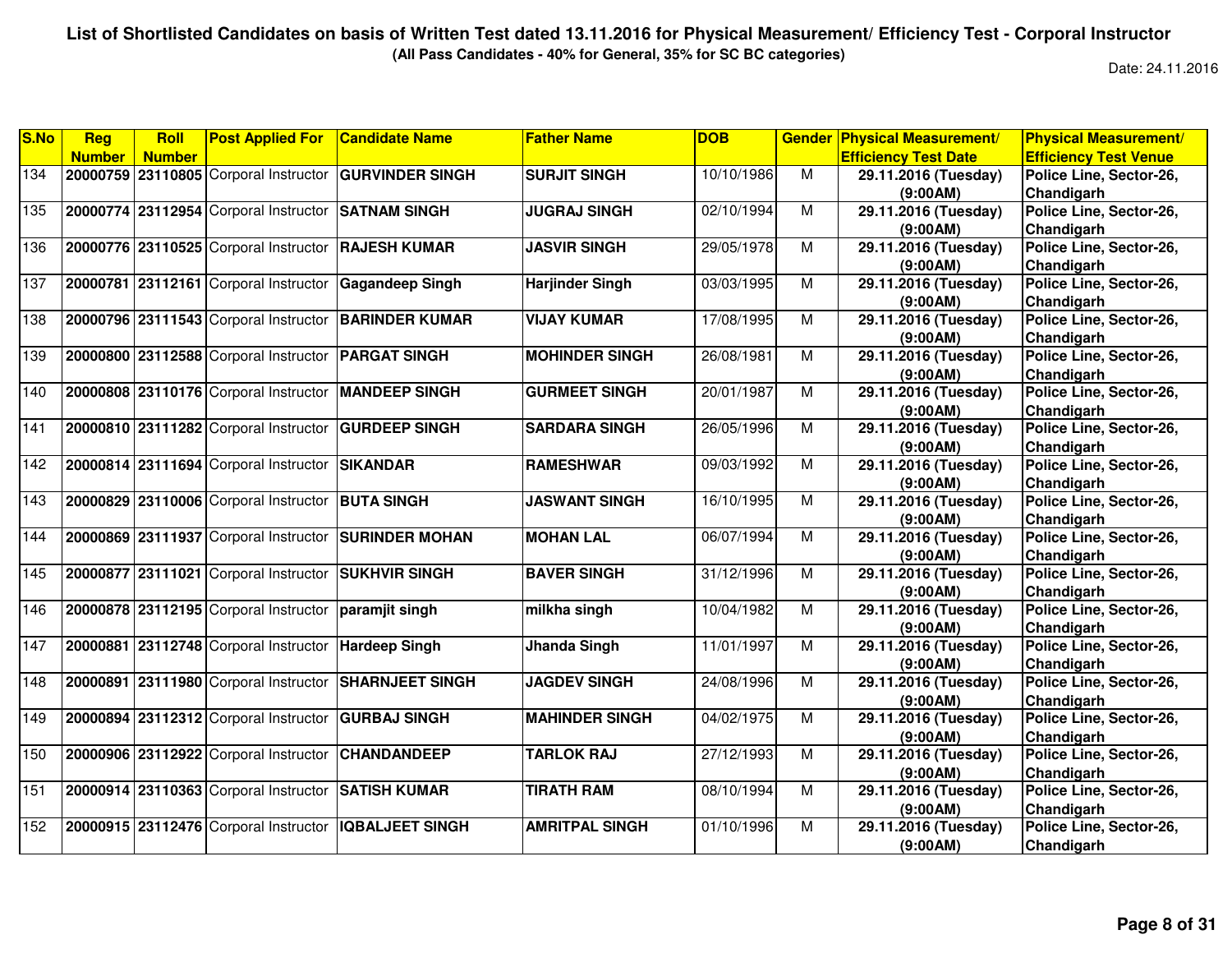**(All Pass Candidates - 40% for General, 35% for SC BC categories)**

| S.No | Reg           | Roll          | <b>Post Applied For</b>               | <b>Candidate Name</b>    | <b>Father Name</b>     | <b>DOB</b> | <b>Gender</b>           | <b>Physical Measurement/</b> | <b>Physical Measurement/</b> |
|------|---------------|---------------|---------------------------------------|--------------------------|------------------------|------------|-------------------------|------------------------------|------------------------------|
|      | <b>Number</b> | <b>Number</b> |                                       |                          |                        |            |                         | <b>Efficiency Test Date</b>  | <b>Efficiency Test Venue</b> |
| 153  |               |               | 20000934 23112210 Corporal Instructor | <b>JASPAL SINGH</b>      | <b>BHOLA SINGH</b>     | 15/05/1995 | M                       | 29.11.2016 (Tuesday)         | Police Line, Sector-26,      |
|      |               |               |                                       |                          |                        |            |                         | (9:00AM)                     | Chandigarh                   |
| 154  |               |               | 20000945 23111264 Corporal Instructor | <b>KAMAL KRISHAN</b>     | <b>SITA RAM</b>        | 21/02/1985 | M                       | 29.11.2016 (Tuesday)         | Police Line, Sector-26,      |
|      |               |               |                                       |                          |                        |            |                         | (9:00AM)                     | Chandigarh                   |
| 155  | 20000961      |               | 23110875 Corporal Instructor          | <b>VIKAS BHANDARI</b>    | <b>RAKESH KUMAR</b>    | 20/09/1998 | M                       | 29.11.2016 (Tuesday)         | Police Line, Sector-26,      |
|      |               |               |                                       |                          |                        |            |                         | (9:00AM)                     | Chandigarh                   |
| 156  |               |               | 20000965 23111057 Corporal Instructor | <b>JASMOHIT SINGH</b>    | <b>SARBJEET SINGH</b>  | 16/12/1994 | $\overline{M}$          | 29.11.2016 (Tuesday)         | Police Line, Sector-26,      |
|      |               |               |                                       |                          |                        |            |                         | (9:00AM)                     | Chandigarh                   |
| 157  |               |               | 20000980 23110747 Corporal Instructor | <b>HARMANPREET SINGH</b> | <b>RANJIT SINGH</b>    | 06/10/1996 | $\overline{\mathsf{M}}$ | 29.11.2016 (Tuesday)         | Police Line, Sector-26,      |
|      |               |               |                                       | <b>GREWAL</b>            | <b>GREWAL</b>          |            |                         | (9:00AM)                     | Chandigarh                   |
| 158  |               |               | 20000994 23111614 Corporal Instructor | <b>JASPREET SINGH</b>    | <b>SAWINDER SINGH</b>  | 18/12/1994 | M                       | 29.11.2016 (Tuesday)         | Police Line, Sector-26,      |
|      |               |               |                                       |                          |                        |            |                         | (9:00AM)                     | Chandigarh                   |
| 159  | 20000997      |               | 23111482 Corporal Instructor          | <b>RAJINDER SINGH</b>    | <b>GURBAX SINGH</b>    | 03/07/1998 | M                       | 29.11.2016 (Tuesday)         | Police Line, Sector-26,      |
|      |               |               |                                       |                          |                        |            |                         | (9:00AM)                     | Chandigarh                   |
| 160  |               |               | 20001008 23111431 Corporal Instructor | <b>RAHUL KUMAR</b>       | <b>BISHAMBER DASS</b>  | 05/04/1994 | M                       | 29.11.2016 (Tuesday)         | Police Line, Sector-26,      |
|      |               |               |                                       |                          |                        |            |                         | (9:00AM)                     | Chandigarh                   |
| 161  |               |               | 20001010 23110452 Corporal Instructor | <b>MANPREET SINGH</b>    | <b>JAGDEV SINGH</b>    | 01/01/1996 | M                       | 29.11.2016 (Tuesday)         | Police Line, Sector-26,      |
|      |               |               |                                       |                          |                        |            |                         | (9:00AM)                     | Chandigarh                   |
| 162  |               |               | 20001012 23112521 Corporal Instructor | <b>JAGDEEP SINGH</b>     | <b>KULWANT SINGH</b>   | 11/05/1992 | M                       | 29.11.2016 (Tuesday)         | Police Line, Sector-26,      |
|      |               |               |                                       |                          |                        |            |                         | (9:00AM)                     | Chandigarh                   |
| 163  |               |               | 20001018 23111966 Corporal Instructor | <b>GURPREET SINGH</b>    | <b>BALWINDER SINGH</b> | 03/01/1997 | $\overline{M}$          | 29.11.2016 (Tuesday)         | Police Line, Sector-26,      |
|      |               |               |                                       |                          |                        |            |                         | (9:00AM)                     | Chandigarh                   |
| 164  |               |               | 20001020 23110748 Corporal Instructor | <b>MOHINDER SINGH</b>    | <b>NARAYAN SINGH</b>   | 08/12/1992 | $\overline{M}$          | 29.11.2016 (Tuesday)         | Police Line, Sector-26,      |
|      |               |               |                                       |                          |                        |            |                         | (9:00AM)                     | Chandigarh                   |
| 165  |               |               | 20001022 23112927 Corporal Instructor | <b>MUKESH KUMAR</b>      | <b>PARSHOTAM LAL</b>   | 07/06/1980 | M                       | 29.11.2016 (Tuesday)         | Police Line, Sector-26,      |
|      |               |               |                                       |                          |                        |            |                         | (9:00AM)                     | Chandigarh                   |
| 166  |               |               | 20001026 23112196 Corporal Instructor | <b>LOVEPREET SINGH</b>   | <b>SUKHCHAIN SINGH</b> | 15/08/1997 | M                       | 29.11.2016 (Tuesday)         | Police Line, Sector-26,      |
|      |               |               |                                       |                          |                        |            |                         | (9:00AM)                     | Chandigarh                   |
| 167  |               |               | 20001028 23110183 Corporal Instructor | <b>KULWINDER SINGH</b>   | <b>JASWANT SINGH</b>   | 20/01/1995 | M                       | 29.11.2016 (Tuesday)         | Police Line, Sector-26,      |
|      |               |               |                                       |                          |                        |            |                         | (9:00AM)                     | Chandigarh                   |
| 168  |               |               | 20001030 23112073 Corporal Instructor | <b>GURPREET SINGH</b>    | <b>BOOTA SINGH</b>     | 10/02/1987 | M                       | 29.11.2016 (Tuesday)         | Police Line, Sector-26,      |
|      |               |               |                                       |                          |                        |            |                         | (9:00AM)                     | Chandigarh                   |
| 169  | 20001061      |               | 23112012 Corporal Instructor          | <b>LOVEPREET SINGH</b>   | <b>MALKIT SINGH</b>    | 01/07/1993 | M                       | 29.11.2016 (Tuesday)         | Police Line, Sector-26,      |
|      |               |               |                                       |                          |                        |            |                         | (9:00AM)                     | Chandigarh                   |
| 170  |               |               | 20001070 23110109 Corporal Instructor | <b>SURJIT SINGH</b>      | <b>SUBHASH CHAND</b>   | 20/02/1997 | M                       | 29.11.2016 (Tuesday)         | Police Line, Sector-26,      |
|      |               |               |                                       |                          |                        |            |                         | (9:00AM)                     | Chandigarh                   |
| 171  |               |               | 20001076 23111225 Corporal Instructor | <b>GURVINDER SINGH</b>   | <b>PURAN SINGH</b>     | 20/03/1992 | $\overline{M}$          | 29.11.2016 (Tuesday)         | Police Line, Sector-26,      |
|      |               |               |                                       |                          |                        |            |                         | (9:00AM)                     | Chandigarh                   |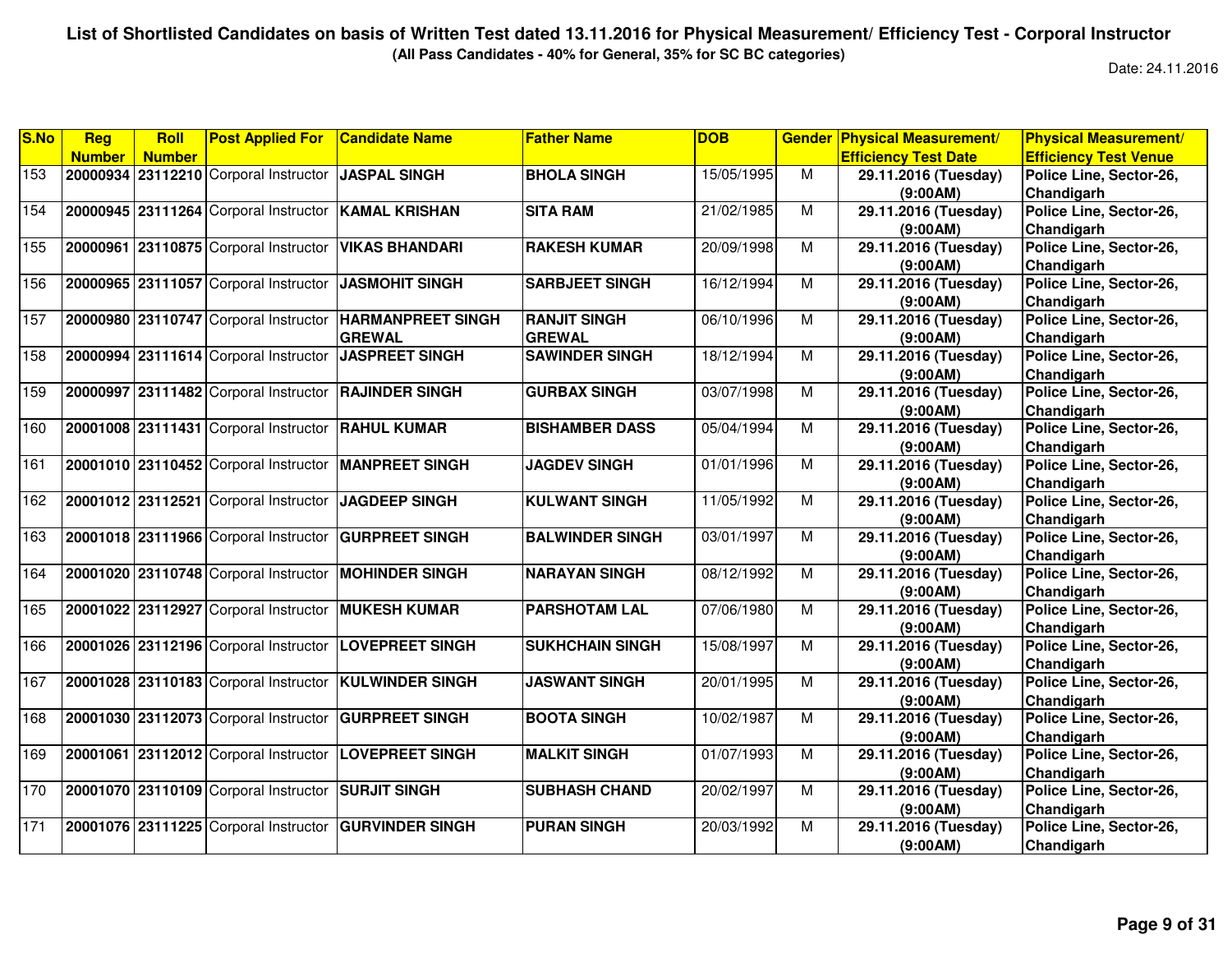**(All Pass Candidates - 40% for General, 35% for SC BC categories)**

| <b>Efficiency Test Date</b><br><b>Efficiency Test Venue</b><br><b>Number</b><br><b>Number</b><br>172<br>20001093 23110471 Corporal Instructor RAJINDER SINGH<br><b>KASHMIR SINGH</b><br>03/01/1997<br>M<br>Police Line, Sector-26,<br>29.11.2016 (Tuesday)<br>Chandigarh<br>(9:00AM)<br>173<br>M<br>20001099 23110842 Corporal Instructor HARMANDER SINGH<br>17/08/1988<br><b>RANJIT SINGH</b><br>29.11.2016 (Tuesday)<br>Police Line, Sector-26,<br>Chandigarh<br>(9:00AM) | Police Line, Sector-26, |
|-----------------------------------------------------------------------------------------------------------------------------------------------------------------------------------------------------------------------------------------------------------------------------------------------------------------------------------------------------------------------------------------------------------------------------------------------------------------------------|-------------------------|
|                                                                                                                                                                                                                                                                                                                                                                                                                                                                             |                         |
|                                                                                                                                                                                                                                                                                                                                                                                                                                                                             |                         |
|                                                                                                                                                                                                                                                                                                                                                                                                                                                                             |                         |
|                                                                                                                                                                                                                                                                                                                                                                                                                                                                             |                         |
|                                                                                                                                                                                                                                                                                                                                                                                                                                                                             |                         |
| 174<br>20001104 23111041 Corporal Instructor<br><b>PRABHJOT SINGH</b><br><b>JASBIR SINGH</b><br>07/11/1995<br>м<br>29.11.2016 (Tuesday)                                                                                                                                                                                                                                                                                                                                     |                         |
| Chandigarh<br>(9:00AM)                                                                                                                                                                                                                                                                                                                                                                                                                                                      |                         |
| 175<br>15/05/1995<br>20001111 23111099 Corporal Instructor<br><b>SARBJIT SINGH</b><br>м<br>Police Line, Sector-26,<br><b>JAGIR SINGH</b><br>29.11.2016 (Tuesday)                                                                                                                                                                                                                                                                                                            |                         |
| Chandigarh<br>(9:00AM)                                                                                                                                                                                                                                                                                                                                                                                                                                                      |                         |
| 176<br>27/07/1998<br>M<br>20001116 23110666 Corporal Instructor NARINDER SINGH<br><b>SUKHWINDER SINGH</b><br>Police Line, Sector-26,<br>29.11.2016 (Tuesday)                                                                                                                                                                                                                                                                                                                |                         |
| Chandigarh<br>(9:00AM)                                                                                                                                                                                                                                                                                                                                                                                                                                                      |                         |
| 177<br>20001132 23110137 Corporal Instructor KULDEEP SINGH<br><b>BHOLA SINGH</b><br>23/07/1988<br>м<br>29.11.2016 (Tuesday)<br>Police Line, Sector-26,                                                                                                                                                                                                                                                                                                                      |                         |
| Chandigarh<br>(9:00AM)                                                                                                                                                                                                                                                                                                                                                                                                                                                      |                         |
| 178<br>20001137 23110338 Corporal Instructor<br><b>RAHUL SAINI</b><br><b>RAKESH KUMAR SAINI</b><br>28/08/1998<br>M<br>29.11.2016 (Tuesday)<br>Police Line, Sector-26,                                                                                                                                                                                                                                                                                                       |                         |
| Chandigarh<br>(9:00AM)                                                                                                                                                                                                                                                                                                                                                                                                                                                      |                         |
| 179<br>20001139 23110612 Corporal Instructor GURNINDER SINGH<br>29.11.2016 (Tuesday)<br>Police Line, Sector-26,<br><b>MAKHAN SINGH</b><br>17/04/1973<br>M                                                                                                                                                                                                                                                                                                                   |                         |
| Chandigarh<br>(9:00AM)                                                                                                                                                                                                                                                                                                                                                                                                                                                      |                         |
| 180<br>20001151 23110198 Corporal Instructor<br><b>GURVINDER SINGH</b><br>M<br>Police Line, Sector-26,<br><b>HARDEEP SINGH</b><br>04/01/1983<br>29.11.2016 (Tuesday)                                                                                                                                                                                                                                                                                                        |                         |
| Chandigarh<br>(9:00AM)                                                                                                                                                                                                                                                                                                                                                                                                                                                      |                         |
| 181<br>20001157 23111887 Corporal Instructor<br>14/07/1998<br>м<br>Police Line, Sector-26,<br><b>Rupinder Singh</b><br>Harbhajan Lal<br>29.11.2016 (Tuesday)                                                                                                                                                                                                                                                                                                                |                         |
| Chandigarh<br>(9:00AM)                                                                                                                                                                                                                                                                                                                                                                                                                                                      |                         |
| 182<br>15/03/1975<br>20001163 23112866 Corporal Instructor<br><b>JASVIR SINGH</b><br><b>BHAG SINGH</b><br>M<br>29.11.2016 (Tuesday)<br>Police Line, Sector-26,                                                                                                                                                                                                                                                                                                              |                         |
| Chandigarh<br>(9:00AM)                                                                                                                                                                                                                                                                                                                                                                                                                                                      |                         |
| 183<br>20001165 23111401 Corporal Instructor RAM PAL<br>02/04/1984<br>M<br><b>MEVA RAM</b><br>29.11.2016 (Tuesday)<br>Police Line, Sector-26,                                                                                                                                                                                                                                                                                                                               |                         |
| Chandigarh<br>(9:00AM)                                                                                                                                                                                                                                                                                                                                                                                                                                                      |                         |
| 184<br>20001185 23110531 Corporal Instructor<br><b>JANAK RAJ</b><br><b>SAI DASS</b><br>10/10/1976<br>M<br>Police Line, Sector-26,<br>29.11.2016 (Tuesday)                                                                                                                                                                                                                                                                                                                   |                         |
| Chandigarh<br>(9:00AM)                                                                                                                                                                                                                                                                                                                                                                                                                                                      |                         |
| 185<br>Police Line, Sector-26,<br>20001186 23111888 Corporal Instructor<br><b>PRABHJOT SINGH</b><br><b>NIRBHAI SINGH</b><br>07/11/1995<br>M<br>29.11.2016 (Tuesday)                                                                                                                                                                                                                                                                                                         |                         |
| Chandigarh<br>(9:00AM)                                                                                                                                                                                                                                                                                                                                                                                                                                                      |                         |
| 186<br>20001198 23110588 Corporal Instructor<br><b>JAGTAR SINGH</b><br>26/04/1987<br>м<br>29.11.2016 (Tuesday)<br>Police Line, Sector-26,<br><b>JABARJANG SINGH</b>                                                                                                                                                                                                                                                                                                         |                         |
| Chandigarh<br>(9:00AM)                                                                                                                                                                                                                                                                                                                                                                                                                                                      |                         |
| 187<br>20001201 23111128 Corporal Instructor<br>JAGGA SINGH<br><b>NIRBHAI SINGH</b><br>17/06/1998<br>M<br>Police Line, Sector-26,<br>29.11.2016 (Tuesday)                                                                                                                                                                                                                                                                                                                   |                         |
| Chandigarh<br>(9:00AM)                                                                                                                                                                                                                                                                                                                                                                                                                                                      |                         |
| 188<br>20001204 23110415 Corporal Instructor<br><b>BAHADUR SINGH</b><br>M<br>Police Line, Sector-26,<br><b>HARDEEP SINGH</b><br>26/12/1994<br>29.11.2016 (Tuesday)                                                                                                                                                                                                                                                                                                          |                         |
| Chandigarh<br>(9:00AM)                                                                                                                                                                                                                                                                                                                                                                                                                                                      |                         |
| 189<br>20001216 23111321 Corporal Instructor MOHDLIYAS<br><b>ABDUL GUFFAR</b><br>20/09/1994<br>M<br>29.11.2016 (Tuesday)<br>Police Line, Sector-26,                                                                                                                                                                                                                                                                                                                         |                         |
| (9:00AM)<br>Chandigarh                                                                                                                                                                                                                                                                                                                                                                                                                                                      |                         |
| 190<br>20001218 23110837 Corporal Instructor NAWAL KISHORE<br><b>ISHAR DASS</b><br>M<br>Police Line, Sector-26,<br>12/05/1984<br>29.11.2016 (Tuesday)                                                                                                                                                                                                                                                                                                                       |                         |
| Chandigarh<br>(9:00AM)                                                                                                                                                                                                                                                                                                                                                                                                                                                      |                         |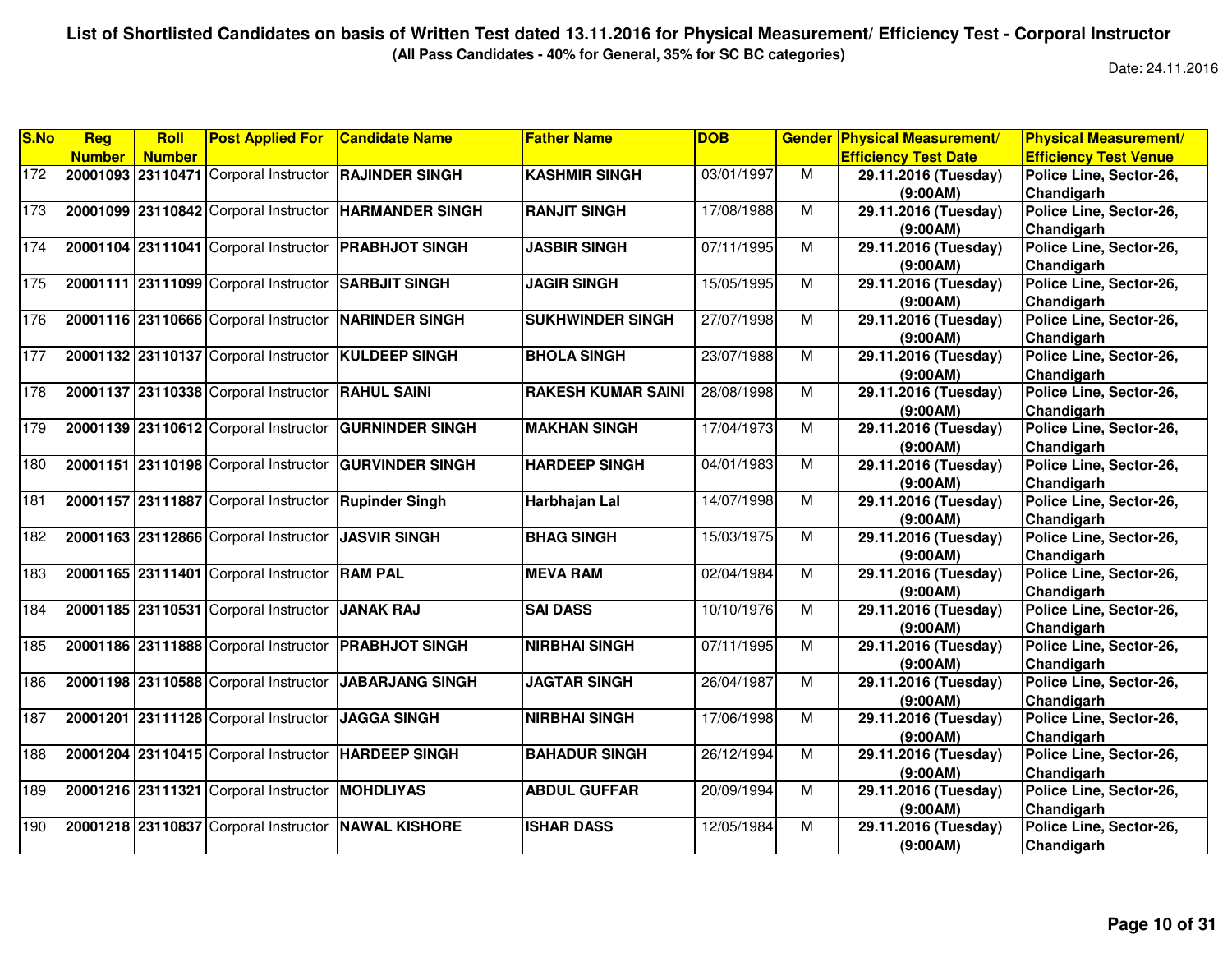**(All Pass Candidates - 40% for General, 35% for SC BC categories)**

| S.No | <b>Reg</b>    | Roll          | <b>Post Applied For</b>                             | <b>Candidate Name</b>                                | <b>Father Name</b>       | <b>DOB</b> |   | <b>Gender Physical Measurement/</b> | <b>Physical Measurement/</b> |
|------|---------------|---------------|-----------------------------------------------------|------------------------------------------------------|--------------------------|------------|---|-------------------------------------|------------------------------|
|      | <b>Number</b> | <b>Number</b> |                                                     |                                                      |                          |            |   | <b>Efficiency Test Date</b>         | <b>Efficiency Test Venue</b> |
| 191  |               |               | 20001220 23111956 Corporal Instructor SAROVER SINGH |                                                      | <b>JAGDISH SINGH</b>     | 22/03/1979 | M | 29.11.2016 (Tuesday)                | Police Line, Sector-26,      |
|      |               |               |                                                     |                                                      |                          |            |   | (9:00AM)                            | Chandigarh                   |
| 192  |               |               |                                                     | 20001228 23112386 Corporal Instructor MANPREET SINGH | <b>JAGJIT SINGH</b>      | 21/12/1988 | M | 29.11.2016 (Tuesday)                | Police Line, Sector-26,      |
|      |               |               |                                                     |                                                      |                          |            |   | (9:00AM)                            | Chandigarh                   |
| 193  |               |               | 20001234 23111448 Corporal Instructor               | <b>MANJINDER SINGH</b>                               | <b>NISHAN SINGH</b>      | 16/12/1997 | м | 29.11.2016 (Tuesday)                | Police Line, Sector-26,      |
|      |               |               |                                                     |                                                      |                          |            |   | (9:00AM)                            | Chandigarh                   |
| 194  |               |               | 20001240 23111189 Corporal Instructor               | <b>BARINDER PAL SINGH</b>                            | <b>WARYAM SINGH</b>      | 15/03/1983 | M | 29.11.2016 (Tuesday)                | Police Line, Sector-26,      |
|      |               |               |                                                     |                                                      |                          |            |   | (9:00AM)                            | Chandigarh                   |
| 195  |               |               | 20001258 23110949 Corporal Instructor               | <b>Sharanjeet Singh</b>                              | <b>Ram Singh</b>         | 28/12/1989 | м | 29.11.2016 (Tuesday)                | Police Line, Sector-26,      |
|      |               |               |                                                     |                                                      |                          |            |   | (9:00AM)                            | Chandigarh                   |
| 196  |               |               | 20001269 23111644 Corporal Instructor FARIAD ALI    |                                                      | <b>LAL KHAN</b>          | 27/06/1990 | м | 29.11.2016 (Tuesday)                | Police Line, Sector-26,      |
|      |               |               |                                                     |                                                      |                          |            |   | (9:00AM)                            | Chandigarh                   |
| 197  |               |               | 20001278 23111199 Corporal Instructor               | <b>HARJINDER SINGH</b>                               | <b>KRISHAN SINGH</b>     | 13/04/1993 | M | 29.11.2016 (Tuesday)                | Police Line, Sector-26,      |
|      |               |               |                                                     |                                                      |                          |            |   | (9:00AM)                            | Chandigarh                   |
| 198  |               |               | 20001284 23111261 Corporal Instructor GURDEEP SINGH |                                                      | <b>JASPAL SINGH</b>      | 01/05/1989 | M | 29.11.2016 (Tuesday)                | Police Line, Sector-26,      |
|      |               |               |                                                     |                                                      |                          |            |   | (9:00AM)                            | Chandigarh                   |
| 199  |               |               | 20001286 23110771 Corporal Instructor               | <b>GAURAV SINGH</b>                                  | <b>DARSHAN SINGH</b>     | 02/04/1995 | M | 29.11.2016 (Tuesday)                | Police Line, Sector-26,      |
|      |               |               |                                                     |                                                      |                          |            |   | (9:00AM)                            | Chandigarh                   |
| 200  |               |               | 20001288 23111940 Corporal Instructor               | <b>JASWINDER SINGH</b>                               | <b>DARSHAN SINGH</b>     | 04/05/1982 | M | 29.11.2016 (Tuesday)                | Police Line, Sector-26,      |
|      |               |               |                                                     |                                                      |                          |            |   | (9:00AM)                            | Chandigarh                   |
| 201  |               |               | 20001303 23111222 Corporal Instructor MANDEEP SINGH |                                                      | <b>KASHMIR SINGH</b>     | 11/06/1996 | M | 29.11.2016 (Tuesday)                | Police Line, Sector-26,      |
|      |               |               |                                                     |                                                      |                          |            |   | (9:00AM)                            | Chandigarh                   |
| 202  |               |               | 20001311 23112318 Corporal Instructor               | <b>SHAMSHER SINGH</b>                                | <b>GURMEET SINGH</b>     | 31/07/1993 | M | 29.11.2016 (Tuesday)                | Police Line, Sector-26,      |
|      |               |               |                                                     |                                                      |                          |            |   | (9:00AM)                            | Chandigarh                   |
| 203  |               |               | 20001321 23112263 Corporal Instructor RAMESH KUMAR  |                                                      | <b>MATU RAM</b>          | 04/02/1980 | M | 29.11.2016 (Tuesday)                | Police Line, Sector-26,      |
|      |               |               |                                                     |                                                      |                          |            |   | (9:00AM)                            | Chandigarh                   |
| 204  |               |               | 20001323 23111170 Corporal Instructor               | <b>SUKHWINDER SINGH</b>                              | <b>BALDEV SINGH</b>      | 10/09/1991 | м | 29.11.2016 (Tuesday)                | Police Line, Sector-26,      |
|      |               |               |                                                     |                                                      |                          |            |   | (9:00AM)                            | Chandigarh                   |
| 205  |               |               | 20001332 23111758 Corporal Instructor JJASBIR SINGH |                                                      | <b>GURBACHAN SINGH</b>   | 24/04/1993 | м | 29.11.2016 (Tuesday)                | Police Line, Sector-26,      |
|      |               |               |                                                     |                                                      |                          |            |   | (9:00AM)                            | Chandigarh                   |
| 206  |               |               | 20001334 23112399 Corporal Instructor               | <b>GURMAIL SINGH</b>                                 | <b>MAJOR SINGH</b>       | 08/06/1989 | M | 29.11.2016 (Tuesday)                | Police Line, Sector-26,      |
|      |               |               |                                                     |                                                      |                          |            |   | (9:00AM)                            | Chandigarh                   |
| 207  | 20001337      |               | 23112724 Corporal Instructor                        | <b>HAINER SINGH</b>                                  | <b>DALJIT SINGH</b>      | 10/09/1979 | M | 29.11.2016 (Tuesday)                | Police Line, Sector-26,      |
|      |               |               |                                                     |                                                      |                          |            |   | (9:00AM)                            | Chandigarh                   |
| 208  |               |               | 20001339 23112519 Corporal Instructor               | <b>SOHAN SINGH RAWAT</b>                             | <b>SATYA SINGH RAWAT</b> | 26/01/1983 | M | 29.11.2016 (Tuesday)                | Police Line, Sector-26,      |
|      |               |               |                                                     |                                                      |                          |            |   | (9:00AM)                            | Chandigarh                   |
| 209  |               |               | 20001345 23111203 Corporal Instructor               | JAGRAJ SINGH RANA                                    | <b>SHAMSHER SINGH</b>    | 28/08/1998 | м | 29.11.2016 (Tuesday)                | Police Line, Sector-26,      |
|      |               |               |                                                     |                                                      | <b>RANA</b>              |            |   | (9:00AM)                            | Chandigarh                   |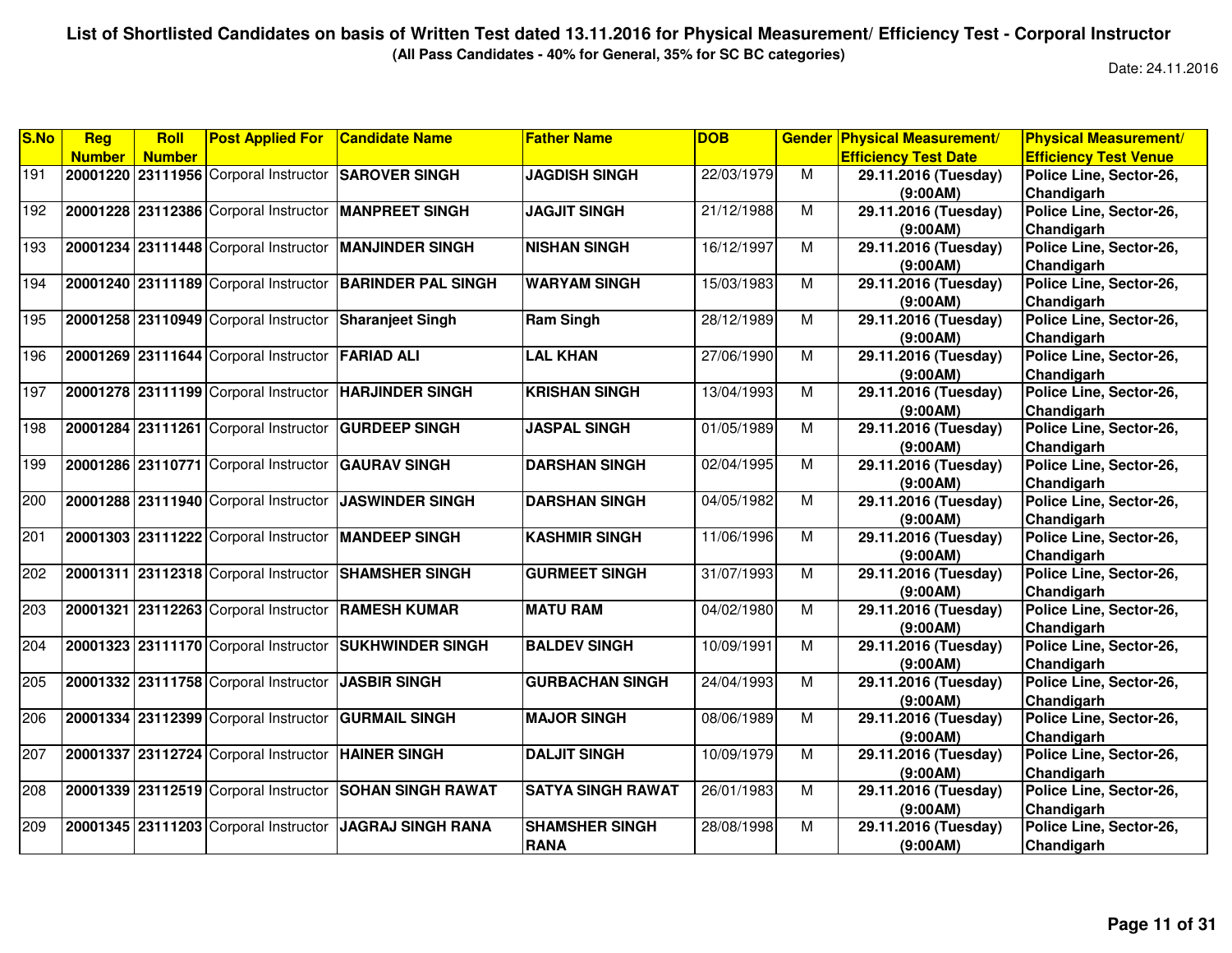**(All Pass Candidates - 40% for General, 35% for SC BC categories)**

| S.No | Reg           | <b>Roll</b>   | <b>Post Applied For</b>                             | <b>Candidate Name</b>                                 | <b>Father Name</b>      | <b>DOB</b> |   | <b>Gender Physical Measurement/</b> | <b>Physical Measurement/</b> |
|------|---------------|---------------|-----------------------------------------------------|-------------------------------------------------------|-------------------------|------------|---|-------------------------------------|------------------------------|
|      | <b>Number</b> | <b>Number</b> |                                                     |                                                       |                         |            |   | <b>Efficiency Test Date</b>         | <b>Efficiency Test Venue</b> |
| 210  |               |               |                                                     | 20001347 23111772 Corporal Instructor MANPREET SINGH  | <b>GURJIT SINGH</b>     | 12/07/1996 | M | 29.11.2016 (Tuesday)                | Police Line, Sector-26,      |
|      |               |               |                                                     |                                                       |                         |            |   | (9:00AM)                            | Chandigarh                   |
| 211  |               |               | 20001354 23112222 Corporal Instructor               | <b>AMANDEEP SHARMA</b>                                | <b>SATPAL SHARMA</b>    | 14/08/1991 | M | 29.11.2016 (Tuesday)                | Police Line, Sector-26,      |
|      |               |               |                                                     |                                                       |                         |            |   | (9:00AM)                            | <b>Chandigarh</b>            |
| 212  |               |               | 20001359 23112541 Corporal Instructor               | <b>HAPPY SINGH</b>                                    | <b>GURMAIL SINGH</b>    | 10/03/1994 | M | 29.11.2016 (Tuesday)                | Police Line, Sector-26,      |
|      |               |               |                                                     |                                                       |                         |            |   | (9:00AM)                            | Chandigarh                   |
| 213  |               |               | 20001365 23110955 Corporal Instructor               | <b>GURPREET SINGH</b>                                 | <b>SUKHDEV SINGH</b>    | 12/11/1990 | M | 29.11.2016 (Tuesday)                | Police Line, Sector-26,      |
|      |               |               |                                                     |                                                       |                         |            |   | (9:00AM)                            | Chandigarh                   |
| 214  |               |               | 20001370 23111748 Corporal Instructor               | <b>GURBHEJ SINGH</b>                                  | <b>BOHAR SINGH</b>      | 16/02/1994 | M | 29.11.2016 (Tuesday)                | Police Line, Sector-26,      |
|      |               |               |                                                     |                                                       |                         |            |   | (9:00AM)                            | Chandigarh                   |
| 215  |               |               | 20001388 23110941 Corporal Instructor HARDEV SINGH  |                                                       | <b>JOGINDER SINGH</b>   | 20/02/1994 | M | 29.11.2016 (Tuesday)                | Police Line, Sector-26,      |
|      |               |               |                                                     |                                                       |                         |            |   | (9:00AM)                            | Chandigarh                   |
| 216  |               |               | 20001399 23111387 Corporal Instructor PARKASH SINGH |                                                       | <b>ZORA SINGH</b>       | 10/10/1978 | M | 29.11.2016 (Tuesday)                | Police Line, Sector-26,      |
|      |               |               |                                                     |                                                       |                         |            |   | (9:00AM)                            | Chandigarh                   |
| 217  |               |               | 20001410 23110888 Corporal Instructor               | <b>DILPREET SINGH</b>                                 | <b>MANJIT SINGH</b>     | 10/12/1994 | M | 29.11.2016 (Tuesday)                | Police Line, Sector-26,      |
|      |               |               |                                                     |                                                       |                         |            |   | (9:00AM)                            | Chandigarh                   |
| 218  |               |               | 20001416 23110303 Corporal Instructor               | <b>SURINDER PAUL</b>                                  | <b>BIHARI LAL</b>       | 14/01/1987 | M | 29.11.2016 (Tuesday)                | Police Line, Sector-26,      |
|      |               |               |                                                     |                                                       |                         |            |   | (9:00AM)                            | Chandigarh                   |
| 219  |               |               | 20001423 23112462 Corporal Instructor               | <b>SUKHWINDER SINGH</b>                               | <b>NAJAR SINGH</b>      | 19/06/1997 | M | 29.11.2016 (Tuesday)                | Police Line, Sector-26,      |
|      |               |               |                                                     |                                                       |                         |            |   | (9:00AM)                            | Chandigarh                   |
| 220  |               |               | 20001428 23111309 Corporal Instructor               | <b>DILBAG SINGH</b>                                   | <b>AMRIK SINGH</b>      | 05/02/1986 | M | 29.11.2016 (Tuesday)                | Police Line, Sector-26,      |
|      |               |               |                                                     |                                                       |                         |            |   | (9:00AM)                            | Chandigarh                   |
| 221  |               |               |                                                     | 20001435 23110287 Corporal Instructor HARWINDER SINGH | <b>DALJIT SINGH</b>     | 13/01/1984 | M | 29.11.2016 (Tuesday)                | Police Line, Sector-26,      |
|      |               |               |                                                     |                                                       |                         |            |   | (9:00AM)                            | Chandigarh                   |
| 222  |               |               | 20001438 23111366 Corporal Instructor               | <b>AMAN DEEP</b>                                      | <b>DES RAJ</b>          | 16/04/1989 | M | 29.11.2016 (Tuesday)                | Police Line, Sector-26,      |
|      |               |               |                                                     |                                                       |                         |            |   | (9:00AM)                            | Chandigarh                   |
| 223  |               |               | 20001439 23111765 Corporal Instructor               | <b>GURPREET SINGH</b>                                 | <b>BALKAR SINGH</b>     | 11/09/1981 | M | 29.11.2016 (Tuesday)                | Police Line, Sector-26,      |
|      |               |               |                                                     |                                                       |                         |            |   | (9:00AM)                            | Chandigarh                   |
| 224  |               |               | 20001440 23112484 Corporal Instructor HARJIT SINGH  |                                                       | <b>MOHAN SINGH</b>      | 20/06/1975 | м | 29.11.2016 (Tuesday)                | Police Line, Sector-26,      |
|      |               |               |                                                     |                                                       |                         |            |   | (9:00AM)                            | Chandigarh                   |
| 225  |               |               |                                                     | 20001446 23111960 Corporal Instructor PAWANDEEP SINGH | <b>HARDEV SINGH</b>     | 10/07/1997 | M | 29.11.2016 (Tuesday)                | Police Line, Sector-26,      |
|      |               |               |                                                     |                                                       |                         |            |   | (9:00AM)                            | Chandigarh                   |
| 226  |               |               | 20001448 23112293 Corporal Instructor               | <b>ARSHDEEP SINGH</b>                                 | <b>GURBHAGAT SINGH</b>  | 12/05/1992 | M | 29.11.2016 (Tuesday)                | Police Line, Sector-26,      |
|      |               |               |                                                     |                                                       |                         |            |   | (9:00AM)                            | Chandigarh                   |
| 227  |               |               | 20001463 23110794 Corporal Instructor               | <b>Baljinder Kumar</b>                                | Darshan kumar           | 24/02/1991 | M | 29.11.2016 (Tuesday)                | Police Line, Sector-26,      |
|      |               |               |                                                     |                                                       |                         |            |   | (9:00AM)                            | Chandigarh                   |
| 228  |               |               | 20001479 23111116 Corporal Instructor               | <b>SAMANDEEP SINGH</b>                                | <b>SUKHMANDER SINGH</b> | 26/02/1992 | м | 29.11.2016 (Tuesday)                | Police Line, Sector-26,      |
|      |               |               |                                                     |                                                       |                         |            |   | (9:00AM)                            | Chandigarh                   |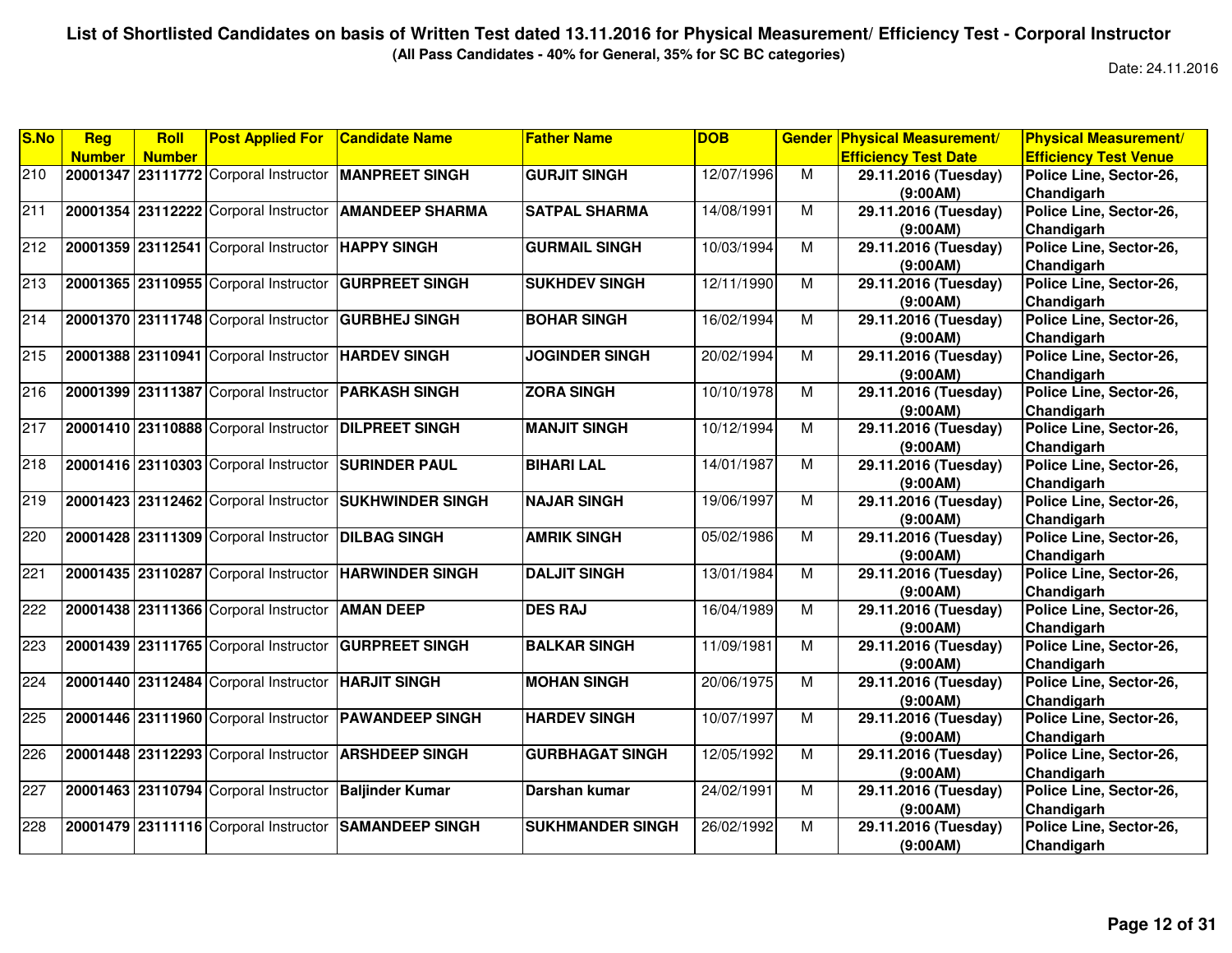**(All Pass Candidates - 40% for General, 35% for SC BC categories)**

| S.No | <b>Reg</b>    | Roll          | <b>Post Applied For</b>                             | <b>Candidate Name</b>                                 | <b>Father Name</b>    | <b>DOB</b> |                | <b>Gender Physical Measurement/</b> | <b>Physical Measurement/</b> |
|------|---------------|---------------|-----------------------------------------------------|-------------------------------------------------------|-----------------------|------------|----------------|-------------------------------------|------------------------------|
|      | <b>Number</b> | <b>Number</b> |                                                     |                                                       |                       |            |                | <b>Efficiency Test Date</b>         | <b>Efficiency Test Venue</b> |
| 229  |               |               | 20001517 23112024 Corporal Instructor               | <b>AJAY KUMAR</b>                                     | <b>MULAKH RAJ</b>     | 28/11/1990 | М              | 29.11.2016 (Tuesday)                | Police Line, Sector-26,      |
|      |               |               |                                                     |                                                       |                       |            |                | (9:00AM)                            | Chandigarh                   |
| 230  |               |               | 20001531 23110035 Corporal Instructor               | <b>LAKHWINDER SINGH</b>                               | <b>DIDAR SINGH</b>    | 22/04/1988 | M              | 29.11.2016 (Tuesday)                | Police Line, Sector-26,      |
|      |               |               |                                                     |                                                       |                       |            |                | (9:00AM)                            | Chandigarh                   |
| 231  |               |               | 20001534 23110049 Corporal Instructor               | <b>RAJWINDER SINGH</b>                                | <b>NATHA SINGH</b>    | 12/03/1984 | M              | 29.11.2016 (Tuesday)                | Police Line, Sector-26,      |
|      |               |               |                                                     |                                                       |                       |            |                | (9:00AM)                            | Chandigarh                   |
| 232  |               |               | 20001539 23111866 Corporal Instructor               | <b>ARIHANT</b>                                        | <b>JASPAL KUMAR</b>   | 01/11/1995 | M              | 29.11.2016 (Tuesday)                | Police Line, Sector-26,      |
|      |               |               |                                                     |                                                       |                       |            |                | (9:00AM)                            | Chandigarh                   |
| 233  |               |               | 20001548 23112847 Corporal Instructor               | <b>SUKHWINDER SINGH</b>                               | <b>DARBARA SINGH</b>  | 05/01/1994 | M              | 29.11.2016 (Tuesday)                | Police Line, Sector-26,      |
|      |               |               |                                                     |                                                       |                       |            |                | (9:00AM)                            | Chandigarh                   |
| 234  |               |               | 20001568 23111627 Corporal Instructor               | Jagwinder Singh                                       | Lashkar Singh         | 06/10/1996 | M              | 29.11.2016 (Tuesday)                | Police Line, Sector-26,      |
|      |               |               |                                                     |                                                       |                       |            |                | (9:00AM)                            | Chandigarh                   |
| 235  |               |               | 20001574 23112904 Corporal Instructor               | <b>LOVEPREET SINGH</b>                                | <b>SURINDER SINGH</b> | 01/08/1994 | M              | 29.11.2016 (Tuesday)                | Police Line, Sector-26,      |
|      |               |               |                                                     |                                                       |                       |            |                | (9:00AM)                            | Chandigarh                   |
| 236  |               |               | 20001577 23112018 Corporal Instructor               | <b>SARBJIT SINGH</b>                                  | <b>ARJAN SINGH</b>    | 07/06/1993 | M              | 29.11.2016 (Tuesday)                | Police Line, Sector-26,      |
|      |               |               |                                                     |                                                       |                       |            |                | (9:00AM)                            | Chandigarh                   |
| 237  |               |               | 20001584 23112443 Corporal Instructor               | <b>DARSHAN SINGH</b>                                  | <b>BHOLA SINGH</b>    | 23/06/1992 | $\overline{M}$ | 29.11.2016 (Tuesday)                | Police Line, Sector-26,      |
|      |               |               |                                                     |                                                       |                       |            |                | (9:00AM)                            | Chandigarh                   |
| 238  | 20001607      |               | 23110685 Corporal Instructor                        | <b>RISHI PAL</b>                                      | <b>SHAMSHER SINGH</b> | 24/04/1987 | M              | 29.11.2016 (Tuesday)                | Police Line, Sector-26,      |
|      |               |               |                                                     |                                                       |                       |            |                | (9:00AM)                            | Chandigarh                   |
| 239  |               |               | 20001609 23111612 Corporal Instructor   PAWAN KUMAR |                                                       | <b>NAGAR MAL</b>      | 11/04/1998 | M              | 29.11.2016 (Tuesday)                | Police Line, Sector-26,      |
|      |               |               |                                                     |                                                       |                       |            |                | (9:00AM)                            | Chandigarh                   |
| 240  |               |               | 20001614 23112573 Corporal Instructor               | <b>MOHIT RAM</b>                                      | <b>SOHAN LAL</b>      | 15/06/1997 | M              | 29.11.2016 (Tuesday)                | Police Line, Sector-26,      |
|      |               |               |                                                     |                                                       |                       |            |                | (9:00AM)                            | Chandigarh                   |
| 241  |               |               | 20001637 23112409 Corporal Instructor PRITPAL SINGH |                                                       | <b>SURINDER SINGH</b> | 18/06/1997 | M              | 29.11.2016 (Tuesday)                | Police Line, Sector-26,      |
|      |               |               |                                                     |                                                       |                       |            |                | (9:00AM)                            | Chandigarh                   |
| 242  |               |               | 20001642 23112700 Corporal Instructor KEWAL SINGH   |                                                       | <b>MOHINDER SINGH</b> | 27/05/1990 | M              | 29.11.2016 (Tuesday)                | Police Line, Sector-26,      |
|      |               |               |                                                     |                                                       |                       |            |                | (9:00AM)                            | Chandigarh                   |
| 243  |               |               |                                                     | 20001646 23110125 Corporal Instructor KULWINDER SINGH | <b>CHIMAN SINGH</b>   | 15/10/1994 | M              | 29.11.2016 (Tuesday)                | Police Line, Sector-26,      |
|      |               |               |                                                     |                                                       |                       |            |                | (9:00AM)                            | Chandigarh                   |
| 244  |               |               | 20001654 23110876 Corporal Instructor               | <b>MOHINDER KUMAR</b>                                 | <b>TARA CHAND</b>     | 20/09/1994 | M              | 29.11.2016 (Tuesday)                | Police Line, Sector-26,      |
|      |               |               |                                                     |                                                       |                       |            |                | (9:00AM)                            | Chandigarh                   |
| 245  |               |               | 20001658 23112450 Corporal Instructor               | <b>PHILIPS</b>                                        | <b>MANZOOR</b>        | 20/04/1994 | M              | 29.11.2016 (Tuesday)                | Police Line, Sector-26,      |
|      |               |               |                                                     |                                                       |                       |            |                | (9:00AM)                            | Chandigarh                   |
| 246  |               |               | 20001664 23112953 Corporal Instructor KULJEET SINGH |                                                       | <b>JOGINDER SINGH</b> | 02/01/1986 | M              | 29.11.2016 (Tuesday)                | Police Line, Sector-26,      |
|      |               |               |                                                     |                                                       |                       |            |                | (9:00AM)                            | Chandigarh                   |
| 247  |               |               | 20001674 23110606 Corporal Instructor               | <b>ONKAR SINGH</b>                                    | <b>MITHA SINGH</b>    | 12/06/1991 | M              | 29.11.2016 (Tuesday)                | Police Line, Sector-26,      |
|      |               |               |                                                     |                                                       |                       |            |                | (9:00AM)                            | Chandigarh                   |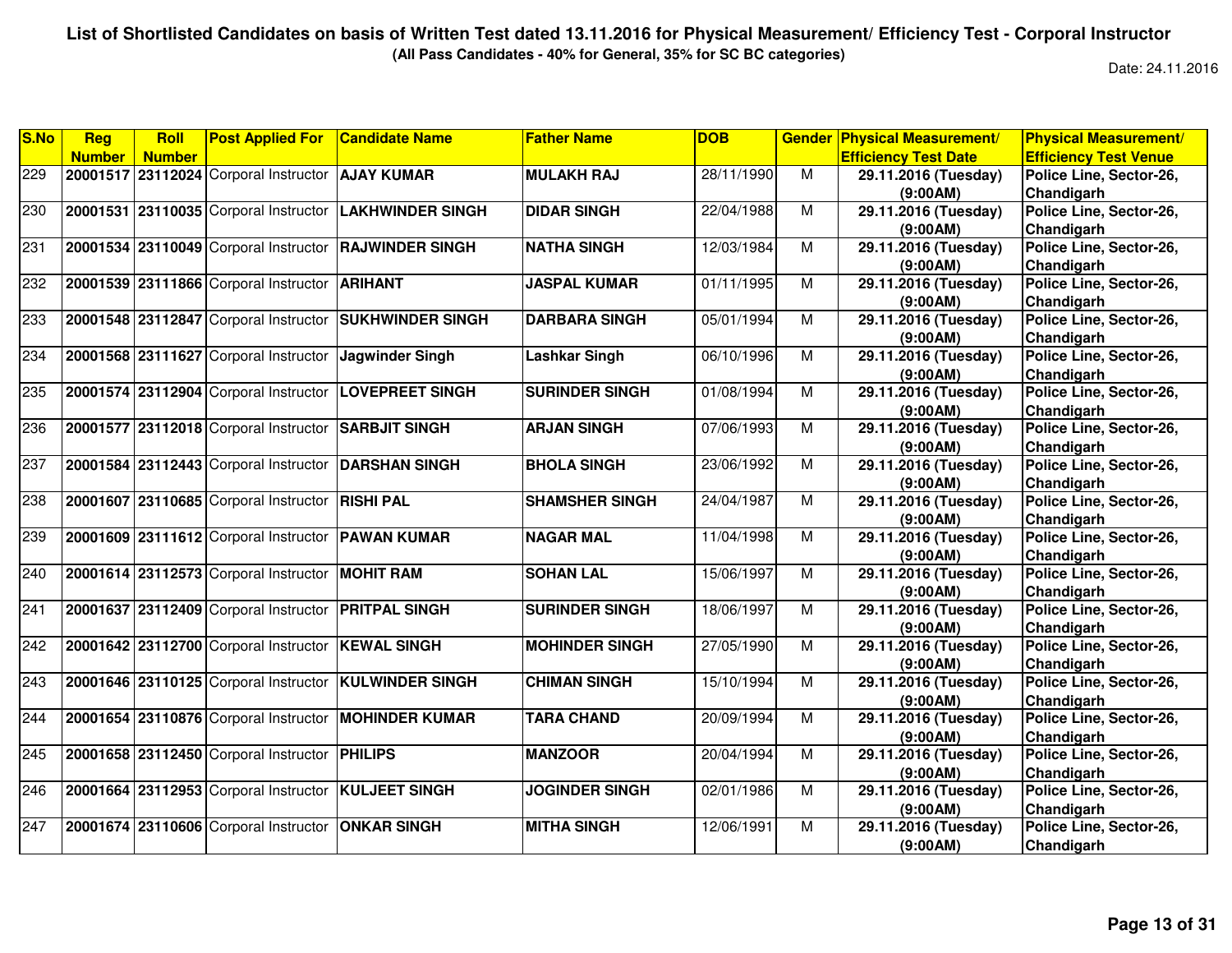**(All Pass Candidates - 40% for General, 35% for SC BC categories)**

| S.No | Reg           | <b>Roll</b>   | <b>Post Applied For</b>                              | <b>Candidate Name</b>                                 | <b>Father Name</b>      | <b>DOB</b> | <b>Gender</b>  | <b>Physical Measurement/</b> | <b>Physical Measurement/</b> |
|------|---------------|---------------|------------------------------------------------------|-------------------------------------------------------|-------------------------|------------|----------------|------------------------------|------------------------------|
|      | <b>Number</b> | <b>Number</b> |                                                      |                                                       |                         |            |                | <b>Efficiency Test Date</b>  | <b>Efficiency Test Venue</b> |
| 248  |               |               |                                                      | 20001679 23111142 Corporal Instructor PARAMJEET SINGH | <b>LACHMAN SINGH</b>    | 11/09/1996 | M              | 29.11.2016 (Tuesday)         | Police Line, Sector-26,      |
|      |               |               |                                                      |                                                       |                         |            |                | (9:00AM)                     | Chandigarh                   |
| 249  |               |               | 20001683 23110343 Corporal Instructor                | <b>AKSHAY VARNA</b>                                   | <b>VIJAY KUMAR</b>      | 08/04/1996 | M              | 29.11.2016 (Tuesday)         | Police Line, Sector-26,      |
|      |               |               |                                                      |                                                       |                         |            |                | (9:00AM)                     | Chandigarh                   |
| 250  | 20001691      |               | 23110419 Corporal Instructor                         | <b>LASHMIGIR SINGH</b>                                | <b>KARAM SINGH</b>      | 08/01/1995 | $\overline{M}$ | 29.11.2016 (Tuesday)         | Police Line, Sector-26,      |
|      |               |               |                                                      |                                                       |                         |            |                | (9:00AM)                     | Chandigarh                   |
| 251  |               |               | 20001704 23110226 Corporal Instructor                | <b>Rapindar Singh</b>                                 | Jaswindar singh         | 19/07/1992 | M              | 29.11.2016 (Tuesday)         | Police Line, Sector-26,      |
|      |               |               |                                                      |                                                       |                         |            |                | (9:00AM)                     | Chandigarh                   |
| 252  |               |               | 20001717 23110088 Corporal Instructor RAVI           |                                                       | <b>GOLDY</b>            | 27/04/1997 | $\overline{M}$ | 29.11.2016 (Tuesday)         | Police Line, Sector-26,      |
|      |               |               |                                                      |                                                       |                         |            |                | (9:00AM)                     | Chandigarh                   |
| 253  |               |               | 20001723 23110558 Corporal Instructor                | <b>AMANDEEP SINGH</b>                                 | <b>AVTAR SINGH</b>      | 09/07/1996 | M              | 29.11.2016 (Tuesday)         | Police Line, Sector-26,      |
|      |               |               |                                                      |                                                       |                         |            |                | (9:00AM)                     | Chandigarh                   |
| 254  |               |               | 20001729 23111477 Corporal Instructor                | <b>VIKRAM SINGH</b>                                   | <b>SAT PAL</b>          | 24/12/1993 | $\overline{M}$ | 29.11.2016 (Tuesday)         | Police Line, Sector-26,      |
|      |               |               |                                                      |                                                       |                         |            |                | (9:00AM)                     | Chandigarh                   |
| 255  |               |               | 20001739 23110314 Corporal Instructor BUTA SINGH     |                                                       | <b>RANJIT SINGH</b>     | 09/09/1979 | M              | 29.11.2016 (Tuesday)         | Police Line, Sector-26,      |
|      |               |               |                                                      |                                                       |                         |            |                | (9:00AM)                     | Chandigarh                   |
| 256  |               |               | 20001749 23110219 Corporal Instructor                | <b>DILPREET SINGH</b>                                 | <b>JAGDIP SINGH</b>     | 20/08/1998 | M              | 29.11.2016 (Tuesday)         | Police Line, Sector-26,      |
|      |               |               |                                                      |                                                       |                         |            |                | (9:00AM)                     | Chandigarh                   |
| 257  |               |               | 20001750 23110028 Corporal Instructor                | <b>JASWANT SINGH</b>                                  | <b>PARAMJIT SINGH</b>   | 09/01/1983 | M              | 29.11.2016 (Tuesday)         | Police Line, Sector-26,      |
|      |               |               |                                                      |                                                       |                         |            |                | (9:00AM)                     | Chandigarh                   |
| 258  |               |               | 20001765 23111060 Corporal Instructor                | <b>Arshdeep Singh</b>                                 | <b>Paramjeet Singh</b>  | 11/09/1990 | M              | 29.11.2016 (Tuesday)         | Police Line, Sector-26,      |
|      |               |               |                                                      |                                                       |                         |            |                | (9:00AM)                     | Chandigarh                   |
| 259  |               |               | 20001772 23110576 Corporal Instructor                | <b>SAHIL CHAUDHARY</b>                                | <b>ASHOK KUMAR</b>      | 16/04/1998 | $\overline{M}$ | 29.11.2016 (Tuesday)         | Police Line, Sector-26,      |
|      |               |               |                                                      |                                                       |                         |            |                | (9:00AM)                     | Chandigarh                   |
| 260  |               |               | 20001782 23112048 Corporal Instructor                | <b>BALJINDER SINGH</b>                                | <b>KAKA SINGH</b>       | 14/04/1996 | M              | 29.11.2016 (Tuesday)         | Police Line, Sector-26,      |
|      |               |               |                                                      |                                                       |                         |            |                | (9:00AM)                     | Chandigarh                   |
| 261  |               |               | 20001789 23112113 Corporal Instructor                | <b>NAIB SINGH</b>                                     | <b>UJJAGAR SINGH</b>    | 01/05/1965 | M              | 29.11.2016 (Tuesday)         | Police Line, Sector-26,      |
|      |               |               |                                                      |                                                       |                         |            |                | (9:00AM)                     | Chandigarh                   |
| 262  |               |               | 20001810 23111071 Corporal Instructor Gagandeep Riat |                                                       | <b>Bhupinder Singh</b>  | 06/12/1997 | M              | 29.11.2016 (Tuesday)         | Police Line, Sector-26,      |
|      |               |               |                                                      |                                                       |                         |            |                | (9:00AM)                     | Chandigarh                   |
| 263  |               |               | 20001812 23110564 Corporal Instructor                | <b>AKASHDEEP SINGH</b>                                | <b>KULDEEP SINGH</b>    | 15/06/1998 | $\overline{M}$ | 29.11.2016 (Tuesday)         | Police Line, Sector-26,      |
|      |               |               |                                                      |                                                       |                         |            |                | (9:00AM)                     | Chandigarh                   |
| 264  |               |               | 20001817 23111519 Corporal Instructor                | <b>Happy Singh</b>                                    | Vaisakha Singh          | 17/09/1989 | M              | 29.11.2016 (Tuesday)         | Police Line, Sector-26,      |
|      |               |               |                                                      |                                                       |                         |            |                | (9:00AM)                     | Chandigarh                   |
| 265  |               |               | 20001821 23112050 Corporal Instructor                | <b>SANPREET SINGH</b>                                 | <b>SUKHMANDER SINGH</b> | 08/04/1992 | M              | 29.11.2016 (Tuesday)         | Police Line, Sector-26,      |
|      |               |               |                                                      |                                                       |                         |            |                | (9:00AM)                     | Chandigarh                   |
| 266  | 20001827      |               | 23110682 Corporal Instructor                         | <b>PARMINDER SINGH</b>                                | <b>GURNAM SINGH</b>     | 16/01/1995 | M              | 29.11.2016 (Tuesday)         | Police Line, Sector-26,      |
|      |               |               |                                                      |                                                       |                         |            |                | (9:00AM)                     | Chandigarh                   |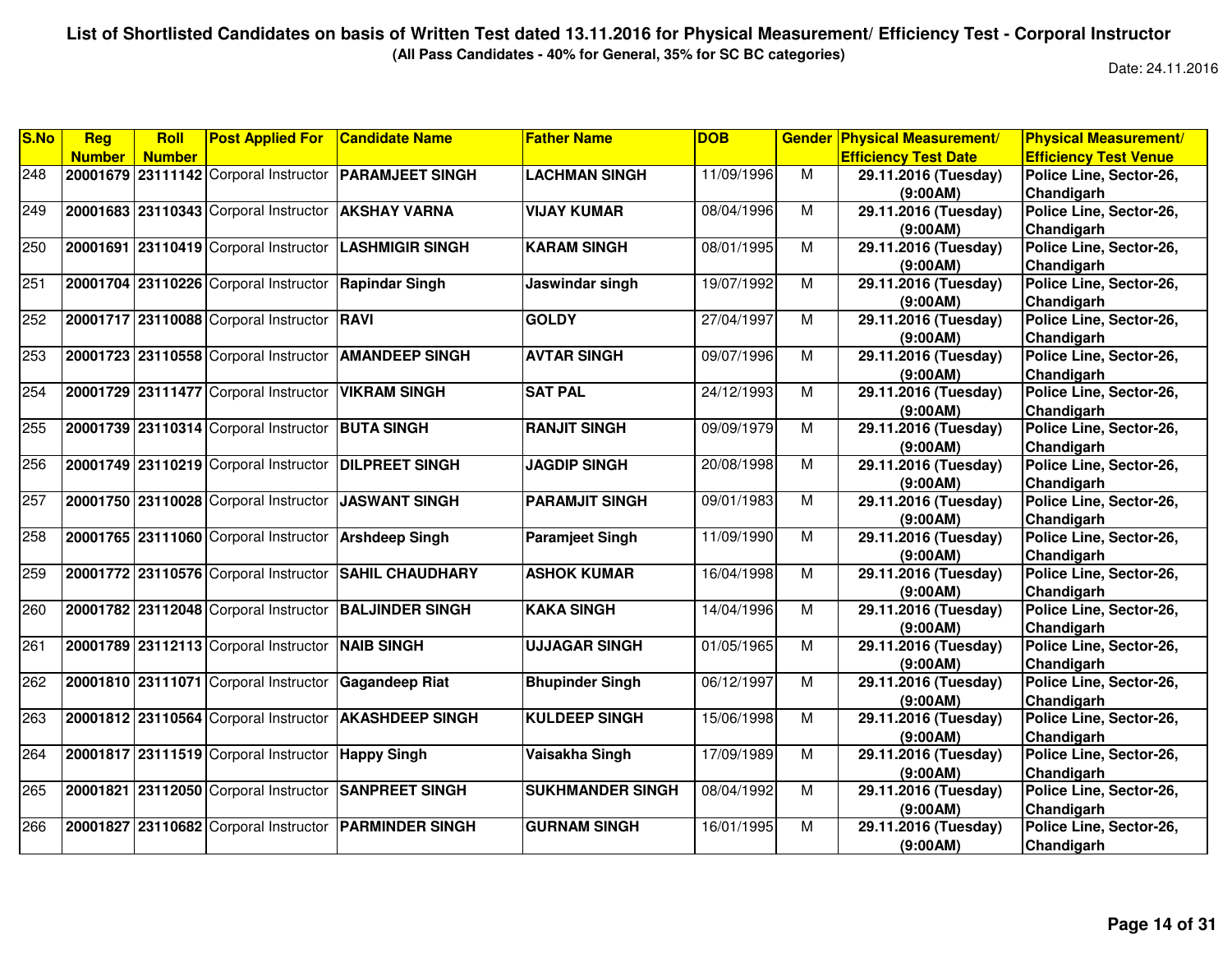**(All Pass Candidates - 40% for General, 35% for SC BC categories)**

| S.No | Reg           | <b>Roll</b>   | <b>Post Applied For</b>                              | <b>Candidate Name</b>   | <b>Father Name</b>    | <b>DOB</b> |   | <b>Gender Physical Measurement/</b> | <b>Physical Measurement/</b> |
|------|---------------|---------------|------------------------------------------------------|-------------------------|-----------------------|------------|---|-------------------------------------|------------------------------|
|      | <b>Number</b> | <b>Number</b> |                                                      |                         |                       |            |   | <b>Efficiency Test Date</b>         | <b>Efficiency Test Venue</b> |
| 267  |               |               | 20001832 23111008 Corporal Instructor SARBJEET SINGH |                         | <b>AJIT SINGH</b>     | 11/11/1995 | M | 29.11.2016 (Tuesday)                | Police Line, Sector-26,      |
|      |               |               |                                                      |                         |                       |            |   | (9:00AM)                            | Chandigarh                   |
| 268  |               |               | 20001833 23111846 Corporal Instructor                | <b>RISHI PAL</b>        | <b>SHIRI RAM</b>      | 01/01/1993 | M | 29.11.2016 (Tuesday)                | Police Line, Sector-26,      |
|      |               |               |                                                      |                         |                       |            |   | (9:00AM)                            | Chandigarh                   |
| 269  |               |               | 20001836 23111183 Corporal Instructor                | <b>BOOTA SINGH</b>      | <b>NARINDER SINGH</b> | 03/08/1995 | M | 29.11.2016 (Tuesday)                | Police Line, Sector-26,      |
|      |               |               |                                                      |                         |                       |            |   | (9:00AM)                            | Chandigarh                   |
| 270  | 20001841      |               | 23110075 Corporal Instructor                         | <b>VISHAVDEEP BELLE</b> | <b>KAPIL DEV</b>      | 22/05/1993 | M | 29.11.2016 (Tuesday)                | Police Line, Sector-26,      |
|      |               |               |                                                      |                         |                       |            |   | (9:00AM)                            | Chandigarh                   |
| 271  |               |               | 20001843 23112431 Corporal Instructor AYUB           |                         | <b>BAJ MASIH</b>      | 07/03/1992 | м | 29.11.2016 (Tuesday)                | Police Line, Sector-26,      |
|      |               |               |                                                      |                         |                       |            |   | (9:00AM)                            | Chandigarh                   |
| 272  |               |               | 20001848 23110996 Corporal Instructor                | <b>JAGMEET SINGH</b>    | <b>DARSHAN SINGH</b>  | 01/05/1992 | M | 29.11.2016 (Tuesday)                | Police Line, Sector-26,      |
|      |               |               |                                                      |                         |                       |            |   | (9:00AM)                            | Chandigarh                   |
| 273  |               |               | 20001853 23112303 Corporal Instructor                | <b>BALJINDER SINGH</b>  | <b>KULDEEP SINGH</b>  | 26/07/1992 | м | 29.11.2016 (Tuesday)                | Police Line, Sector-26,      |
|      |               |               |                                                      |                         |                       |            |   | (9:00AM)                            | Chandigarh                   |
| 274  |               |               | 20001871 23112563 Corporal Instructor sudhir kumar   |                         | sarwan kumar          | 07/09/1987 | M | 29.11.2016 (Tuesday)                | Police Line, Sector-26,      |
|      |               |               |                                                      |                         |                       |            |   | (9:00AM)                            | Chandigarh                   |
| 275  |               |               | 20001873 23110960 Corporal Instructor NAVDEEP SINGH  |                         | <b>DARSHAN SINGH</b>  | 18/09/1987 | M | 29.11.2016 (Tuesday)                | Police Line, Sector-26,      |
|      |               |               |                                                      |                         |                       |            |   | (9:00AM)                            | Chandigarh                   |
| 276  |               |               | 20001880 23110937 Corporal Instructor                | <b>GURWINDER SINGH</b>  | <b>RAGHBIR SINGH</b>  | 14/10/1989 | м | 29.11.2016 (Tuesday)                | Police Line, Sector-26,      |
|      |               |               |                                                      |                         |                       |            |   | (9:00AM)                            | Chandigarh                   |
| 277  |               |               | 20001884 23112674 Corporal Instructor                | <b>GURWINDER SINGH</b>  | <b>JORA SINGH</b>     | 01/04/1998 | M | 29.11.2016 (Tuesday)                | Police Line, Sector-26,      |
|      |               |               |                                                      |                         |                       |            |   | (9:00AM)                            | Chandigarh                   |
| 278  |               |               | 20001889 23110135 Corporal Instructor                | <b>VARINDER SINGH</b>   | <b>JIWAN PAL</b>      | 06/07/1997 | M | 29.11.2016 (Tuesday)                | Police Line, Sector-26,      |
|      |               |               |                                                      |                         |                       |            |   | (9:00AM)                            | Chandigarh                   |
| 279  |               |               | 20001902 23112253 Corporal Instructor PREM SINGH     |                         | <b>MADAN SINGH</b>    | 01/04/1993 | M | 29.11.2016 (Tuesday)                | Police Line, Sector-26,      |
|      |               |               |                                                      |                         |                       |            |   | (9:00AM)                            | Chandigarh                   |
| 280  |               |               | 20001903 23111288 Corporal Instructor                | <b>BALKAR SINGH</b>     | <b>KEWAL SINGH</b>    | 06/03/1991 | M | 29.11.2016 (Tuesday)                | Police Line, Sector-26,      |
|      |               |               |                                                      |                         |                       |            |   | (9:00AM)                            | Chandigarh                   |
| 281  |               |               | 20001914 23110892 Corporal Instructor ROHIT RANA     |                         | <b>LEKH RAJ</b>       | 12/02/1993 | M | 29.11.2016 (Tuesday)                | Police Line, Sector-26,      |
|      |               |               |                                                      |                         |                       |            |   | (9:00AM)                            | Chandigarh                   |
| 282  |               |               | 20001916 23110710 Corporal Instructor                | <b>GURBINDER SINGH</b>  | <b>JEET RAM</b>       | 01/08/1977 | M | 29.11.2016 (Tuesday)                | Police Line, Sector-26,      |
|      |               |               |                                                      |                         |                       |            |   | (9:00AM)                            | Chandigarh                   |
| 283  |               |               | 20001923 23110190 Corporal Instructor                | <b>CHARANDEEP KUMAR</b> | <b>JAI DEEP KUMAR</b> | 26/07/1997 | м | 29.11.2016 (Tuesday)                | Police Line, Sector-26,      |
|      |               |               |                                                      |                         |                       |            |   | (9:00AM)                            | Chandigarh                   |
| 284  |               |               | 20001926 23112743 Corporal Instructor Rajiv          |                         | <b>Bhagwaan Dass</b>  | 04/01/1987 | M | 29.11.2016 (Tuesday)                | Police Line, Sector-26,      |
|      |               |               |                                                      |                         |                       |            |   | (9:00AM)                            | Chandigarh                   |
| 285  |               |               | 20001945 23110141 Corporal Instructor KULDEEP SINGH  |                         | <b>DEV RAJ</b>        | 21/11/1990 | M | 29.11.2016 (Tuesday)                | Police Line, Sector-26,      |
|      |               |               |                                                      |                         |                       |            |   | (9:00AM)                            | Chandigarh                   |
|      |               |               |                                                      |                         |                       |            |   |                                     |                              |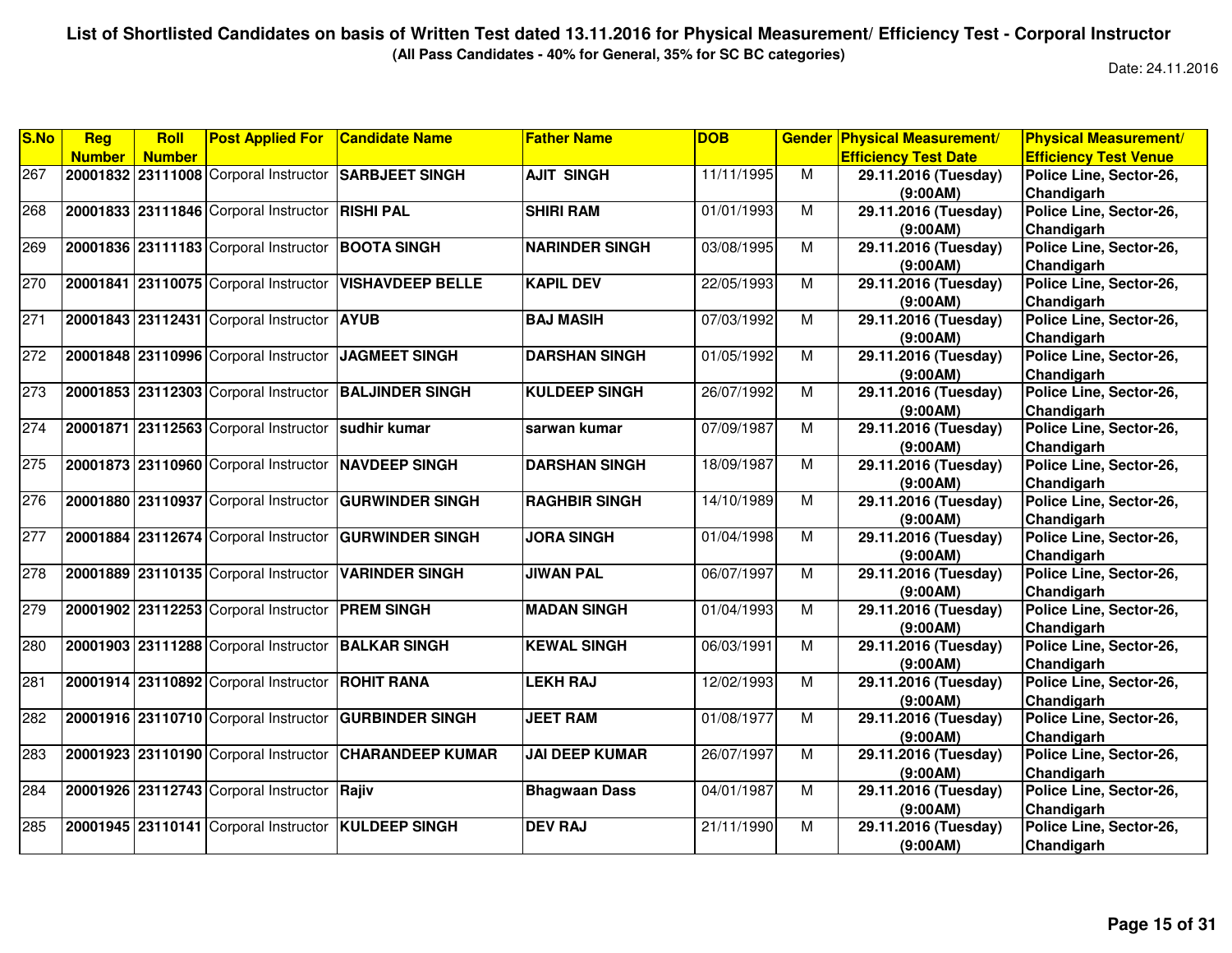**(All Pass Candidates - 40% for General, 35% for SC BC categories)**

| S.No | Reg           | <b>Roll</b>   | <b>Post Applied For</b>                              | <b>Candidate Name</b>                                | <b>Father Name</b>     | <b>DOB</b> |   | <b>Gender Physical Measurement/</b> | <b>Physical Measurement/</b> |
|------|---------------|---------------|------------------------------------------------------|------------------------------------------------------|------------------------|------------|---|-------------------------------------|------------------------------|
|      | <b>Number</b> | <b>Number</b> |                                                      |                                                      |                        |            |   | <b>Efficiency Test Date</b>         | <b>Efficiency Test Venue</b> |
| 286  |               |               | 20001962 23112852 Corporal Instructor MANJEET SINGH  |                                                      | <b>JAGRAJ SINGH</b>    | 04/12/1993 | M | 29.11.2016 (Tuesday)                | Police Line, Sector-26,      |
|      |               |               |                                                      |                                                      |                        |            |   | (9:00AM)                            | Chandigarh                   |
| 287  |               |               | 20001967 23110591 Corporal Instructor                | Navi Khan                                            | <b>Kashmir Khan</b>    | 15/02/1993 | M | 29.11.2016 (Tuesday)                | Police Line, Sector-26,      |
|      |               |               |                                                      |                                                      |                        |            |   | (9:00AM)                            | Chandigarh                   |
| 288  |               |               | 20001973 23110970 Corporal Instructor                | <b>SALWINDER SINGH</b>                               | <b>MANGHA SINGH</b>    | 01/03/1990 | М | 29.11.2016 (Tuesday)                | Police Line, Sector-26,      |
|      |               |               |                                                      |                                                      |                        |            |   | (9:00AM)                            | Chandigarh                   |
| 289  |               |               | 20001980 23110070 Corporal Instructor                | <b>VIJAY KUMAR</b>                                   | <b>MUKHTIAR SINGH</b>  | 12/09/1994 | М | 29.11.2016 (Tuesday)                | Police Line, Sector-26,      |
|      |               |               |                                                      |                                                      |                        |            |   | (9:00AM)                            | Chandigarh                   |
| 290  |               |               |                                                      | 20001984 23112655 Corporal Instructor GURPREET SINGH | <b>RASHPAL SINGH</b>   | 04/10/1993 | M | 29.11.2016 (Tuesday)                | Police Line, Sector-26,      |
|      |               |               |                                                      |                                                      |                        |            |   | (9:00AM)                            | Chandigarh                   |
| 291  |               |               | 20001992 23112689 Corporal Instructor                | <b>JASKARAN PUNJ</b>                                 | <b>PARMJEET SINGH</b>  | 01/03/1995 | M | 29.11.2016 (Tuesday)                | Police Line, Sector-26,      |
|      |               |               |                                                      |                                                      |                        |            |   | (9:00AM)                            | Chandigarh                   |
| 292  |               |               |                                                      | 20001994 23111058 Corporal Instructor RAVINDER KUMAR | <b>RAM PAL</b>         | 08/07/1998 | M | 29.11.2016 (Tuesday)                | Police Line, Sector-26,      |
|      |               |               |                                                      |                                                      |                        |            |   | (9:00AM)                            | Chandigarh                   |
| 293  |               |               | 20002004 23111795 Corporal Instructor                | <b>HARJINDER SHARMA</b>                              | <b>DARSHAN SINGH</b>   | 13/07/1998 | М | 29.11.2016 (Tuesday)                | Police Line, Sector-26,      |
|      |               |               |                                                      |                                                      |                        |            |   | (9:00AM)                            | Chandigarh                   |
| 294  |               |               | 20002014 23110253 Corporal Instructor LOVEJEET SINGH |                                                      | <b>RAJ SINGH</b>       | 10/10/1997 | M | 29.11.2016 (Tuesday)                | Police Line, Sector-26,      |
|      |               |               |                                                      |                                                      |                        |            |   | (9:00AM)                            | Chandigarh                   |
| 295  |               |               | 20002027 23112762 Corporal Instructor                | <b>PARMAL SINGH</b>                                  | <b>BHOLA SINGH</b>     | 01/04/1993 | M | 29.11.2016 (Tuesday)                | Police Line, Sector-26,      |
|      |               |               |                                                      |                                                      |                        |            |   | (9:00AM)                            | Chandigarh                   |
| 296  |               |               | 20002029 23111218 Corporal Instructor                | <b>JAGJIT SINGH</b>                                  | <b>GURNAM SINGH</b>    | 16/05/1990 | М | 29.11.2016 (Tuesday)                | Police Line, Sector-26,      |
|      |               |               |                                                      |                                                      |                        |            |   | (9:00AM)                            | Chandigarh                   |
| 297  |               |               | 20002065 23111103 Corporal Instructor                | <b>HARJIT SINGH</b>                                  | <b>BALWINDER SINGH</b> | 03/12/1980 | M | 29.11.2016 (Tuesday)                | Police Line, Sector-26,      |
|      |               |               |                                                      |                                                      |                        |            |   | (9:00AM)                            | Chandigarh                   |
| 298  |               |               | 20002071 23111709 Corporal Instructor                | <b>IMANDEEP SINGH</b>                                | <b>MUKHTIAR SINGH</b>  | 03/02/1998 | M | 29.11.2016 (Tuesday)                | Police Line, Sector-26,      |
|      |               |               |                                                      |                                                      |                        |            |   | (9:00AM)                            | Chandigarh                   |
| 299  |               |               | 20002105 23111730 Corporal Instructor                | <b>SUKHRAJ SINGH</b>                                 | <b>BALVIR SINGH</b>    | 05/07/1997 | M | 29.11.2016 (Tuesday)                | Police Line, Sector-26,      |
|      |               |               |                                                      |                                                      |                        |            |   | (9:00AM)                            | Chandigarh                   |
| 300  |               |               |                                                      | 20002113 23112164 Corporal Instructor RAVINDER KUMAR | <b>SATPAL</b>          | 13/11/1992 | M | 29.11.2016 (Tuesday)                | Police Line, Sector-26,      |
|      |               |               |                                                      |                                                      |                        |            |   | (9:00AM)                            | Chandigarh                   |
|      |               |               |                                                      |                                                      | $DAY - 2$              |            |   |                                     |                              |
|      |               |               |                                                      |                                                      |                        |            |   |                                     |                              |
| 301  |               |               | 20002118 23112364 Corporal Instructor RAJBIR SINGH   |                                                      | <b>SEWA SINGH</b>      | 28/02/1976 | M | 30.11.2016 (Wednesday)              | Police Line, Sector-26,      |
|      |               |               |                                                      |                                                      |                        |            |   | (9:00AM)                            | Chandigarh                   |
| 302  |               |               | 20002133 23110639 Corporal Instructor                | <b>MANDEEP SINGH</b>                                 | <b>SHAMSHER SINGH</b>  | 21/01/1998 | M | 30.11.2016 (Wednesday)              | Police Line, Sector-26,      |
|      |               |               |                                                      |                                                      |                        |            |   | (9:00AM)                            | Chandigarh                   |
| 303  |               |               | 20002152 23111345 Corporal Instructor                | <b>JUGRAJ SINGH</b>                                  | <b>HARI SINGH</b>      | 13/01/1993 | M | 30.11.2016 (Wednesday)              | Police Line, Sector-26,      |
|      |               |               |                                                      |                                                      |                        |            |   | (9:00AM)                            | Chandigarh                   |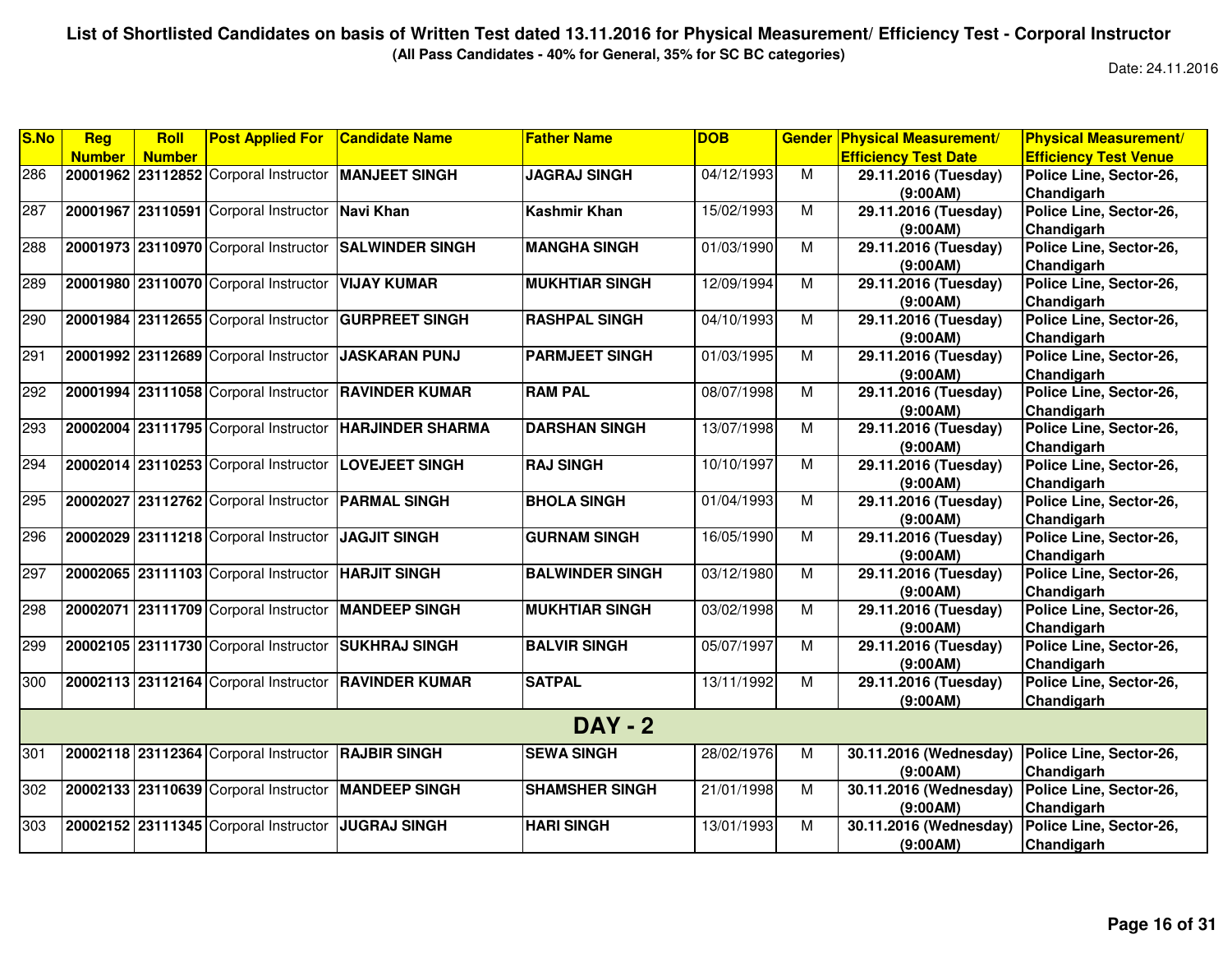**(All Pass Candidates - 40% for General, 35% for SC BC categories)**

| S.No | Reg           | <b>Roll</b>   | <b>Post Applied For</b>                               | <b>Candidate Name</b>                                | <b>Father Name</b>    | <b>DOB</b> | <b>Gender</b>  | <b>Physical Measurement/</b> | <b>Physical Measurement/</b> |
|------|---------------|---------------|-------------------------------------------------------|------------------------------------------------------|-----------------------|------------|----------------|------------------------------|------------------------------|
|      | <b>Number</b> | <b>Number</b> |                                                       |                                                      |                       |            |                | <b>Efficiency Test Date</b>  | <b>Efficiency Test Venue</b> |
| 304  |               |               | 20002165 23110077 Corporal Instructor Hardass Singh   |                                                      | <b>Malkeet Singh</b>  | 11/12/1981 | M              | 30.11.2016 (Wednesday)       | Police Line, Sector-26,      |
|      |               |               |                                                       |                                                      |                       |            |                | (9:00AM)                     | Chandigarh                   |
| 305  |               |               | 20002171 23110426 Corporal Instructor                 | <b>ITEJINDER SINGH</b>                               | <b>KULDEEP SINGH</b>  | 12/08/1997 | M              | 30.11.2016 (Wednesday)       | Police Line, Sector-26,      |
|      |               |               |                                                       |                                                      |                       |            |                | (9:00AM)                     | Chandigarh                   |
| 306  |               |               | 20002174 23112141 Corporal Instructor                 | <b>TEGBIR SINGH</b>                                  | <b>SUKHBAL SINGH</b>  | 20/03/1995 | M              | 30.11.2016 (Wednesday)       | Police Line, Sector-26,      |
|      |               |               |                                                       |                                                      |                       |            |                | (9:00AM)                     | Chandigarh                   |
| 307  |               |               | 20002185 23111157 Corporal Instructor                 | <b>AMRITPAL SINGH</b>                                | <b>HARBANS SINGH</b>  | 19/07/1991 | M              | 30.11.2016 (Wednesday)       | Police Line, Sector-26,      |
|      |               |               |                                                       |                                                      |                       |            |                | (9:00AM)                     | Chandigarh                   |
| 308  |               |               | 20002187 23110056 Corporal Instructor ROHIN           |                                                      | <b>RAKESH KUMAR</b>   | 29/12/1991 | M              | 30.11.2016 (Wednesday)       | Police Line, Sector-26,      |
|      |               |               |                                                       |                                                      |                       |            |                | (9:00AM)                     | Chandigarh                   |
| 309  |               |               | 20002188 23111330 Corporal Instructor                 | <b>HIMMAT SINGH</b>                                  | <b>NIRANJAN SINGH</b> | 04/11/1996 | $\overline{M}$ | 30.11.2016 (Wednesday)       | Police Line, Sector-26,      |
|      |               |               |                                                       |                                                      |                       |            |                | (9:00AM)                     | Chandigarh                   |
| 310  |               |               | 20002208 23112848 Corporal Instructor                 | <b>Kanwaljot Singh</b>                               | <b>Gursewak Singh</b> | 26/09/1992 | M              | 30.11.2016 (Wednesday)       | Police Line, Sector-26,      |
|      |               |               |                                                       |                                                      |                       |            |                | (9:00AM)                     | Chandigarh                   |
| 311  |               |               | 20002216 23112154 Corporal Instructor                 | <b>SAHIL</b>                                         | <b>KARNAIL SINGH</b>  | 20/12/1997 | M              | 30.11.2016 (Wednesday)       | Police Line, Sector-26,      |
|      |               |               |                                                       |                                                      |                       |            |                | (9:00AM)                     | Chandigarh                   |
| 312  |               |               |                                                       | 20002219 23111263 Corporal Instructor KARMDEEP SINGH | <b>DARSHAN SINGH</b>  | 30/10/1993 | M              | 30.11.2016 (Wednesday)       | Police Line, Sector-26,      |
|      |               |               |                                                       |                                                      |                       |            |                | (9:00AM)                     | Chandigarh                   |
| 313  |               |               | 20002244 23111230 Corporal Instructor                 | <b>MOHIT KUMAR</b>                                   | <b>SURESH KUMAR</b>   | 02/02/1986 | M              | 30.11.2016 (Wednesday)       | Police Line, Sector-26,      |
|      |               |               |                                                       |                                                      |                       |            |                | (9:00AM)                     | Chandigarh                   |
| 314  |               |               | 20002251 23110046 Corporal Instructor Parminder Singh |                                                      | Darshan singh         | 30/09/1990 | M              | 30.11.2016 (Wednesday)       | Police Line, Sector-26,      |
|      |               |               |                                                       |                                                      |                       |            |                | (9:00AM)                     | Chandigarh                   |
| 315  |               |               | 20002263 23110504 Corporal Instructor KULDEEP SINGH   |                                                      | <b>DARSHAN SINGH</b>  | 19/02/1993 | M              | 30.11.2016 (Wednesday)       | Police Line, Sector-26,      |
|      |               |               |                                                       |                                                      |                       |            |                | (9:00AM)                     | Chandigarh                   |
| 316  |               |               | 20002266 23112857 Corporal Instructor NARINDER SINGH  |                                                      | <b>KULDEEP SINGH</b>  | 07/06/1995 | M              | 30.11.2016 (Wednesday)       | Police Line, Sector-26,      |
|      |               |               |                                                       |                                                      |                       |            |                | (9:00AM)                     | Chandigarh                   |
| 317  |               |               | 20002270 23112703 Corporal Instructor KULWANT SINGH   |                                                      | <b>KIRPAL SINGH</b>   | 02/05/1983 | M              | 30.11.2016 (Wednesday)       | Police Line, Sector-26,      |
|      |               |               |                                                       |                                                      |                       |            |                | (9:00AM)                     | Chandigarh                   |
| 318  |               |               | 20002275 23111349 Corporal Instructor   HARDEEP SINGH |                                                      | <b>RAM KISHAN</b>     | 04/10/1998 | M              | 30.11.2016 (Wednesday)       | Police Line, Sector-26,      |
|      |               |               |                                                       |                                                      |                       |            |                | (9:00AM)                     | Chandigarh                   |
| 319  |               |               | 20002282 23111440 Corporal Instructor RAMESH SINGH    |                                                      | <b>MUNSHI RAM</b>     | 06/04/1979 | M              | 30.11.2016 (Wednesday)       | Police Line, Sector-26,      |
|      |               |               |                                                       |                                                      |                       |            |                | (9:00AM)                     | Chandigarh                   |
| 320  |               |               | 20002289 23111699 Corporal Instructor                 | <b>GURWINDER SINGH</b>                               | <b>JAGPAL SINGH</b>   | 17/09/1994 | M              | 30.11.2016 (Wednesday)       | Police Line, Sector-26,      |
|      |               |               |                                                       |                                                      |                       |            |                | (9:00AM)                     | Chandigarh                   |
| 321  |               |               | 20002310 23110654 Corporal Instructor                 | <b>RAJ KUMAR</b>                                     | <b>PAWAN KUMAR</b>    | 19/10/1982 | M              | 30.11.2016 (Wednesday)       | Police Line, Sector-26,      |
|      |               |               |                                                       |                                                      |                       |            |                | (9:00AM)                     | Chandigarh                   |
| 322  |               |               | 20002331 23111738 Corporal Instructor Malkeet singh   |                                                      | buta singh            | 15/12/1979 | $\overline{M}$ | 30.11.2016 (Wednesday)       | Police Line, Sector-26,      |
|      |               |               |                                                       |                                                      |                       |            |                | (9:00AM)                     | Chandigarh                   |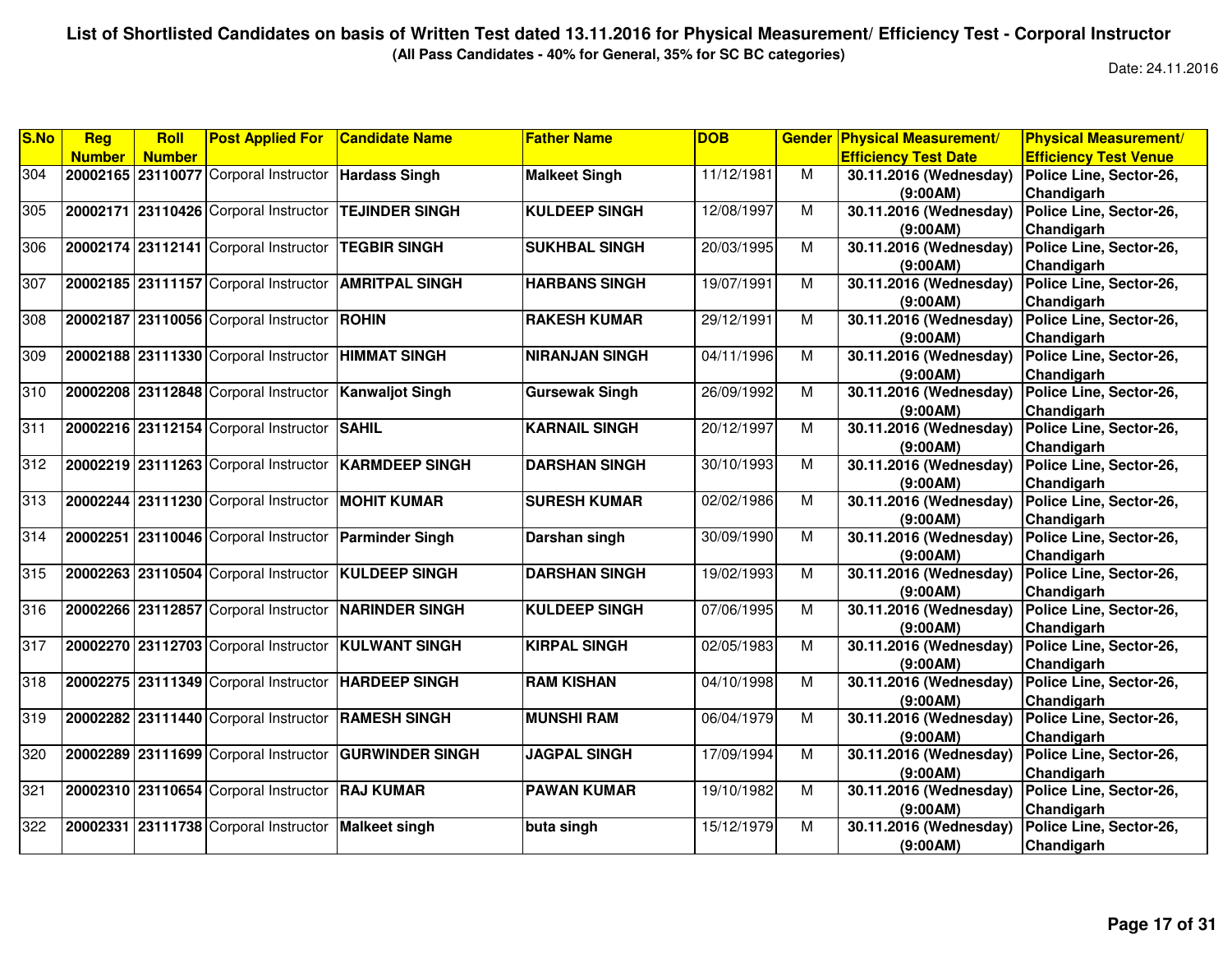**(All Pass Candidates - 40% for General, 35% for SC BC categories)**

| S.No | Reg           | <b>Roll</b>   | <b>Post Applied For</b>                             | <b>Candidate Name</b>                                   | <b>Father Name</b>   | <b>DOB</b> | <b>Gender</b>  | <b>Physical Measurement/</b> | <b>Physical Measurement/</b> |
|------|---------------|---------------|-----------------------------------------------------|---------------------------------------------------------|----------------------|------------|----------------|------------------------------|------------------------------|
|      | <b>Number</b> | <b>Number</b> |                                                     |                                                         |                      |            |                | <b>Efficiency Test Date</b>  | <b>Efficiency Test Venue</b> |
| 323  |               |               | 20002345 23112466 Corporal Instructor BINDER SINGH  |                                                         | <b>GURNAM SINGH</b>  | 05/04/1992 | M              | 30.11.2016 (Wednesday)       | Police Line, Sector-26,      |
|      |               |               |                                                     |                                                         |                      |            |                | (9:00AM)                     | Chandigarh                   |
| 324  |               |               | 20002366 23112061 Corporal Instructor BALKAR SINGH  |                                                         | <b>KULWANT SINGH</b> | 09/10/1992 | M              | 30.11.2016 (Wednesday)       | Police Line, Sector-26,      |
|      |               |               |                                                     |                                                         |                      |            |                | (9:00AM)                     | Chandigarh                   |
| 325  |               |               | 20002383 23110094 Corporal Instructor               | <b>DALIP SINGH</b>                                      | <b>DARA SINGH</b>    | 28/06/1991 | M              | 30.11.2016 (Wednesday)       | Police Line, Sector-26,      |
|      |               |               |                                                     |                                                         |                      |            |                | (9:00AM)                     | Chandigarh                   |
| 326  |               |               | 20002420 23110277 Corporal Instructor               | <b>CHANDER MOHAN</b>                                    | <b>KULDEEP SINGH</b> | 08/09/1987 | M              | 30.11.2016 (Wednesday)       | Police Line, Sector-26,      |
|      |               |               |                                                     |                                                         |                      |            |                | (9:00AM)                     | Chandigarh                   |
| 327  |               |               | 20002427 23112666 Corporal Instructor               | <b>IDILBAG SINGH</b>                                    | <b>RAM ASRA</b>      | 18/04/1987 | M              | 30.11.2016 (Wednesday)       | Police Line, Sector-26,      |
|      |               |               |                                                     |                                                         |                      |            |                | (9:00AM)                     | Chandigarh                   |
| 328  |               |               | 20002438 23111098 Corporal Instructor MANDEEP SINGH |                                                         | <b>JAGJEET SINGH</b> | 07/01/1997 | $\overline{M}$ | 30.11.2016 (Wednesday)       | Police Line, Sector-26,      |
|      |               |               |                                                     |                                                         |                      |            |                | (9:00AM)                     | Chandigarh                   |
| 329  |               |               | 20002442 23112179 Corporal Instructor               | <b>Harjeet singh</b>                                    | Jaspal singh         | 04/12/1980 | M              | 30.11.2016 (Wednesday)       | Police Line, Sector-26,      |
|      |               |               |                                                     |                                                         |                      |            |                | (9:00AM)                     | Chandigarh                   |
| 330  |               |               | 20002459 23112763 Corporal Instructor               | <b>SHARANJEET SINGH</b>                                 | <b>BALBIR SINGH</b>  | 10/11/1988 | M              | 30.11.2016 (Wednesday)       | Police Line, Sector-26,      |
|      |               |               |                                                     |                                                         |                      |            |                | (9:00AM)                     | Chandigarh                   |
| 331  |               |               | 20002465 23111577 Corporal Instructor   AJAY KUMAR  |                                                         | <b>ASHOK KUMAR</b>   | 28/07/1986 | M              | 30.11.2016 (Wednesday)       | Police Line, Sector-26,      |
|      |               |               |                                                     |                                                         |                      |            |                | (9:00AM)                     | Chandigarh                   |
| 332  |               |               | 20002480 23111327 Corporal Instructor               | <b>RAJPAL SINGH</b>                                     | <b>SANTOKH SINGH</b> | 22/10/1983 | M              | 30.11.2016 (Wednesday)       | Police Line, Sector-26,      |
|      |               |               |                                                     |                                                         |                      |            |                | (9:00AM)                     | Chandigarh                   |
| 333  |               |               |                                                     | 20002482 23111350 Corporal Instructor MANINDERPAL SINGH | <b>BALBIR SINGH</b>  | 24/09/1990 | M              | 30.11.2016 (Wednesday)       | Police Line, Sector-26,      |
|      |               |               |                                                     |                                                         |                      |            |                | (9:00AM)                     | Chandigarh                   |
| 334  |               |               |                                                     | 20002484 23110929 Corporal Instructor MANPREET SINGH    | <b>SEWA SINGH</b>    | 25/10/1995 | $\overline{M}$ | 30.11.2016 (Wednesday)       | Police Line, Sector-26,      |
|      |               |               |                                                     |                                                         |                      |            |                | (9:00AM)                     | Chandigarh                   |
| 335  |               |               | 20002490 23110958 Corporal Instructor SURESH KUMAR  |                                                         | <b>SARWAN KUMAR</b>  | 20/07/1997 | M              | 30.11.2016 (Wednesday)       | Police Line, Sector-26,      |
|      |               |               |                                                     |                                                         |                      |            |                | (9:00AM)                     | Chandigarh                   |
| 336  |               |               | 20002492 23112801 Corporal Instructor               | <b>SURESH KUMAR</b>                                     | <b>SANSAR CHAND</b>  | 10/12/1989 | M              | 30.11.2016 (Wednesday)       | Police Line, Sector-26,      |
|      |               |               |                                                     |                                                         |                      |            |                | (9:00AM)                     | Chandigarh                   |
| 337  |               |               | 20002495 23112345 Corporal Instructor BALTEJ SINGH  |                                                         | <b>GURMAIL SINGH</b> | 17/02/1990 | M              | 30.11.2016 (Wednesday)       | Police Line, Sector-26,      |
|      |               |               |                                                     |                                                         |                      |            |                | (9:00AM)                     | Chandigarh                   |
| 338  |               |               | 20002498 23110749 Corporal Instructor               | <b>VIKRAMJIT SINGH</b>                                  | <b>HARDIAL SINGH</b> | 26/09/1991 | M              | 30.11.2016 (Wednesday)       | Police Line, Sector-26,      |
|      |               |               |                                                     |                                                         |                      |            |                | (9:00AM)                     | Chandigarh                   |
| 339  |               |               | 20002544 23111439 Corporal Instructor               | <b>KULBIR SINGH</b>                                     | <b>RAMESH SINGH</b>  | 09/04/1998 | M              | 30.11.2016 (Wednesday)       | Police Line, Sector-26,      |
|      |               |               |                                                     |                                                         |                      |            |                | (9:00AM)                     | Chandigarh                   |
| 340  |               |               | 20002546 23110031 Corporal Instructor KULDEEP SINGH |                                                         | <b>LABH SINGH</b>    | 28/12/1992 | M              | 30.11.2016 (Wednesday)       | Police Line, Sector-26,      |
|      |               |               |                                                     |                                                         |                      |            |                | (9:00AM)                     | Chandigarh                   |
| 341  |               |               |                                                     | 20002548 23111834 Corporal Instructor LOVEPREET SINGH   | <b>NISHAN SINGH</b>  | 15/09/1993 | $\overline{M}$ | 30.11.2016 (Wednesday)       | Police Line, Sector-26,      |
|      |               |               |                                                     |                                                         |                      |            |                | (9:00AM)                     | Chandigarh                   |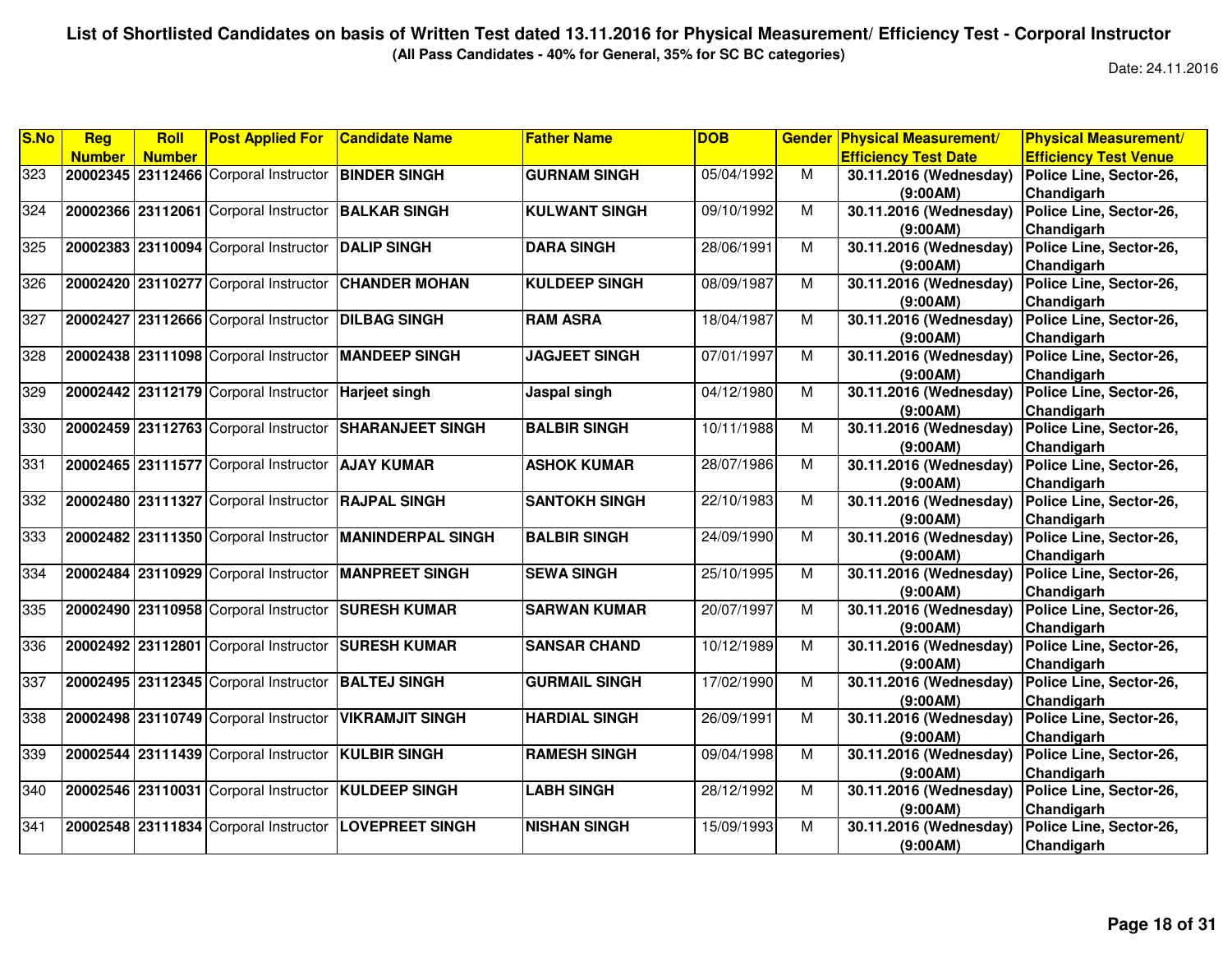**(All Pass Candidates - 40% for General, 35% for SC BC categories)**

| S.No | <b>Reg</b>    | <b>Roll</b>   | <b>Post Applied For</b>                              | <b>Candidate Name</b>    | <b>Father Name</b>      | <b>DOB</b> | <b>Gender</b>  | <b>Physical Measurement/</b> | <b>Physical Measurement/</b> |
|------|---------------|---------------|------------------------------------------------------|--------------------------|-------------------------|------------|----------------|------------------------------|------------------------------|
|      | <b>Number</b> | <b>Number</b> |                                                      |                          |                         |            |                | <b>Efficiency Test Date</b>  | <b>Efficiency Test Venue</b> |
| 342  |               |               | 20002549 23111661 Corporal Instructor                | JODH SINGH               | <b>HARI CHAND</b>       | 14/02/1991 | M              | 30.11.2016 (Wednesday)       | Police Line, Sector-26,      |
|      |               |               |                                                      |                          |                         |            |                | (9:00AM)                     | Chandigarh                   |
| 343  |               |               | 20002571 23110671 Corporal Instructor                | <b>RAVINDERPAL SINGH</b> | <b>SHAMSHER SINGH</b>   | 12/07/1996 | М              | 30.11.2016 (Wednesday)       | Police Line, Sector-26,      |
|      |               |               |                                                      |                          |                         |            |                | (9:00AM)                     | Chandigarh                   |
| 344  |               |               | 20002582 23112201 Corporal Instructor                | <b>PARDEEP SINGH</b>     | <b>GURCHARAN SINGH</b>  | 15/12/1989 | M              | 30.11.2016 (Wednesday)       | Police Line, Sector-26,      |
|      |               |               |                                                      |                          |                         |            |                | (9:00AM)                     | Chandigarh                   |
| 345  |               |               | 20002585 23110659 Corporal Instructor                | <b>Kewal Singh</b>       | <b>Dharam Singh</b>     | 23/12/1986 | M              | 30.11.2016 (Wednesday)       | Police Line, Sector-26,      |
|      |               |               |                                                      |                          |                         |            |                | (9:00AM)                     | Chandigarh                   |
| 346  |               |               | 20002594 23112750 Corporal Instructor                | <b>SATNAM SINGH</b>      | <b>BALBIR SINGH</b>     | 05/03/1992 | M              | 30.11.2016 (Wednesday)       | Police Line, Sector-26,      |
|      |               |               |                                                      |                          |                         |            |                | (9:00AM)                     | Chandigarh                   |
| 347  |               |               | 20002597 23111963 Corporal Instructor                | <b>SURINDER SINGH</b>    | <b>RAJINDER SINGH</b>   | 12/10/1996 | M              | 30.11.2016 (Wednesday)       | Police Line, Sector-26,      |
|      |               |               |                                                      |                          |                         |            |                | (9:00AM)                     | Chandigarh                   |
| 348  |               |               | 20002604 23112808 Corporal Instructor                | <b>SURINDER SINGH</b>    | <b>PARAS RAM</b>        | 06/06/1980 | M              | 30.11.2016 (Wednesday)       | Police Line, Sector-26,      |
|      |               |               |                                                      |                          |                         |            |                | (9:00AM)                     | Chandigarh                   |
| 349  |               |               | 20002607 23111239 Corporal Instructor                | <b>JASHANVIR SINGH</b>   | <b>SUKHDEV SINGH</b>    | 27/08/1994 | M              | 30.11.2016 (Wednesday)       | Police Line, Sector-26,      |
|      |               |               |                                                      |                          |                         |            |                | (9:00AM)                     | Chandigarh                   |
| 350  |               |               | 20002614 23112353 Corporal Instructor                | <b>PARVINDER SINGH</b>   | <b>RAGHVIR SINGH</b>    | 06/05/1996 | M              | 30.11.2016 (Wednesday)       | Police Line, Sector-26,      |
|      |               |               |                                                      |                          |                         |            |                | (9:00AM)                     | Chandigarh                   |
| 351  |               |               | 20002615 23111707 Corporal Instructor                | <b>SUKHJEET SINGH</b>    | <b>SARBJEET SINGH</b>   | 09/04/1996 | M              | 30.11.2016 (Wednesday)       | Police Line, Sector-26,      |
|      |               |               |                                                      |                          |                         |            |                | (9:00AM)                     | Chandigarh                   |
| 352  |               |               | 20002618 23111898 Corporal Instructor                | <b>HARMAIL SINGH</b>     | <b>GEJA SINGH</b>       | 28/05/1975 | M              | 30.11.2016 (Wednesday)       | Police Line, Sector-26,      |
|      |               |               |                                                      |                          |                         |            |                | (9:00AM)                     | Chandigarh                   |
| 353  |               |               | 20002626 23111471 Corporal Instructor                | <b>JASWINDER SINGH</b>   | <b>NIRMAL SINGH</b>     | 02/09/1994 | $\overline{M}$ | 30.11.2016 (Wednesday)       | Police Line, Sector-26,      |
|      |               |               |                                                      |                          |                         |            |                | (9:00AM)                     | Chandigarh                   |
| 354  |               |               | 20002627 23110717 Corporal Instructor                | <b>Ranjeet singh</b>     | <b>Makhan Singh</b>     | 13/09/1994 | M              | 30.11.2016 (Wednesday)       | Police Line, Sector-26,      |
|      |               |               |                                                      |                          |                         |            |                | (9:00AM)                     | Chandigarh                   |
| 355  |               |               | 20002628 23111576 Corporal Instructor                | <b>TEERTHPAL SINGH</b>   | <b>SUKHMANDER SINGH</b> | 01/01/1998 | M              | 30.11.2016 (Wednesday)       | Police Line, Sector-26,      |
|      |               |               |                                                      |                          |                         |            |                | (9:00AM)                     | Chandigarh                   |
| 356  |               |               | 20002634 23110414 Corporal Instructor varinder singh |                          | sagar singh             | 05/05/1995 | M              | 30.11.2016 (Wednesday)       | Police Line, Sector-26,      |
|      |               |               |                                                      |                          |                         |            |                | (9:00AM)                     | Chandigarh                   |
| 357  |               |               | 20002644 23111828 Corporal Instructor                | <b>HARPREET SINGH</b>    | <b>HARDIAL SINGH</b>    | 27/11/1994 | M              | 30.11.2016 (Wednesday)       | Police Line, Sector-26,      |
|      |               |               |                                                      |                          |                         |            |                | (9:00AM)                     | Chandigarh                   |
| 358  |               |               | 20002654 23112580 Corporal Instructor                | <b>PAWANDEEP SINGH</b>   | <b>AVTAR SINGH</b>      | 15/04/1992 | M              | 30.11.2016 (Wednesday)       | Police Line, Sector-26,      |
|      |               |               |                                                      |                          |                         |            |                | (9:00AM)                     | Chandigarh                   |
| 359  |               |               | 20002666 23110480 Corporal Instructor PARAMJIT SINGH |                          | <b>SAMPURAN SINGH</b>   | 30/06/1985 | M              | 30.11.2016 (Wednesday)       | Police Line, Sector-26,      |
|      |               |               |                                                      |                          |                         |            |                | (9:00AM)                     | Chandigarh                   |
| 360  |               |               | 20002680 23110505 Corporal Instructor                | <b>ARUN KUMAR</b>        | <b>SUBHASH CHAND</b>    | 20/10/1992 | М              | 30.11.2016 (Wednesday)       | Police Line, Sector-26,      |
|      |               |               |                                                      |                          |                         |            |                | (9:00AM)                     | Chandigarh                   |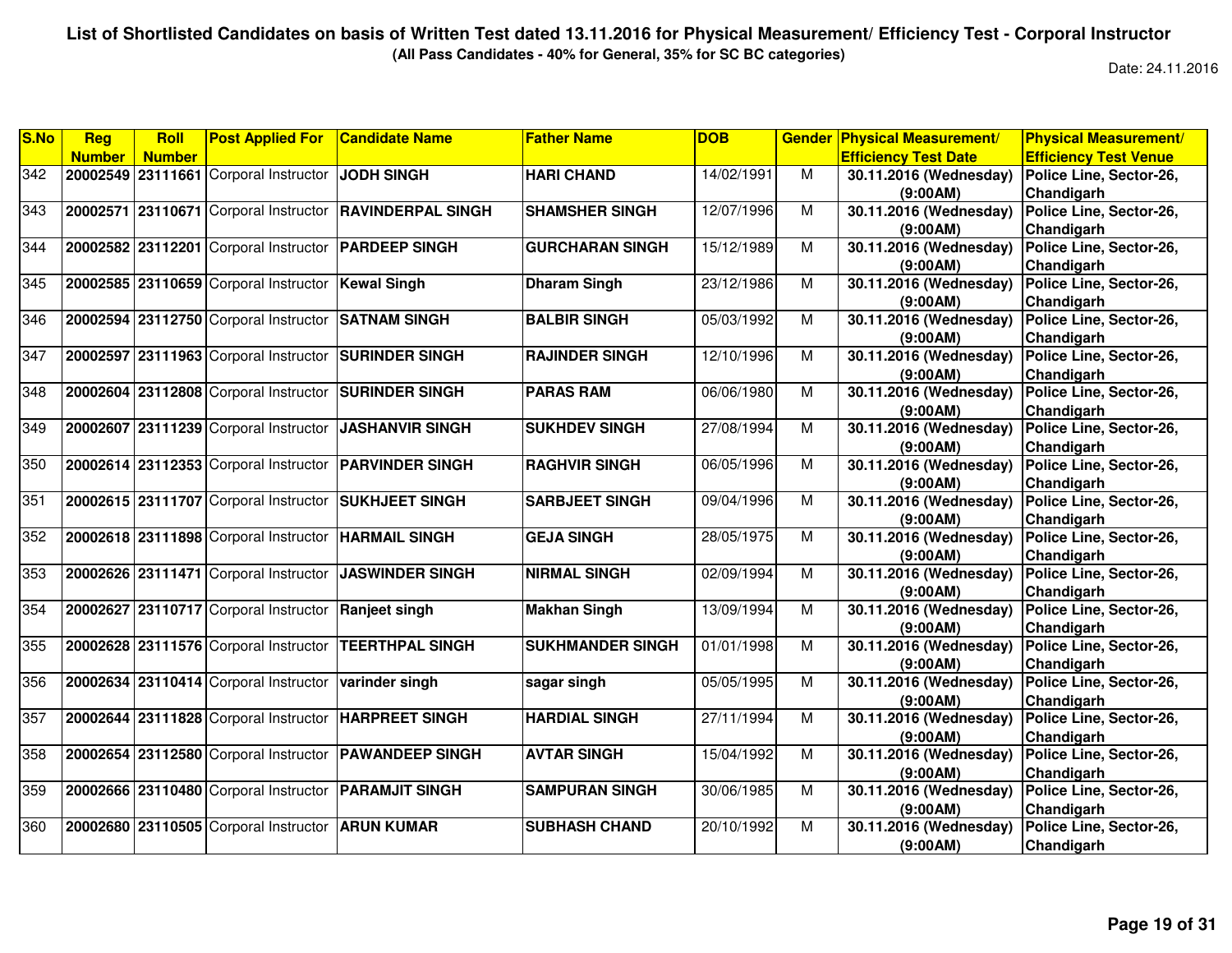**(All Pass Candidates - 40% for General, 35% for SC BC categories)**

| <b>Efficiency Test Venue</b><br><b>Number</b><br><b>Efficiency Test Date</b><br><b>Number</b><br>05/03/1994<br>361<br>20002690 23111333 Corporal Instructor NARINDER SINGH<br><b>BALWINDER SINGH</b><br>M<br>30.11.2016 (Wednesday)<br>Police Line, Sector-26,<br>(9:00AM)<br>Chandigarh<br>362<br>20002694 23110126 Corporal Instructor HARPREET SINGH<br>02/09/1995<br>M<br>30.11.2016 (Wednesday)<br>Police Line, Sector-26,<br><b>DARSHAN SINGH</b><br>Chandigarh<br>(9:00AM)<br>363<br>20002700 23112698 Corporal Instructor<br>16/03/1998<br><b>JAGTAR SINGH</b><br><b>MAJOR SINGH</b><br>M<br>30.11.2016 (Wednesday)<br>Police Line, Sector-26,<br>Chandigarh<br>(9:00AM)<br>20002709 23112839 Corporal Instructor MANPREET SINGH<br>06/12/1995<br><b>SURINDER SINGH</b><br>M<br>30.11.2016 (Wednesday)<br>Police Line, Sector-26,<br>Chandigarh<br>(9:00AM)<br>01/02/1985<br>20002719 23110302 Corporal Instructor<br>M<br>30.11.2016 (Wednesday)<br>Police Line, Sector-26,<br>Sachinder Singh<br><b>Nirmal Singh</b><br>Chandigarh<br>(9:00AM) | <b>Physical Measurement/</b> |
|----------------------------------------------------------------------------------------------------------------------------------------------------------------------------------------------------------------------------------------------------------------------------------------------------------------------------------------------------------------------------------------------------------------------------------------------------------------------------------------------------------------------------------------------------------------------------------------------------------------------------------------------------------------------------------------------------------------------------------------------------------------------------------------------------------------------------------------------------------------------------------------------------------------------------------------------------------------------------------------------------------------------------------------------------------|------------------------------|
| 364<br>365                                                                                                                                                                                                                                                                                                                                                                                                                                                                                                                                                                                                                                                                                                                                                                                                                                                                                                                                                                                                                                               |                              |
|                                                                                                                                                                                                                                                                                                                                                                                                                                                                                                                                                                                                                                                                                                                                                                                                                                                                                                                                                                                                                                                          |                              |
|                                                                                                                                                                                                                                                                                                                                                                                                                                                                                                                                                                                                                                                                                                                                                                                                                                                                                                                                                                                                                                                          |                              |
|                                                                                                                                                                                                                                                                                                                                                                                                                                                                                                                                                                                                                                                                                                                                                                                                                                                                                                                                                                                                                                                          |                              |
|                                                                                                                                                                                                                                                                                                                                                                                                                                                                                                                                                                                                                                                                                                                                                                                                                                                                                                                                                                                                                                                          |                              |
|                                                                                                                                                                                                                                                                                                                                                                                                                                                                                                                                                                                                                                                                                                                                                                                                                                                                                                                                                                                                                                                          |                              |
|                                                                                                                                                                                                                                                                                                                                                                                                                                                                                                                                                                                                                                                                                                                                                                                                                                                                                                                                                                                                                                                          |                              |
|                                                                                                                                                                                                                                                                                                                                                                                                                                                                                                                                                                                                                                                                                                                                                                                                                                                                                                                                                                                                                                                          |                              |
|                                                                                                                                                                                                                                                                                                                                                                                                                                                                                                                                                                                                                                                                                                                                                                                                                                                                                                                                                                                                                                                          |                              |
|                                                                                                                                                                                                                                                                                                                                                                                                                                                                                                                                                                                                                                                                                                                                                                                                                                                                                                                                                                                                                                                          |                              |
|                                                                                                                                                                                                                                                                                                                                                                                                                                                                                                                                                                                                                                                                                                                                                                                                                                                                                                                                                                                                                                                          |                              |
| 20002735 23112471 Corporal Instructor PREETPAL SINGH<br><b>PRITAM SINGH</b><br>30/05/1990<br>366<br>M<br>30.11.2016 (Wednesday)<br>Police Line, Sector-26,                                                                                                                                                                                                                                                                                                                                                                                                                                                                                                                                                                                                                                                                                                                                                                                                                                                                                               |                              |
| Chandigarh<br>(9:00AM)                                                                                                                                                                                                                                                                                                                                                                                                                                                                                                                                                                                                                                                                                                                                                                                                                                                                                                                                                                                                                                   |                              |
| Police Line, Sector-26,<br>367<br>20002739 23110670 Corporal Instructor<br><b>SIMRANJEET SINGH</b><br><b>BACHAN SINGH</b><br>30/11/1988<br>M<br>30.11.2016 (Wednesday)                                                                                                                                                                                                                                                                                                                                                                                                                                                                                                                                                                                                                                                                                                                                                                                                                                                                                   |                              |
| Chandigarh<br>(9:00AM)                                                                                                                                                                                                                                                                                                                                                                                                                                                                                                                                                                                                                                                                                                                                                                                                                                                                                                                                                                                                                                   |                              |
| 368<br>30.11.2016 (Wednesday)<br>20002749 23110951 Corporal Instructor<br><b>LABH SINGH</b><br><b>BHAJAN SINGH</b><br>05/09/1968<br>M<br>Police Line, Sector-26,                                                                                                                                                                                                                                                                                                                                                                                                                                                                                                                                                                                                                                                                                                                                                                                                                                                                                         |                              |
| Chandigarh<br>(9:00AM)                                                                                                                                                                                                                                                                                                                                                                                                                                                                                                                                                                                                                                                                                                                                                                                                                                                                                                                                                                                                                                   |                              |
| 369<br>20002782 23112611 Corporal Instructor DIN DYAL<br><b>SWARN SINGH</b><br>25/04/1992<br>M<br>30.11.2016 (Wednesday)<br>Police Line, Sector-26,                                                                                                                                                                                                                                                                                                                                                                                                                                                                                                                                                                                                                                                                                                                                                                                                                                                                                                      |                              |
| Chandigarh<br>(9:00AM)                                                                                                                                                                                                                                                                                                                                                                                                                                                                                                                                                                                                                                                                                                                                                                                                                                                                                                                                                                                                                                   |                              |
| 370<br>20002791 23110107 Corporal Instructor<br>M<br><b>SATNAM SINGH</b><br>22/01/1992<br>30.11.2016 (Wednesday)<br>Police Line, Sector-26,<br><b>MAKHAN SINGH</b>                                                                                                                                                                                                                                                                                                                                                                                                                                                                                                                                                                                                                                                                                                                                                                                                                                                                                       |                              |
| Chandigarh<br>(9:00AM)                                                                                                                                                                                                                                                                                                                                                                                                                                                                                                                                                                                                                                                                                                                                                                                                                                                                                                                                                                                                                                   |                              |
| 371<br>20002804 23112549 Corporal Instructor<br>07/02/1988<br><b>GURVINDER SINGH</b><br><b>HARI SINGH</b><br>M<br>30.11.2016 (Wednesday)<br>Police Line, Sector-26,                                                                                                                                                                                                                                                                                                                                                                                                                                                                                                                                                                                                                                                                                                                                                                                                                                                                                      |                              |
| (9:00AM)<br>Chandigarh                                                                                                                                                                                                                                                                                                                                                                                                                                                                                                                                                                                                                                                                                                                                                                                                                                                                                                                                                                                                                                   |                              |
| 372<br>20002808 23110944 Corporal Instructor BALDEEP SINGH<br>12/06/1997<br>$\overline{M}$<br><b>SATNAM SINGH</b><br>30.11.2016 (Wednesday)<br>Police Line, Sector-26,                                                                                                                                                                                                                                                                                                                                                                                                                                                                                                                                                                                                                                                                                                                                                                                                                                                                                   |                              |
| Chandigarh<br>(9:00AM)                                                                                                                                                                                                                                                                                                                                                                                                                                                                                                                                                                                                                                                                                                                                                                                                                                                                                                                                                                                                                                   |                              |
| 373<br>20002818 23111463 Corporal Instructor<br><b>TAJINDER SINGH</b><br><b>JAGSIR SINGH</b><br>25/04/1984<br>M<br>30.11.2016 (Wednesday)<br>Police Line, Sector-26,                                                                                                                                                                                                                                                                                                                                                                                                                                                                                                                                                                                                                                                                                                                                                                                                                                                                                     |                              |
| Chandigarh<br>(9:00AM)                                                                                                                                                                                                                                                                                                                                                                                                                                                                                                                                                                                                                                                                                                                                                                                                                                                                                                                                                                                                                                   |                              |
| 374<br>20002829 23112172 Corporal Instructor<br>Police Line, Sector-26,<br><b>ARUN KUMAR</b><br><b>PARDEEP KUMAR</b><br>10/07/1989<br>M<br>30.11.2016 (Wednesday)                                                                                                                                                                                                                                                                                                                                                                                                                                                                                                                                                                                                                                                                                                                                                                                                                                                                                        |                              |
| Chandigarh<br>(9:00AM)                                                                                                                                                                                                                                                                                                                                                                                                                                                                                                                                                                                                                                                                                                                                                                                                                                                                                                                                                                                                                                   |                              |
| 375<br>30.11.2016 (Wednesday)<br>20002831 23112030 Corporal Instructor PIRATPAL SINGH<br><b>RANJIT SINGH</b><br>24/02/1986<br>Police Line, Sector-26,<br>M                                                                                                                                                                                                                                                                                                                                                                                                                                                                                                                                                                                                                                                                                                                                                                                                                                                                                               |                              |
| (9:00AM)<br>Chandigarh                                                                                                                                                                                                                                                                                                                                                                                                                                                                                                                                                                                                                                                                                                                                                                                                                                                                                                                                                                                                                                   |                              |
| 376<br>20002832 23110962 Corporal Instructor KHARAK SINGH<br><b>SWARAN SINGH</b><br>30/12/1980<br>M<br>30.11.2016 (Wednesday)<br>Police Line, Sector-26,                                                                                                                                                                                                                                                                                                                                                                                                                                                                                                                                                                                                                                                                                                                                                                                                                                                                                                 |                              |
| (9:00AM)<br>Chandigarh                                                                                                                                                                                                                                                                                                                                                                                                                                                                                                                                                                                                                                                                                                                                                                                                                                                                                                                                                                                                                                   |                              |
| 377<br>20002833 23110130 Corporal Instructor<br><b>GURJANT SINGH</b><br>M<br>30.11.2016 (Wednesday)<br>Police Line, Sector-26,<br><b>MANPREET SINGH</b><br>01/08/1995                                                                                                                                                                                                                                                                                                                                                                                                                                                                                                                                                                                                                                                                                                                                                                                                                                                                                    |                              |
| Chandigarh<br>(9:00AM)                                                                                                                                                                                                                                                                                                                                                                                                                                                                                                                                                                                                                                                                                                                                                                                                                                                                                                                                                                                                                                   |                              |
| 31/08/1993<br>378<br>20002834 23111780 Corporal Instructor RAJAT<br><b>VINOD KUMAR</b><br>M<br>30.11.2016 (Wednesday)<br>Police Line, Sector-26,                                                                                                                                                                                                                                                                                                                                                                                                                                                                                                                                                                                                                                                                                                                                                                                                                                                                                                         |                              |
| (9:00AM)<br>Chandigarh                                                                                                                                                                                                                                                                                                                                                                                                                                                                                                                                                                                                                                                                                                                                                                                                                                                                                                                                                                                                                                   |                              |
| 379<br>20002840 23112152 Corporal Instructor RAVI KUMAR<br><b>SURAJ BHAN</b><br>$\overline{M}$<br>Police Line, Sector-26,<br>22/12/1997<br>30.11.2016 (Wednesday)                                                                                                                                                                                                                                                                                                                                                                                                                                                                                                                                                                                                                                                                                                                                                                                                                                                                                        |                              |
| (9:00AM)<br>Chandigarh                                                                                                                                                                                                                                                                                                                                                                                                                                                                                                                                                                                                                                                                                                                                                                                                                                                                                                                                                                                                                                   |                              |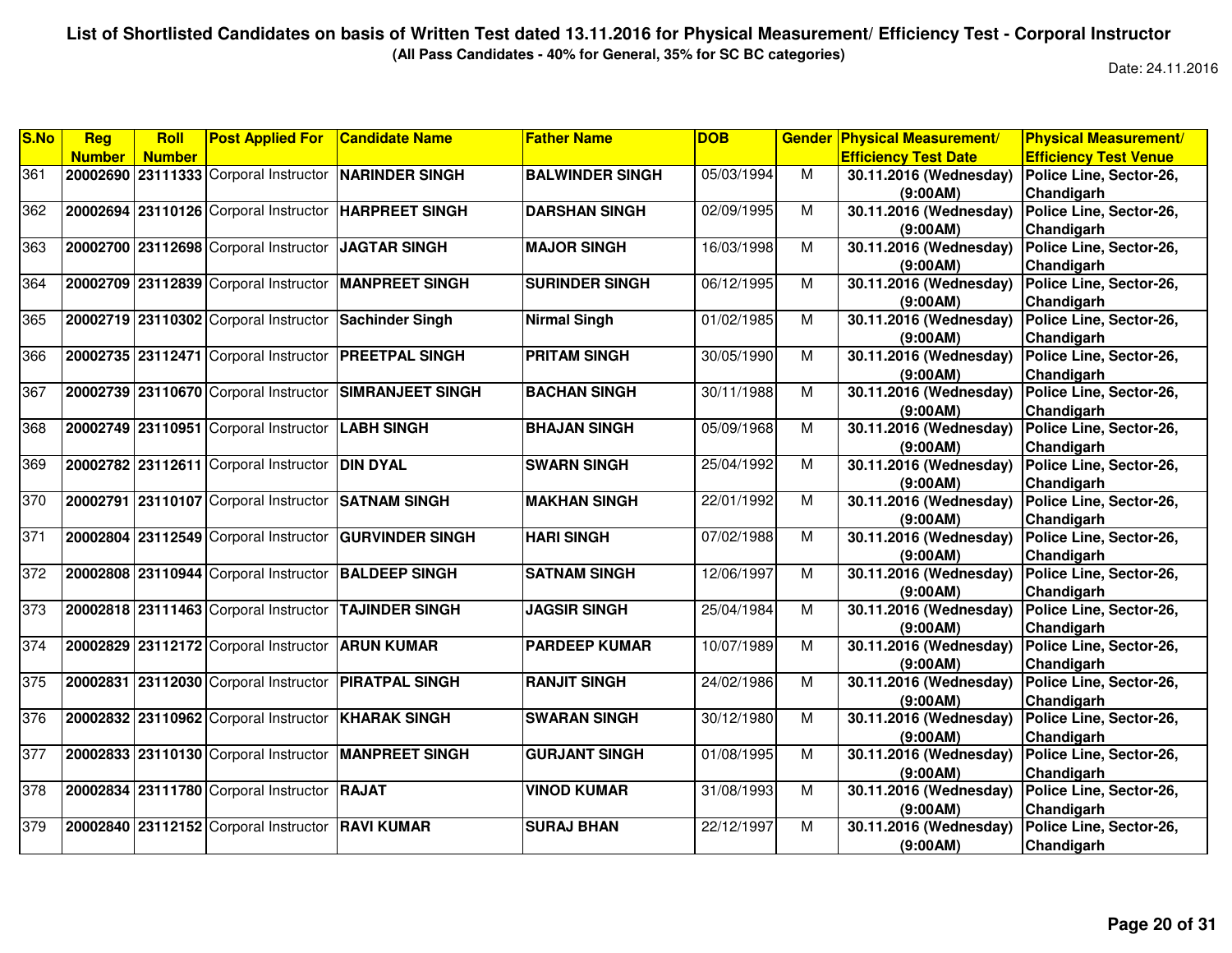**(All Pass Candidates - 40% for General, 35% for SC BC categories)**

| <b>Number</b><br><b>Efficiency Test Date</b><br><b>Number</b>                                                                                               | <b>Efficiency Test Venue</b> |
|-------------------------------------------------------------------------------------------------------------------------------------------------------------|------------------------------|
|                                                                                                                                                             |                              |
| <b>ARSHDEEP SINGH</b><br><b>TERLOCHAN SINGH</b><br>380<br>20002842 23110486 Corporal Instructor<br>11/11/1993<br>M<br>30.11.2016 (Wednesday)                | Police Line, Sector-26,      |
| (9:00AM)                                                                                                                                                    | Chandigarh                   |
| 381<br>20002845 23111669 Corporal Instructor NAVDEEP KUMAR<br>21/03/1992<br>M<br>30.11.2016 (Wednesday)<br><b>HEERA LAL</b>                                 | Police Line, Sector-26,      |
| (9:00AM)                                                                                                                                                    | Chandigarh                   |
| 382<br>20002858 23112705 Corporal Instructor<br><b>SHAHID KHAN</b><br><b>MUSTAK KHAN</b><br>23/02/1996<br>M<br>30.11.2016 (Wednesday)                       | Police Line, Sector-26,      |
| (9:00AM)                                                                                                                                                    | Chandigarh                   |
| 383<br>20002898 23110341 Corporal Instructor<br>05/04/1981<br><b>SURINDER KUMAR</b><br>M<br>30.11.2016 (Wednesday)<br><b>MEGH RAJ</b>                       | Police Line, Sector-26,      |
| (9:00AM)                                                                                                                                                    | Chandigarh                   |
| 384<br>03/02/1995<br>20002915 23110011 Corporal Instructor<br><b>GURINDER SINGH</b><br><b>CHIMAN SINGH</b><br>M<br>30.11.2016 (Wednesday)                   | Police Line, Sector-26,      |
| (9:00AM)                                                                                                                                                    | Chandigarh                   |
| 20002929 23112414 Corporal Instructor<br><b>GURMEJ SINGH</b><br><b>SURJEET SINGH</b><br>06/02/1990<br>385<br>M<br>30.11.2016 (Wednesday)                    | Police Line, Sector-26,      |
| (9:00AM)                                                                                                                                                    | Chandigarh                   |
| 386<br>20002931 23111843 Corporal Instructor RAJAN HANDA<br><b>SURJEET HANDA</b><br>18/06/1990<br>M<br>30.11.2016 (Wednesday)                               | Police Line, Sector-26,      |
| (9:00AM)                                                                                                                                                    | Chandigarh                   |
| 387<br>24/12/1990<br>30.11.2016 (Wednesday)<br>20002944 23110129 Corporal Instructor KULWANT SINGH<br><b>LAKHBEER SINGH</b><br>M                            | Police Line, Sector-26,      |
| (9:00AM)                                                                                                                                                    | Chandigarh                   |
| 388<br>20002975 23110770 Corporal Instructor<br><b>HARJINDER SINGH</b><br><b>BANTA SINGH</b><br>07/08/1977<br>M<br>30.11.2016 (Wednesday)                   | Police Line, Sector-26,      |
| (9:00AM)                                                                                                                                                    | Chandigarh                   |
| 389<br>20002977 23111347 Corporal Instructor<br>13/01/1987<br>M<br><b>SUNDEEP SINGH</b><br><b>JASBIR SINGH</b><br>30.11.2016 (Wednesday)                    | Police Line, Sector-26,      |
| (9:00AM)                                                                                                                                                    | Chandigarh                   |
| 390<br>23/01/1993<br>20002979 23110448 Corporal Instructor<br><b>MANINDER SINGH</b><br><b>RAM SINGH</b><br>M<br>30.11.2016 (Wednesday)                      | Police Line, Sector-26,      |
| (9:00AM)                                                                                                                                                    | Chandigarh                   |
| 391<br>08/11/1996<br>$\overline{M}$<br>20002990 23112136 Corporal Instructor RANVIR SINGH<br><b>HARWINDER SINGH</b><br>30.11.2016 (Wednesday)               | Police Line, Sector-26,      |
| (9:00AM)                                                                                                                                                    | Chandigarh                   |
| 15/07/1990<br>392<br>20003004 23111861 Corporal Instructor<br>M<br>30.11.2016 (Wednesday)<br><b>JASWANT SINGH</b><br><b>HARNEK SINGH</b>                    | Police Line, Sector-26,      |
| (9:00AM)                                                                                                                                                    | Chandigarh                   |
| 393<br>20003010 23110963 Corporal Instructor<br><b>PARDEEP KUMAR</b><br><b>KARMBIR SINGH</b><br>01/02/1998<br>M<br>30.11.2016 (Wednesday)                   | Police Line, Sector-26,      |
| (9:00AM)                                                                                                                                                    | Chandigarh                   |
| 30.11.2016 (Wednesday)<br>394<br>20003017 23111742 Corporal Instructor SUKHJINDER SINGH<br><b>BISHAN SINGH</b><br>20/07/1991<br>М                           | Police Line, Sector-26,      |
| (9:00AM)                                                                                                                                                    | Chandigarh                   |
| 395<br>20003019 23111492 Corporal Instructor KULDEEP SETHI<br><b>MANJEET SETHI</b><br>14/05/1984<br>M<br>30.11.2016 (Wednesday)                             | Police Line, Sector-26,      |
| (9:00AM)                                                                                                                                                    | Chandigarh                   |
| 396<br>20003021 23112520 Corporal Instructor<br>M<br>30.11.2016 (Wednesday)<br><b>GURPREET SINGH</b><br><b>GURDEV SINGH</b><br>02/02/1994                   | Police Line, Sector-26,      |
| (9:00AM)                                                                                                                                                    | Chandigarh                   |
| 05/01/1992<br>397<br>20003030 23111548 Corporal Instructor<br><b>IQBAL</b><br><b>GURNAM SINGH</b><br>M<br>30.11.2016 (Wednesday)                            | Police Line, Sector-26,      |
| (9:00AM)                                                                                                                                                    | Chandigarh                   |
| 398<br>20003040 23111777 Corporal Instructor<br><b>VISHAWJEET SHARMA</b><br><b>PARAMJIT KUMAR</b><br>$\overline{M}$<br>26/08/1996<br>30.11.2016 (Wednesday) | Police Line, Sector-26,      |
| (9:00AM)                                                                                                                                                    | Chandigarh                   |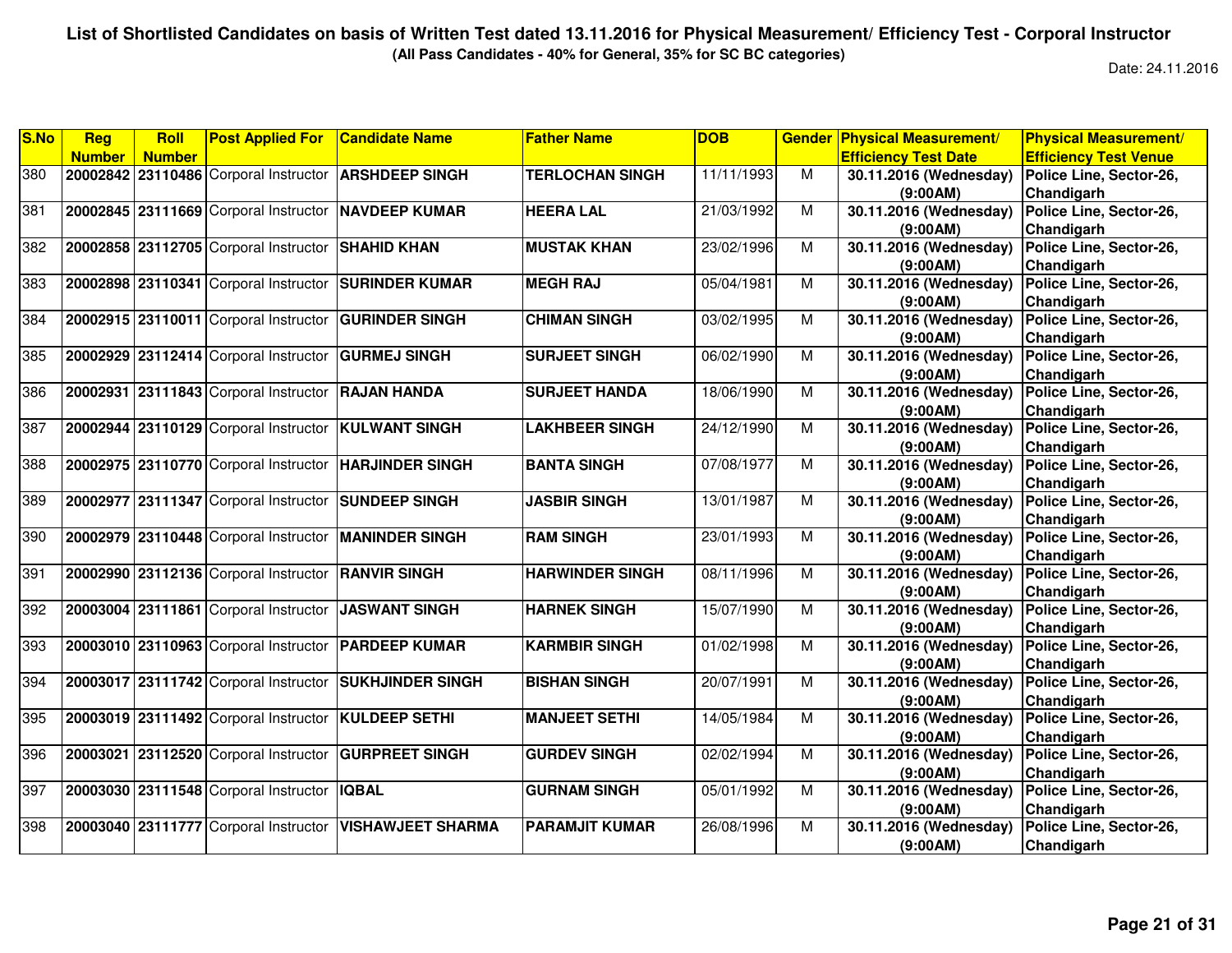**(All Pass Candidates - 40% for General, 35% for SC BC categories)**

| S.No | Reg           | Roll          | <b>Post Applied For</b>               | <b>Candidate Name</b>   | <b>Father Name</b>     | <b>DOB</b> | <b>Gender</b> | <b>Physical Measurement/</b> | <b>Physical Measurement/</b> |
|------|---------------|---------------|---------------------------------------|-------------------------|------------------------|------------|---------------|------------------------------|------------------------------|
|      | <b>Number</b> | <b>Number</b> |                                       |                         |                        |            |               | <b>Efficiency Test Date</b>  | <b>Efficiency Test Venue</b> |
| 399  |               |               | 20003046 23112260 Corporal Instructor | <b>GURPREET SINGH</b>   | <b>MAKHAN SINGH</b>    | 28/07/1998 | M             | 30.11.2016 (Wednesday)       | Police Line, Sector-26,      |
|      |               |               |                                       |                         |                        |            |               | (9:00AM)                     | Chandigarh                   |
| 400  |               |               | 20003049 23110336 Corporal Instructor | <b>SIMARJIT SINGH</b>   | <b>GIAN SINGH</b>      | 10/08/1987 | M             | 30.11.2016 (Wednesday)       | Police Line, Sector-26,      |
|      |               |               |                                       |                         |                        |            |               | (9:00AM)                     | Chandigarh                   |
| 401  | 20003050      |               | 23112660 Corporal Instructor          | <b>SURJEET SINGH</b>    | <b>MAHINDER SINGH</b>  | 04/01/1993 | M             | 30.11.2016 (Wednesday)       | Police Line, Sector-26,      |
|      |               |               |                                       |                         |                        |            |               | (9:00AM)                     | Chandigarh                   |
| 402  |               |               | 20003059 23112694 Corporal Instructor | <b>VIJAY KUMAR</b>      | <b>THURU RAM</b>       | 05/03/1993 | M             | 30.11.2016 (Wednesday)       | Police Line, Sector-26,      |
|      |               |               |                                       |                         |                        |            |               | (9:00AM)                     | Chandigarh                   |
| 403  |               |               | 20003077 23110648 Corporal Instructor | <b>GAGANDEEP SINGH</b>  | <b>MANN SINGH</b>      | 28/01/1996 | M             | 30.11.2016 (Wednesday)       | Police Line, Sector-26,      |
|      |               |               |                                       |                         |                        |            |               | (9:00AM)                     | Chandigarh                   |
| 404  |               |               | 20003081 23112868 Corporal Instructor | <b>KAILASH CHANDER</b>  | <b>ACHHAR KUMAR</b>    | 04/12/1997 | M             | 30.11.2016 (Wednesday)       | Police Line, Sector-26,      |
|      |               |               |                                       |                         |                        |            |               | (9:00AM)                     | Chandigarh                   |
| 405  | 20003086      |               | 23112825 Corporal Instructor          | <b>RAMAN KUMAR</b>      | <b>RAJINDER KUMAR</b>  | 23/09/1998 | M             | 30.11.2016 (Wednesday)       | Police Line, Sector-26,      |
|      |               |               |                                       |                         |                        |            |               | (9:00AM)                     | Chandigarh                   |
| 406  |               |               | 20003090 23110057 Corporal Instructor | <b>ROHIT KUMAR</b>      | <b>SUBHASH</b>         | 04/10/1990 | M             | 30.11.2016 (Wednesday)       | Police Line, Sector-26,      |
|      |               |               |                                       |                         |                        |            |               | (9:00AM)                     | Chandigarh                   |
| 407  |               |               | 20003102 23110072 Corporal Instructor | <b>VIKRANT KUMAR</b>    | <b>BHIM SAIN</b>       | 07/04/1983 | M             | 30.11.2016 (Wednesday)       | Police Line, Sector-26,      |
|      |               |               |                                       |                         |                        |            |               | (9:00AM)                     | Chandigarh                   |
| 408  | 20003103      |               | 23110904 Corporal Instructor          | <b>GOURAV</b>           | <b>NAVNEET KUMAR</b>   | 18/03/1997 | M             | 30.11.2016 (Wednesday)       | Police Line, Sector-26,      |
|      |               |               |                                       |                         |                        |            |               | (9:00AM)                     | Chandigarh                   |
| 409  |               |               | 20003108 23111313 Corporal Instructor | <b>MANGAT SINGH</b>     | <b>MAGHAR SINGH</b>    | 30/10/1975 | M             | 30.11.2016 (Wednesday)       | Police Line, Sector-26,      |
|      |               |               |                                       |                         |                        |            |               | (9:00AM)                     | Chandigarh                   |
| 410  |               |               | 20003122 23111970 Corporal Instructor | <b>GURPREET SINGH</b>   | <b>RAGHVEER SINGH</b>  | 16/12/1990 | M             | 30.11.2016 (Wednesday)       | Police Line, Sector-26,      |
|      |               |               |                                       |                         |                        |            |               | (9:00AM)                     | Chandigarh                   |
| 411  |               |               | 20003124 23110144 Corporal Instructor | <b>NAVNEET KUMAR</b>    | <b>SUBHASH CHANDER</b> | 01/07/1994 | M             | 30.11.2016 (Wednesday)       | Police Line, Sector-26,      |
|      |               |               |                                       |                         |                        |            |               | (9:00AM)                     | Chandigarh                   |
| 412  |               |               | 20003129 23110829 Corporal Instructor | <b>Gurjant Singh</b>    | <b>Surjeet Singh</b>   | 18/08/1992 | M             | 30.11.2016 (Wednesday)       | Police Line, Sector-26,      |
|      |               |               |                                       |                         |                        |            |               | (9:00AM)                     | Chandigarh                   |
| 413  |               |               | 20003133 23112177 Corporal Instructor | Davinder singh          | Parmjit singh          | 06/06/1992 | M             | 30.11.2016 (Wednesday)       | Police Line, Sector-26,      |
|      |               |               |                                       |                         |                        |            |               | (9:00AM)                     | Chandigarh                   |
| 414  |               |               | 20003148 23110720 Corporal Instructor | <b>PAWAN KUMAR</b>      | <b>KISHAN LAL</b>      | 13/04/1984 | M             | 30.11.2016 (Wednesday)       | Police Line, Sector-26,      |
|      |               |               |                                       |                         |                        |            |               | (9:00AM)                     | Chandigarh                   |
| 415  | 20003151      |               | 23111991 Corporal Instructor          | <b>NARESH SINGH</b>     | <b>RAM LAL</b>         | 13/06/1991 | M             | 30.11.2016 (Wednesday)       | Police Line, Sector-26,      |
|      |               |               |                                       |                         |                        |            |               | (9:00AM)                     | Chandigarh                   |
| 416  |               |               | 20003152 23111033 Corporal Instructor | <b>HARMANDEEP SINGH</b> | <b>SAVINDER SINGH</b>  | 23/08/1997 | M             | 30.11.2016 (Wednesday)       | Police Line, Sector-26,      |
|      |               |               |                                       |                         |                        |            |               | (9:00AM)                     | Chandigarh                   |
| 417  |               |               | 20003164 23112641 Corporal Instructor | <b>ISUKHWANT SINGH</b>  | <b>GURCHARN SINGH</b>  | 19/08/1995 | M             | 30.11.2016 (Wednesday)       | Police Line, Sector-26,      |
|      |               |               |                                       |                         |                        |            |               | (9:00AM)                     | Chandigarh                   |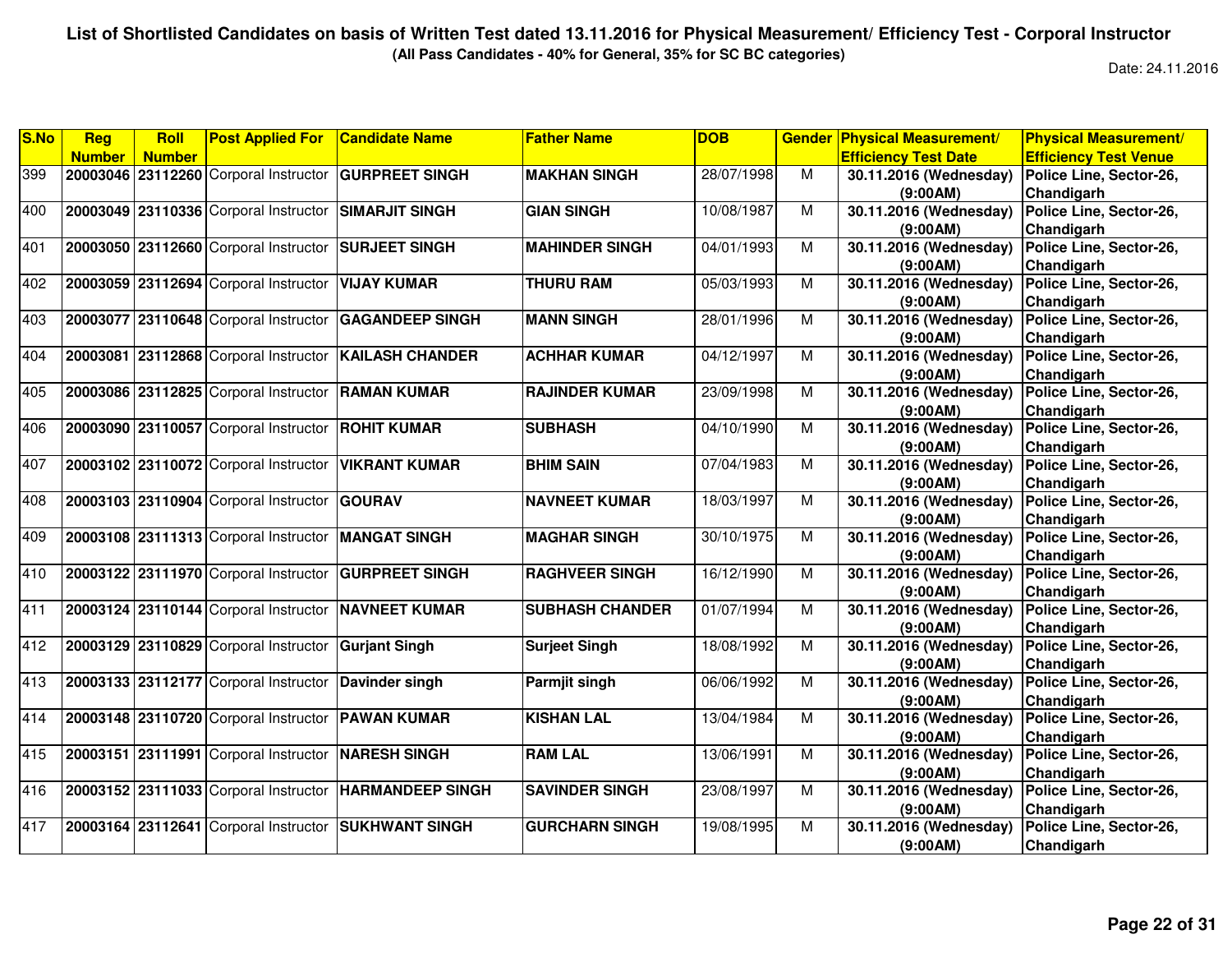**(All Pass Candidates - 40% for General, 35% for SC BC categories)**

| S.No             | Reg           | Roll          | <b>Post Applied For</b>               | <b>Candidate Name</b>     | <b>Father Name</b>      | <b>DOB</b> | <b>Gender</b> | <b>Physical Measurement/</b> | <b>Physical Measurement/</b> |
|------------------|---------------|---------------|---------------------------------------|---------------------------|-------------------------|------------|---------------|------------------------------|------------------------------|
|                  | <b>Number</b> | <b>Number</b> |                                       |                           |                         |            |               | <b>Efficiency Test Date</b>  | <b>Efficiency Test Venue</b> |
| 418              |               |               | 20003202 23110861 Corporal Instructor | Raj Kumar                 | Karnail Giri            | 05/09/1983 | M             | 30.11.2016 (Wednesday)       | Police Line, Sector-26,      |
|                  |               |               |                                       |                           |                         |            |               | (9:00AM)                     | Chandigarh                   |
| 419              |               |               | 20003225 23111820 Corporal Instructor | <b>SATBIR SINGH</b>       | <b>KANWALJEET SINGH</b> | 02/07/1995 | M             | 30.11.2016 (Wednesday)       | Police Line, Sector-26,      |
|                  |               |               |                                       |                           |                         |            |               | (9:00AM)                     | Chandigarh                   |
| 420              | 20003228      |               | 23111565 Corporal Instructor          | <b>CHETAN SINGH</b>       | <b>SUCHA SINGH</b>      | 04/07/1989 | M             | 30.11.2016 (Wednesday)       | Police Line, Sector-26,      |
|                  |               |               |                                       |                           |                         |            |               | (9:00AM)                     | Chandigarh                   |
| $\overline{421}$ |               |               | 20003233 23112579 Corporal Instructor | rohit bajju               | <b>Parbhat Singh</b>    | 08/04/1997 | M             | 30.11.2016 (Wednesday)       | Police Line, Sector-26,      |
|                  |               |               |                                       |                           |                         |            |               | (9:00AM)                     | Chandigarh                   |
| 422              |               |               | 20003235 23110738 Corporal Instructor | <b>CHHINDERPAL SINGH</b>  | <b>JASWANT SINGH</b>    | 31/01/1996 | M             | 30.11.2016 (Wednesday)       | Police Line, Sector-26,      |
|                  |               |               |                                       |                           |                         |            |               | (9:00AM)                     | Chandigarh                   |
| 423              |               |               | 20003238 23112153 Corporal Instructor | <b>AJAY KUMAR</b>         | <b>RAJ KUMAR</b>        | 05/12/1997 | M             | 30.11.2016 (Wednesday)       | Police Line, Sector-26,      |
|                  |               |               |                                       |                           |                         |            |               | (9:00AM)                     | Chandigarh                   |
| 424              |               |               | 20003240 23111119 Corporal Instructor | <b>KULVINDER PAL</b>      | <b>BIHARI LAL</b>       | 13/03/1990 | M             | 30.11.2016 (Wednesday)       | Police Line, Sector-26,      |
|                  |               |               |                                       |                           |                         |            |               | (9:00AM)                     | Chandigarh                   |
| 425              |               |               | 20003251 23111654 Corporal Instructor | <b>AMRITPAL</b>           | <b>PARMJIT</b>          | 24/01/1996 | M             | 30.11.2016 (Wednesday)       | Police Line, Sector-26,      |
|                  |               |               |                                       |                           |                         |            |               | (9:00AM)                     | Chandigarh                   |
| 426              |               |               | 20003282 23111273 Corporal Instructor | <b>GOURAV</b>             | <b>SANJEEV KUMAR</b>    | 24/06/1998 | M             | 30.11.2016 (Wednesday)       | Police Line, Sector-26,      |
|                  |               |               |                                       |                           |                         |            |               | (9:00AM)                     | Chandigarh                   |
| 427              | 20003289      |               | 23110848 Corporal Instructor          | <b>KULDIP KUMAR</b>       | <b>SUKHRAM</b>          | 01/03/1988 | M             | 30.11.2016 (Wednesday)       | Police Line, Sector-26,      |
|                  |               |               |                                       |                           |                         |            |               | (9:00AM)                     | Chandigarh                   |
| 428              | 20003299      |               | 23112831 Corporal Instructor          | <b>SUKHVEER SINGH</b>     | <b>SURJIT SINGH</b>     | 21/01/1998 | M             | 30.11.2016 (Wednesday)       | Police Line, Sector-26,      |
|                  |               |               |                                       |                           |                         |            |               | (9:00AM)                     | Chandigarh                   |
| 429              |               |               | 20003322 23111276 Corporal Instructor | <b>HARMANJEET SINGH</b>   | <b>NAURANG SINGH</b>    | 26/05/1998 | M             | 30.11.2016 (Wednesday)       | Police Line, Sector-26,      |
|                  |               |               |                                       |                           |                         |            |               | (9:00AM)                     | Chandigarh                   |
| 430              | 20003327      |               | 23110023 Corporal Instructor          | <b>HARPREET SINGH</b>     | <b>DARBARA SINGH</b>    | 14/01/1994 | M             | 30.11.2016 (Wednesday)       | Police Line, Sector-26,      |
|                  |               |               |                                       |                           |                         |            |               | (9:00AM)                     | Chandigarh                   |
| 431              | 20003330      |               | 23110060 Corporal Instructor          | <b>SAVJOT SINGH BASRA</b> | <b>JASWANT SINGH</b>    | 02/04/1984 | M             | 30.11.2016 (Wednesday)       | Police Line, Sector-26,      |
|                  |               |               |                                       |                           | <b>BASRA</b>            |            |               | (9:00AM)                     | Chandigarh                   |
| 432              |               |               | 20003334 23110026 Corporal Instructor | <b>JAGTAR SINGH</b>       | <b>DARSHAN SINGH</b>    | 05/04/1994 | M             | 30.11.2016 (Wednesday)       | Police Line, Sector-26,      |
|                  |               |               |                                       |                           |                         |            |               | (9:00AM)                     | Chandigarh                   |
| 433              |               |               | 20003341 23112482 Corporal Instructor | <b>JASBIR KUMAR</b>       | <b>PREM LAL</b>         | 18/02/1994 | M             | 30.11.2016 (Wednesday)       | Police Line, Sector-26,      |
|                  |               |               |                                       |                           |                         |            |               | (9:00AM)                     | Chandigarh                   |
| 434              |               |               | 20003343 23111911 Corporal Instructor | <b>JATINDER SINGH</b>     | <b>PIARA SINGH</b>      | 18/03/1990 | M             | 30.11.2016 (Wednesday)       | Police Line, Sector-26,      |
|                  |               |               |                                       |                           |                         |            |               | (9:00AM)                     | Chandigarh                   |
| 435              |               |               | 20003344 23111226 Corporal Instructor | <b>DHARAMPREET SINGH</b>  | <b>BALDEV SINGH</b>     | 25/06/1997 | M             | 30.11.2016 (Wednesday)       | Police Line, Sector-26,      |
|                  |               |               |                                       |                           |                         |            |               | (9:00AM)                     | Chandigarh                   |
| 436              | 20003347      |               | 23111716 Corporal Instructor          | <b>JEEVANJOT SINGH</b>    | <b>BALWINDER SINGH</b>  | 30/10/1992 | M             | 30.11.2016 (Wednesday)       | Police Line, Sector-26,      |
|                  |               |               |                                       |                           |                         |            |               |                              |                              |
|                  |               |               |                                       |                           |                         |            |               | (9:00AM)                     | Chandigarh                   |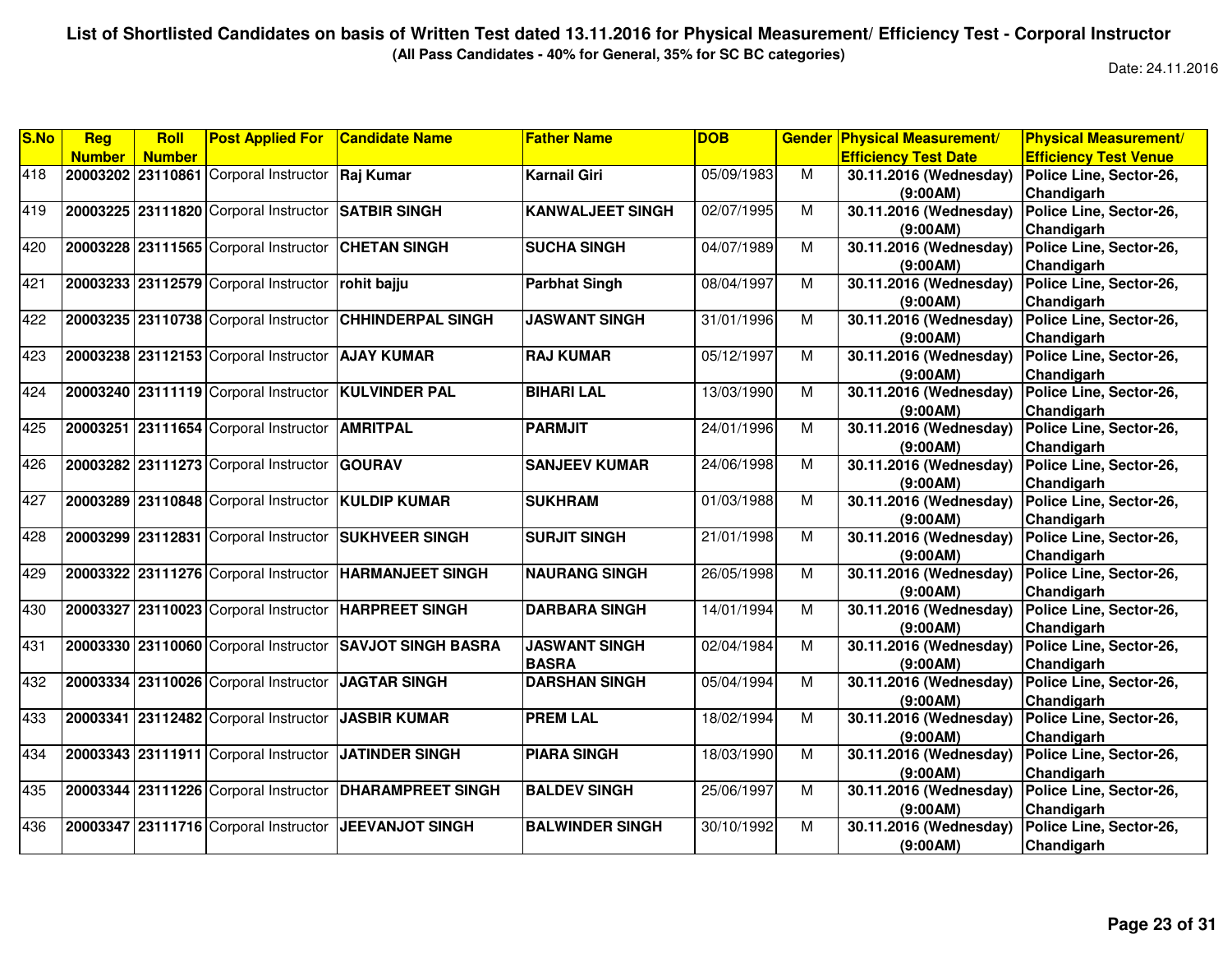**(All Pass Candidates - 40% for General, 35% for SC BC categories)**

| <b>Efficiency Test Date</b><br><b>Efficiency Test Venue</b><br><b>Number</b><br><b>Number</b><br>437<br>20003390 23112019 Corporal Instructor RAJESH KUMAR<br><b>CHUNI LAL</b><br>11/10/1990<br>M<br>30.11.2016 (Wednesday)<br>Police Line, Sector-26,<br>(9:00AM)<br>Chandigarh<br>20003435 23111017 Corporal Instructor<br><b>ROHIT BAWA</b><br><b>VIJAY KUMAR</b><br>08/07/1995<br>M<br>30.11.2016 (Wednesday)<br>Police Line, Sector-26,<br>Chandigarh<br>(9:00AM)<br>20003447 23111052 Corporal Instructor<br><b>NAVEEN KUMAR</b><br>27/03/1989<br>M<br>30.11.2016 (Wednesday)<br>Police Line, Sector-26,<br><b>CHAMAN LAL</b><br>Chandigarh<br>(9:00AM) |  |
|---------------------------------------------------------------------------------------------------------------------------------------------------------------------------------------------------------------------------------------------------------------------------------------------------------------------------------------------------------------------------------------------------------------------------------------------------------------------------------------------------------------------------------------------------------------------------------------------------------------------------------------------------------------|--|
| 438<br>439                                                                                                                                                                                                                                                                                                                                                                                                                                                                                                                                                                                                                                                    |  |
|                                                                                                                                                                                                                                                                                                                                                                                                                                                                                                                                                                                                                                                               |  |
|                                                                                                                                                                                                                                                                                                                                                                                                                                                                                                                                                                                                                                                               |  |
|                                                                                                                                                                                                                                                                                                                                                                                                                                                                                                                                                                                                                                                               |  |
|                                                                                                                                                                                                                                                                                                                                                                                                                                                                                                                                                                                                                                                               |  |
|                                                                                                                                                                                                                                                                                                                                                                                                                                                                                                                                                                                                                                                               |  |
|                                                                                                                                                                                                                                                                                                                                                                                                                                                                                                                                                                                                                                                               |  |
| 440<br>20003468 23111300 Corporal Instructor<br>M<br><b>SUKHDEV RAJ</b><br><b>DAYAL CHAND</b><br>21/01/1992<br>Police Line, Sector-26,<br>30.11.2016 (Wednesday)                                                                                                                                                                                                                                                                                                                                                                                                                                                                                              |  |
| Chandigarh<br>(9:00AM)                                                                                                                                                                                                                                                                                                                                                                                                                                                                                                                                                                                                                                        |  |
| 441<br>13/01/1998<br>20003473 23112326 Corporal Instructor PAVITARJIT SINGH<br><b>DALBIR SINGH</b><br>М<br>30.11.2016 (Wednesday)<br>Police Line, Sector-26,                                                                                                                                                                                                                                                                                                                                                                                                                                                                                                  |  |
| Chandigarh<br>(9:00AM)                                                                                                                                                                                                                                                                                                                                                                                                                                                                                                                                                                                                                                        |  |
| 442<br>20003476 23110040 Corporal Instructor<br>06/07/1986<br>chaman lal bali<br>М<br>30.11.2016 (Wednesday)<br>Police Line, Sector-26,<br>narinder bali                                                                                                                                                                                                                                                                                                                                                                                                                                                                                                      |  |
| (9:00AM)<br>Chandigarh                                                                                                                                                                                                                                                                                                                                                                                                                                                                                                                                                                                                                                        |  |
| Police Line, Sector-26,<br>443<br>20003478 23110780 Corporal Instructor<br><b>AMAR SINGH</b><br>28/05/1990<br>M<br>30.11.2016 (Wednesday)<br><b>MANDEEP SINGH</b>                                                                                                                                                                                                                                                                                                                                                                                                                                                                                             |  |
| Chandigarh<br>(9:00AM)                                                                                                                                                                                                                                                                                                                                                                                                                                                                                                                                                                                                                                        |  |
| 20003482 23110529 Corporal Instructor GURJIT SINGH<br><b>LAKHBIR SINGH</b><br>30.11.2016 (Wednesday)<br>444<br>28/03/1997<br>M<br>Police Line, Sector-26,                                                                                                                                                                                                                                                                                                                                                                                                                                                                                                     |  |
| Chandigarh<br>(9:00AM)                                                                                                                                                                                                                                                                                                                                                                                                                                                                                                                                                                                                                                        |  |
| 445<br>20003493 23110061 Corporal Instructor<br><b>SHAMSHER SINGH</b><br><b>JOGINDER SINGH</b><br>M<br>Police Line, Sector-26,<br>22/10/1989<br>30.11.2016 (Wednesday)                                                                                                                                                                                                                                                                                                                                                                                                                                                                                        |  |
| Chandigarh<br>(9:00AM)                                                                                                                                                                                                                                                                                                                                                                                                                                                                                                                                                                                                                                        |  |
| 446<br>20003510 23111175 Corporal Instructor<br>26/03/1992<br>M<br>Police Line, Sector-26,<br><b>AKSHAY SHARMA</b><br><b>TARSEM LAL</b><br>30.11.2016 (Wednesday)                                                                                                                                                                                                                                                                                                                                                                                                                                                                                             |  |
| Chandigarh<br>(9:00AM)                                                                                                                                                                                                                                                                                                                                                                                                                                                                                                                                                                                                                                        |  |
| 447<br>20003521 23110018 Corporal Instructor<br>10/11/1990<br><b>HARBINDER SINGH</b><br><b>SOHAN SINGH</b><br>м<br>Police Line, Sector-26,<br>30.11.2016 (Wednesday)                                                                                                                                                                                                                                                                                                                                                                                                                                                                                          |  |
| (9:00AM)<br>Chandigarh                                                                                                                                                                                                                                                                                                                                                                                                                                                                                                                                                                                                                                        |  |
| 448<br>02/07/1996<br>M<br>20003522 23110801 Corporal Instructor<br><b>DILBAG</b><br><b>SOM NATH</b><br>30.11.2016 (Wednesday)<br>Police Line, Sector-26,                                                                                                                                                                                                                                                                                                                                                                                                                                                                                                      |  |
| Chandigarh<br>(9:00AM)                                                                                                                                                                                                                                                                                                                                                                                                                                                                                                                                                                                                                                        |  |
| 10/05/1987<br>449<br>20003524 23111154 Corporal Instructor<br><b>GURBHEJ SINGH</b><br><b>JASPAL SINGH</b><br>M<br>30.11.2016 (Wednesday)<br>Police Line, Sector-26,                                                                                                                                                                                                                                                                                                                                                                                                                                                                                           |  |
| Chandigarh<br>(9:00AM)                                                                                                                                                                                                                                                                                                                                                                                                                                                                                                                                                                                                                                        |  |
| 450<br>20003529 23111455 Corporal Instructor<br><b>GURPINDER SINGH</b><br><b>BALJINDER SINGH</b><br>01/10/1998<br>M<br>30.11.2016 (Wednesday)<br>Police Line, Sector-26,                                                                                                                                                                                                                                                                                                                                                                                                                                                                                      |  |
| Chandigarh<br>(9:00AM)                                                                                                                                                                                                                                                                                                                                                                                                                                                                                                                                                                                                                                        |  |
| 451<br>30.11.2016 (Wednesday)<br>20003531 23110002 Corporal Instructor ARVINDER SINGH<br><b>NISHABER SINGH</b><br>06/01/1993<br>M<br>Police Line, Sector-26,                                                                                                                                                                                                                                                                                                                                                                                                                                                                                                  |  |
| (9:00AM)<br>Chandigarh                                                                                                                                                                                                                                                                                                                                                                                                                                                                                                                                                                                                                                        |  |
| 452<br>20003549 23110387 Corporal Instructor<br><b>JASPAL SINGH</b><br><b>HARMESH SINGH</b><br>24/01/1992<br>M<br>30.11.2016 (Wednesday)<br>Police Line, Sector-26,                                                                                                                                                                                                                                                                                                                                                                                                                                                                                           |  |
| Chandigarh<br>(9:00AM)                                                                                                                                                                                                                                                                                                                                                                                                                                                                                                                                                                                                                                        |  |
| 453<br>20003559 23111054 Corporal Instructor<br><b>SURJEET SINGH</b><br>M<br>Police Line, Sector-26,<br><b>JARNAIL SINGH</b><br>01/01/1993<br>30.11.2016 (Wednesday)                                                                                                                                                                                                                                                                                                                                                                                                                                                                                          |  |
| Chandigarh<br>(9:00AM)                                                                                                                                                                                                                                                                                                                                                                                                                                                                                                                                                                                                                                        |  |
| 454<br>20003567 23112273 Corporal Instructor<br><b>Sohan Singh</b><br>13/10/1980<br>M<br>30.11.2016 (Wednesday)<br>Police Line, Sector-26,<br><b>Harpal Singh</b>                                                                                                                                                                                                                                                                                                                                                                                                                                                                                             |  |
| (9:00AM)<br>Chandigarh                                                                                                                                                                                                                                                                                                                                                                                                                                                                                                                                                                                                                                        |  |
| 455<br>20003572 23112372 Corporal Instructor<br><b>SHAMSHER SINGH</b><br><b>RAMESH KUMAR</b><br>M<br>03/02/1995<br>30.11.2016 (Wednesday)<br>Police Line, Sector-26,                                                                                                                                                                                                                                                                                                                                                                                                                                                                                          |  |
| Chandigarh<br>(9:00AM)                                                                                                                                                                                                                                                                                                                                                                                                                                                                                                                                                                                                                                        |  |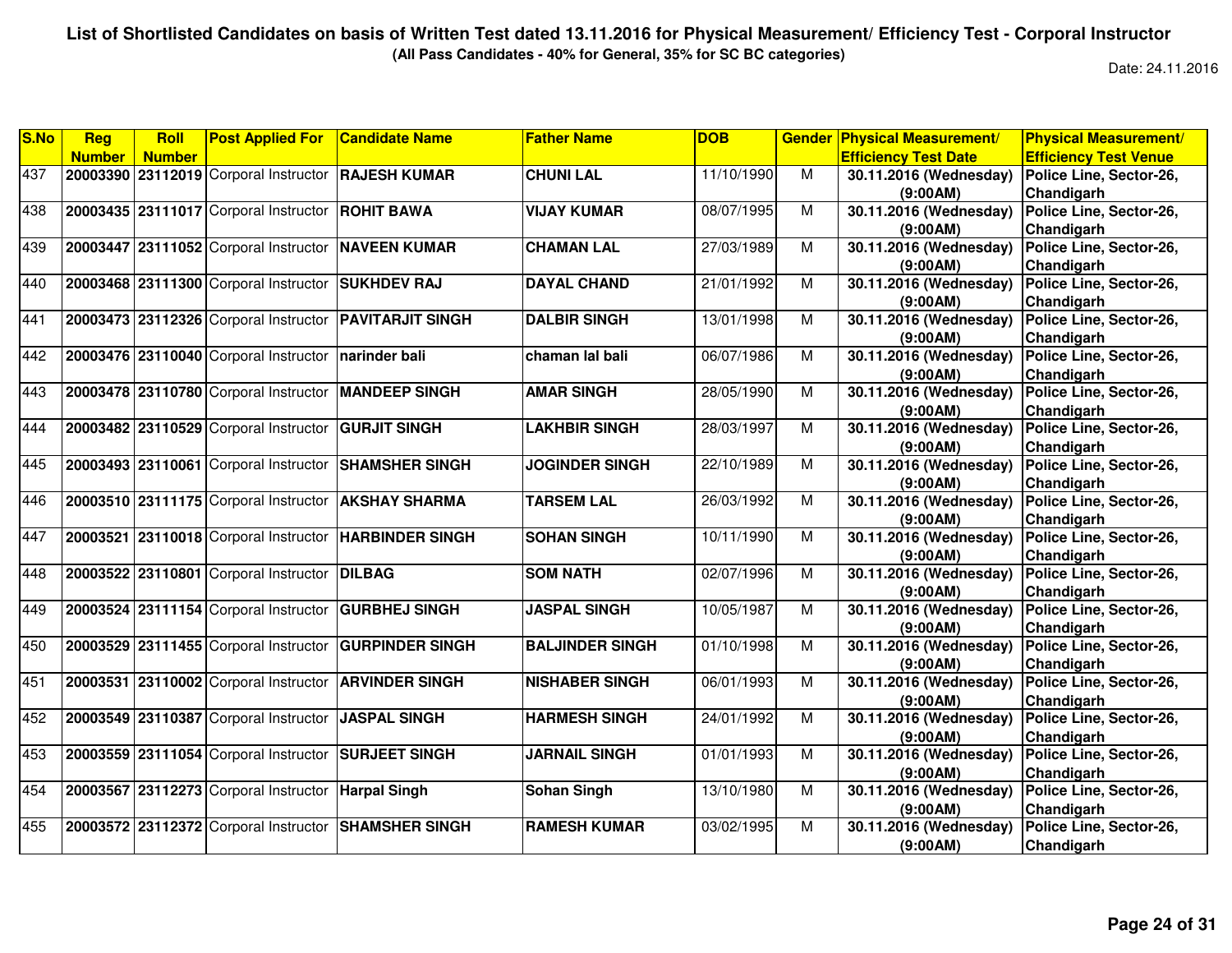**(All Pass Candidates - 40% for General, 35% for SC BC categories)**

| S.No | Reg           | Roll          | <b>Post Applied For</b>                            | <b>Candidate Name</b>   | <b>Father Name</b>    | <b>DOB</b> | <b>Gender</b>           | <b>Physical Measurement/</b> | <b>Physical Measurement/</b> |
|------|---------------|---------------|----------------------------------------------------|-------------------------|-----------------------|------------|-------------------------|------------------------------|------------------------------|
|      | <b>Number</b> | <b>Number</b> |                                                    |                         |                       |            |                         | <b>Efficiency Test Date</b>  | <b>Efficiency Test Venue</b> |
| 456  |               |               | 20003574 23112532 Corporal Instructor              | <b>MOHAN SINGH</b>      | <b>TARA SINGH</b>     | 15/05/1976 | M                       | 30.11.2016 (Wednesday)       | Police Line, Sector-26,      |
|      |               |               |                                                    |                         |                       |            |                         | (9:00AM)                     | Chandigarh                   |
| 457  |               |               | 20003583 23112639 Corporal Instructor              | <b>RANJIT SINGH</b>     | <b>TEJA SINGH</b>     | 10/05/1987 | M                       | 30.11.2016 (Wednesday)       | Police Line, Sector-26,      |
|      |               |               |                                                    |                         |                       |            |                         | (9:00AM)                     | Chandigarh                   |
| 458  |               |               | 20003615 23111034 Corporal Instructor              | <b>AVTAR SINGH</b>      | <b>PAKHAR SINGH</b>   | 14/09/1974 | M                       | 30.11.2016 (Wednesday)       | Police Line, Sector-26,      |
|      |               |               |                                                    |                         |                       |            |                         | (9:00AM)                     | Chandigarh                   |
| 459  | 20003640      |               | 23112455 Corporal Instructor                       | <b>RAKESH KUMAR</b>     | <b>GURADITTA</b>      | 14/06/1990 | M                       | 30.11.2016 (Wednesday)       | Police Line, Sector-26,      |
|      |               |               |                                                    |                         |                       |            |                         | (9:00AM)                     | Chandigarh                   |
| 460  |               |               | 20003647 23112323 Corporal Instructor              | <b>MANJINDER SINGH</b>  | <b>SUKHDEV SINGH</b>  | 11/09/1992 | $\overline{\mathsf{M}}$ | 30.11.2016 (Wednesday)       | Police Line, Sector-26,      |
|      |               |               |                                                    |                         |                       |            |                         | (9:00AM)                     | Chandigarh                   |
| 461  |               |               | 20003653 23112037 Corporal Instructor              | <b>AMANDEEP SINGH</b>   | <b>SHAMSHER SINGH</b> | 15/09/1998 | М                       | 30.11.2016 (Wednesday)       | Police Line, Sector-26,      |
|      |               |               |                                                    |                         |                       |            |                         | (9:00AM)                     | Chandigarh                   |
| 462  | 20003671      |               | 23110469 Corporal Instructor                       | <b>KULDEEP SINGH</b>    | <b>BHINDERPAL</b>     | 23/03/1998 | M                       | 30.11.2016 (Wednesday)       | Police Line, Sector-26,      |
|      |               |               |                                                    |                         |                       |            |                         | (9:00AM)                     | Chandigarh                   |
| 463  |               |               | 20003676 23111984 Corporal Instructor              | <b>JASHANDEEP SINGH</b> | <b>DAVINDER SINGH</b> | 08/07/1997 | M                       | 30.11.2016 (Wednesday)       | Police Line, Sector-26,      |
|      |               |               |                                                    |                         |                       |            |                         | (9:00AM)                     | Chandigarh                   |
| 464  |               |               | 20003700 23111696 Corporal Instructor              | <b>GURWANT SINGH</b>    | <b>GURMAIL SINGH</b>  | 01/09/1991 | M                       | 30.11.2016 (Wednesday)       | Police Line, Sector-26,      |
|      |               |               |                                                    |                         |                       |            |                         | (9:00AM)                     | Chandigarh                   |
| 465  | 20003709      |               | 23112065 Corporal Instructor                       | <b>PANKAJ KUMAR</b>     | <b>MOHAN LAL</b>      | 30/03/1992 | M                       | 30.11.2016 (Wednesday)       | Police Line, Sector-26,      |
|      |               |               |                                                    |                         |                       |            |                         | (9:00AM)                     | Chandigarh                   |
| 466  |               |               | 20003726 23112214 Corporal Instructor              | <b>SUNNY PAL</b>        | <b>NIRMAL PAL</b>     | 15/07/1994 | M                       | 30.11.2016 (Wednesday)       | Police Line, Sector-26,      |
|      |               |               |                                                    |                         |                       |            |                         | (9:00AM)                     | Chandigarh                   |
| 467  |               |               | 20003730 23112728 Corporal Instructor              | <b>MANJINDER SINGH</b>  | <b>BALBIR SINGH</b>   | 21/02/1995 | $\overline{M}$          | 30.11.2016 (Wednesday)       | Police Line, Sector-26,      |
|      |               |               |                                                    |                         |                       |            |                         | (9:00AM)                     | Chandigarh                   |
| 468  |               |               | 20003731 23110316 Corporal Instructor              | <b>AMANDEEP SINGH</b>   | <b>JASWANT SINGH</b>  | 07/08/1991 | M                       | 30.11.2016 (Wednesday)       | Police Line, Sector-26,      |
|      |               |               |                                                    |                         |                       |            |                         | (9:00AM)                     | Chandigarh                   |
| 469  |               |               | 20003734 23110809 Corporal Instructor              | <b>BALJINDER SINGH</b>  | <b>BALDEV SINGH</b>   | 29/07/1998 | M                       | 30.11.2016 (Wednesday)       | Police Line, Sector-26,      |
|      |               |               |                                                    |                         |                       |            |                         | (9:00AM)                     | Chandigarh                   |
| 470  |               |               | 20003737 23112875 Corporal Instructor   AJAY KUMAR |                         | <b>MAHINDER KUMAR</b> | 19/01/1994 | M                       | 30.11.2016 (Wednesday)       | Police Line, Sector-26,      |
|      |               |               |                                                    |                         |                       |            |                         | (9:00AM)                     | Chandigarh                   |
| 471  |               |               | 20003744 23111514 Corporal Instructor              | <b>JOGA SINGH</b>       | <b>GULJAR SINGH</b>   | 31/05/1990 | M                       | 30.11.2016 (Wednesday)       | Police Line, Sector-26,      |
|      |               |               |                                                    |                         |                       |            |                         | (9:00AM)                     | Chandigarh                   |
| 472  | 20003757      |               | 23112022 Corporal Instructor                       | <b>AJAY KUMAR</b>       | <b>BALDEV SINGH</b>   | 21/10/1995 | M                       | 30.11.2016 (Wednesday)       | Police Line, Sector-26,      |
|      |               |               |                                                    |                         |                       |            |                         | (9:00AM)                     | Chandigarh                   |
| 473  |               |               | 20003762 23110184 Corporal Instructor              | <b>MANOJ KUMAR</b>      | <b>SAT PAL</b>        | 15/09/1993 | M                       | 30.11.2016 (Wednesday)       | Police Line, Sector-26,      |
|      |               |               |                                                    |                         |                       |            |                         | (9:00AM)                     | Chandigarh                   |
| 474  |               |               | 20003773 23110742 Corporal Instructor              | <b>GURJEET SINGH</b>    | <b>KULDEEP SINGH</b>  | 10/03/1994 | $\overline{M}$          | 30.11.2016 (Wednesday)       | Police Line, Sector-26,      |
|      |               |               |                                                    |                         |                       |            |                         | (9:00AM)                     | Chandigarh                   |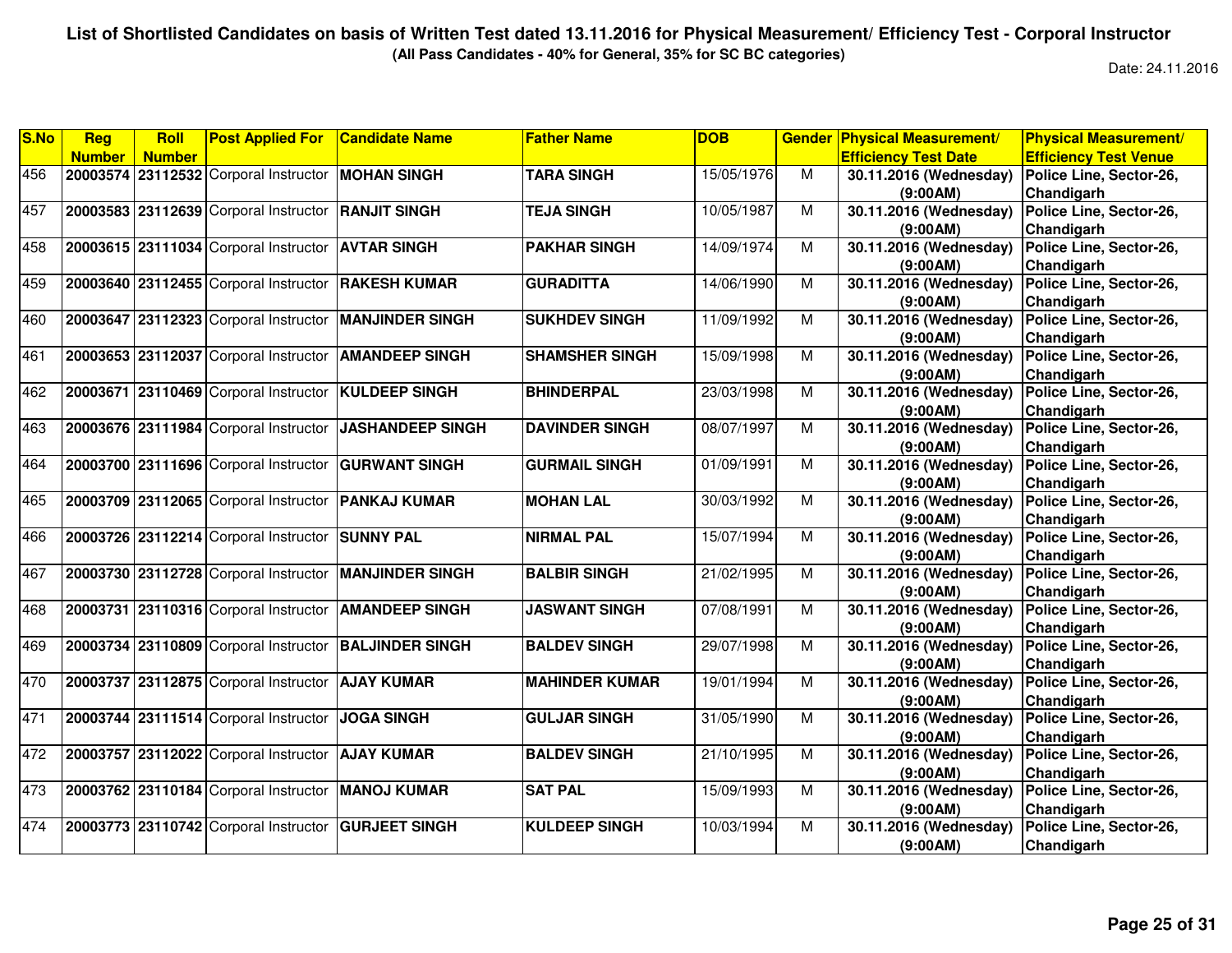**(All Pass Candidates - 40% for General, 35% for SC BC categories)**

| S.No | Reg           | Roll          | <b>Post Applied For</b>               | <b>Candidate Name</b>   | <b>Father Name</b>        | <b>DOB</b> | <b>Gender</b>  | <b>Physical Measurement/</b> | <b>Physical Measurement/</b> |
|------|---------------|---------------|---------------------------------------|-------------------------|---------------------------|------------|----------------|------------------------------|------------------------------|
|      | <b>Number</b> | <b>Number</b> |                                       |                         |                           |            |                | <b>Efficiency Test Date</b>  | <b>Efficiency Test Venue</b> |
| 475  |               |               | 20003788 23111006 Corporal Instructor | <b>RAJ SINGH</b>        | <b>BAGGU SINGH</b>        | 03/04/1996 | M              | 30.11.2016 (Wednesday)       | Police Line, Sector-26,      |
|      |               |               |                                       |                         |                           |            |                | (9:00AM)                     | Chandigarh                   |
| 476  | 20003791      |               | 23110582 Corporal Instructor          | <b>GURPREET SINGH</b>   | <b>MUKHTIAR SINGH</b>     | 05/11/1994 | M              | 30.11.2016 (Wednesday)       | Police Line, Sector-26,      |
|      |               |               |                                       |                         |                           |            |                | (9:00AM)                     | Chandigarh                   |
| 477  | 20003793      |               | 23112438 Corporal Instructor          | YOGESH KUMAR            | <b>TILAK RAJ</b>          | 10/10/1978 | M              | 30.11.2016 (Wednesday)       | Police Line, Sector-26,      |
|      |               |               |                                       |                         |                           |            |                | (9:00AM)                     | Chandigarh                   |
| 478  | 20003796      |               | 23112552 Corporal Instructor          | <b>KULWINDER SINGH</b>  | <b>RAM SINGH</b>          | 10/02/1989 | M              | 30.11.2016 (Wednesday)       | Police Line, Sector-26,      |
|      |               |               |                                       |                         |                           |            |                | (9:00AM)                     | Chandigarh                   |
| 479  |               |               | 20003803 23110630 Corporal Instructor | <b>MANISH KUMAR</b>     | <b>ASHOK KUMAR</b>        | 18/03/1993 | $\overline{M}$ | 30.11.2016 (Wednesday)       | Police Line, Sector-26,      |
|      |               |               |                                       |                         |                           |            |                | (9:00AM)                     | Chandigarh                   |
| 480  | 20003807      |               | 23112393 Corporal Instructor          | <b>ARSHDEEP SINGH</b>   | <b>JASPAL SINGH</b>       | 08/03/1996 | М              | 30.11.2016 (Wednesday)       | Police Line, Sector-26,      |
|      |               |               |                                       |                         |                           |            |                | (9:00AM)                     | Chandigarh                   |
| 481  | 20003823      |               | 23111659 Corporal Instructor          | <b>NAVDEEP SINGH</b>    | <b>AMAR CHAND</b>         | 08/09/1989 | M              | 30.11.2016 (Wednesday)       | Police Line, Sector-26,      |
|      |               |               |                                       |                         |                           |            |                | (9:00AM)                     | Chandigarh                   |
| 482  |               |               | 20003849 23111394 Corporal Instructor | <b>GURPREET SINGH</b>   | <b>BALDEV SINGH</b>       | 30/11/1992 | M              | 30.11.2016 (Wednesday)       | Police Line, Sector-26,      |
|      |               |               |                                       |                         |                           |            |                | (9:00AM)                     | Chandigarh                   |
| 483  |               |               | 20003859 23110622 Corporal Instructor | <b>ANKUSH BHUMBLA</b>   | <b>NARINDER KUMAR</b>     | 12/10/1992 | $\overline{M}$ | 30.11.2016 (Wednesday)       | Police Line, Sector-26,      |
|      |               |               |                                       |                         |                           |            |                | (9:00AM)                     | Chandigarh                   |
| 484  | 20003866      |               | 23111907 Corporal Instructor          | <b>JASPAL KUMAR</b>     | <b>OM PARKASH</b>         | 10/03/1995 | M              | 30.11.2016 (Wednesday)       | Police Line, Sector-26,      |
|      |               |               |                                       |                         |                           |            |                | (9:00AM)                     | Chandigarh                   |
| 485  |               |               | 20003871 23110062 Corporal Instructor | <b>SIMRNJEET SINGH</b>  | <b>SURINDER PAL SINGH</b> | 14/08/1985 | M              | 30.11.2016 (Wednesday)       | Police Line, Sector-26,      |
|      |               |               |                                       |                         |                           |            |                | (9:00AM)                     | Chandigarh                   |
| 486  |               |               | 20003875 23112838 Corporal Instructor | <b>BALJEET SINGH</b>    | <b>KAMALJIT SINGH</b>     | 18/08/1998 | $\overline{M}$ | 30.11.2016 (Wednesday)       | Police Line, Sector-26,      |
|      |               |               |                                       |                         |                           |            |                | (9:00AM)                     | Chandigarh                   |
| 487  |               |               | 20003911 23110235 Corporal Instructor | <b>JATINDER SINGH</b>   | <b>JASPAL SINGH</b>       | 01/10/1991 | M              | 30.11.2016 (Wednesday)       | Police Line, Sector-26,      |
|      |               |               |                                       |                         |                           |            |                | (9:00AM)                     | Chandigarh                   |
| 488  |               |               | 20003917 23112021 Corporal Instructor | <b>Shamsher Singh</b>   | <b>Kapoor Singh</b>       | 24/12/1997 | M              | 30.11.2016 (Wednesday)       | Police Line, Sector-26,      |
|      |               |               |                                       |                         |                           |            |                | (9:00AM)                     | Chandigarh                   |
| 489  |               |               | 20003922 23110021 Corporal Instructor | <b>HARMANJEET SINGH</b> | <b>PARAMJEET SINGH</b>    | 14/01/1990 | M              | 30.11.2016 (Wednesday)       | Police Line, Sector-26,      |
|      |               |               |                                       |                         |                           |            |                | (9:00AM)                     | Chandigarh                   |
| 490  |               |               | 20003924 23111265 Corporal Instructor | <b>JASVIR SINGH</b>     | <b>DHYAN SINGH</b>        | 25/04/1991 | M              | 30.11.2016 (Wednesday)       | Police Line, Sector-26,      |
|      |               |               |                                       |                         |                           |            |                | (9:00AM)                     | Chandigarh                   |
| 491  | 20003929      |               | 23110556 Corporal Instructor          | <b>Ashok Kumar</b>      | <b>Karam Chand</b>        | 02/12/1983 | M              | 30.11.2016 (Wednesday)       | Police Line, Sector-26,      |
|      |               |               |                                       |                         |                           |            |                | (9:00AM)                     | Chandigarh                   |
| 492  | 20003946      |               | 23110032 Corporal Instructor          | <b>KULJIT SAHNI</b>     | <b>SHADI LAL SAHNI</b>    | 12/07/1985 | M              | 30.11.2016 (Wednesday)       | Police Line, Sector-26,      |
|      |               |               |                                       |                         |                           |            |                | (9:00AM)                     | Chandigarh                   |
| 493  |               |               | 20003954 23111989 Corporal Instructor | <b>JAGSEER SINGH</b>    | <b>JAGDEV SINGH</b>       | 04/06/1996 | M              | 30.11.2016 (Wednesday)       | Police Line, Sector-26,      |
|      |               |               |                                       |                         |                           |            |                | (9:00AM)                     | Chandigarh                   |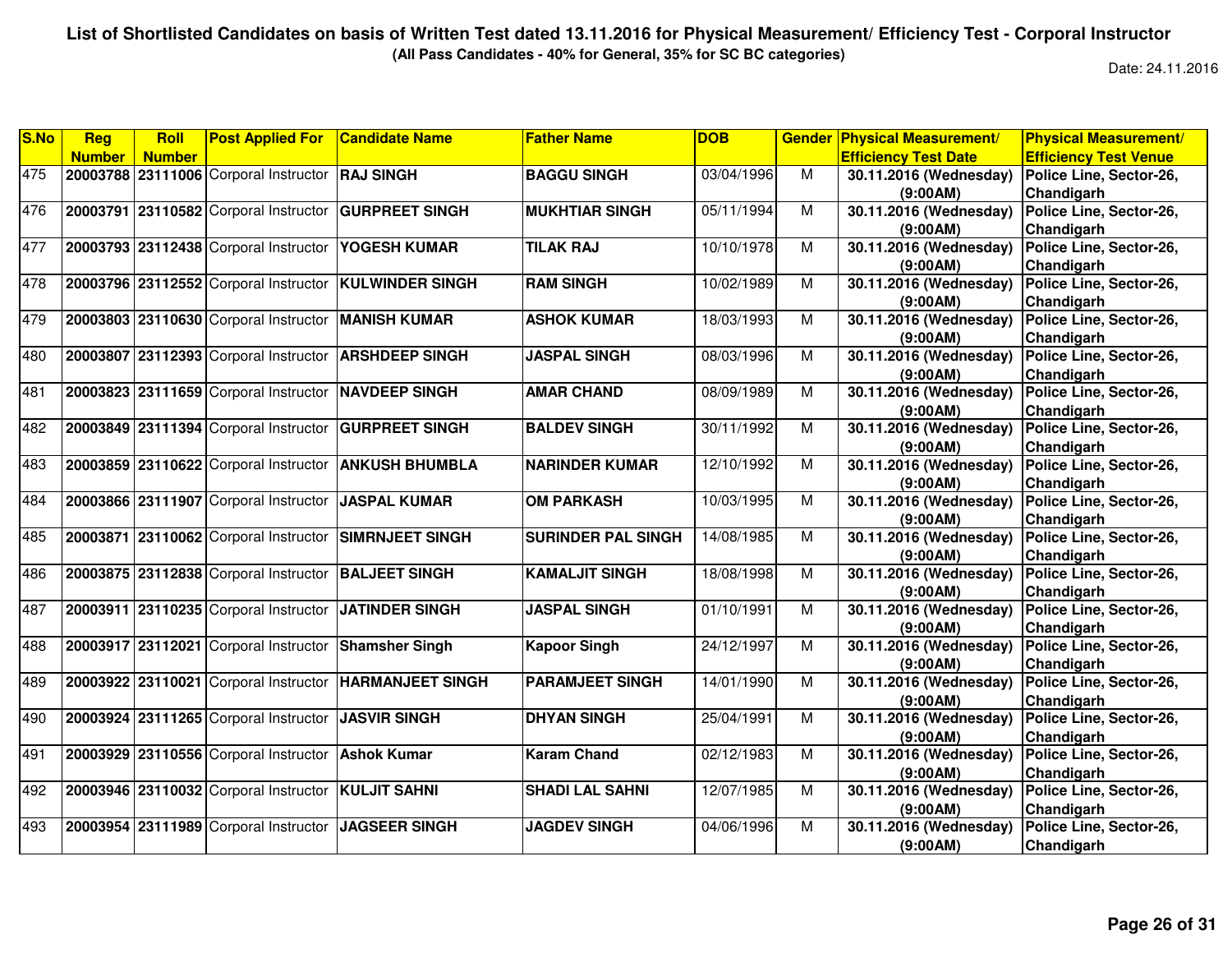**(All Pass Candidates - 40% for General, 35% for SC BC categories)**

| S.No | Reg           | Roll          | <b>Post Applied For</b>                              | <b>Candidate Name</b>   | <b>Father Name</b>       | <b>DOB</b> | <b>Gender</b>  | <b>Physical Measurement/</b> | <b>Physical Measurement/</b> |
|------|---------------|---------------|------------------------------------------------------|-------------------------|--------------------------|------------|----------------|------------------------------|------------------------------|
|      | <b>Number</b> | <b>Number</b> |                                                      |                         |                          |            |                | <b>Efficiency Test Date</b>  | <b>Efficiency Test Venue</b> |
| 494  |               |               | 20003963 23112282 Corporal Instructor                | <b>SATBIR SINGH</b>     | <b>NIRMAL SINGH</b>      | 10/01/1994 | M              | 30.11.2016 (Wednesday)       | Police Line, Sector-26,      |
|      |               |               |                                                      |                         |                          |            |                | (9:00AM)                     | Chandigarh                   |
| 495  |               |               | 20003972 23110027 Corporal Instructor                | <b>JARNAIL SINGH</b>    | <b>DARSHAN SINGH</b>     | 04/08/1970 | M              | 30.11.2016 (Wednesday)       | Police Line, Sector-26,      |
|      |               |               |                                                      |                         |                          |            |                | (9:00AM)                     | Chandigarh                   |
| 496  |               |               | 20003982 23111884 Corporal Instructor                | <b>GURPAL SINGH</b>     | <b>JAGDEV SINGH</b>      | 19/06/1993 | M              | 30.11.2016 (Wednesday)       | Police Line, Sector-26,      |
|      |               |               |                                                      |                         |                          |            |                | (9:00AM)                     | Chandigarh                   |
| 497  |               |               | 20003995 23110778 Corporal Instructor                | <b>MANISH KUMAR</b>     | <b>RAJKUMAR</b>          | 07/06/1995 | M              | 30.11.2016 (Wednesday)       | Police Line, Sector-26,      |
|      |               |               |                                                      |                         |                          |            |                | (9:00AM)                     | Chandigarh                   |
| 498  |               |               | 20003996 23112422 Corporal Instructor BALJIT SINGH   |                         | <b>KULWINDER SINGH</b>   | 19/02/1990 | M              | 30.11.2016 (Wednesday)       | Police Line, Sector-26,      |
|      |               |               |                                                      |                         |                          |            |                | (9:00AM)                     | Chandigarh                   |
| 499  |               |               | 20004000 23110024 Corporal Instructor                | <b>HEM PAL</b>          | <b>CHAMAN LAL</b>        | 21/11/1984 | M              | 30.11.2016 (Wednesday)       | Police Line, Sector-26,      |
|      |               |               |                                                      |                         |                          |            |                | (9:00AM)                     | Chandigarh                   |
| 500  |               |               | 20004019 23111823 Corporal Instructor                | <b>MANOJ KUMAR</b>      | <b>RAMESH CHANDER</b>    | 30/12/1987 | М              | 30.11.2016 (Wednesday)       | Police Line, Sector-26,      |
|      |               |               |                                                      |                         |                          |            |                | (9:00AM)                     | Chandigarh                   |
| 501  |               |               | 20004022 23110038 Corporal Instructor                | <b>MANPREET SINGH</b>   | <b>KAKA SINGH</b>        | 29/07/1984 | M              | 30.11.2016 (Wednesday)       | Police Line, Sector-26,      |
|      |               |               |                                                      |                         |                          |            |                | (9:00AM)                     | Chandigarh                   |
| 502  |               |               | 20004034 23111294 Corporal Instructor                | <b>PARMINDER SINGH</b>  | <b>JASKARAN SINGH</b>    | 08/08/1990 | M              | 30.11.2016 (Wednesday)       | Police Line, Sector-26,      |
|      |               |               |                                                      |                         |                          |            |                | (9:00AM)                     | Chandigarh                   |
| 503  |               |               | 20004045 23110895 Corporal Instructor                | <b>AJAY PAL</b>         | <b>HAZARA SINGH</b>      | 10/11/1989 | M              | 30.11.2016 (Wednesday)       | Police Line, Sector-26,      |
|      |               |               |                                                      |                         |                          |            |                | (9:00AM)                     | Chandigarh                   |
| 504  |               |               | 20004046 23110178 Corporal Instructor                | <b>SIMRANJEET SINGH</b> | <b>KULDEEP SINGH</b>     | 01/09/1996 | M              | 30.11.2016 (Wednesday)       | Police Line, Sector-26,      |
|      |               |               |                                                      |                         |                          |            |                | (9:00AM)                     | Chandigarh                   |
| 505  |               |               | 20004050 23110378 Corporal Instructor                | <b>HARPREET SINGH</b>   | <b>SAROOP SINGH</b>      | 02/11/1985 | М              | 30.11.2016 (Wednesday)       | Police Line, Sector-26,      |
|      |               |               |                                                      |                         |                          |            |                | (9:00AM)                     | Chandigarh                   |
| 506  |               |               | 20004051 23111232 Corporal Instructor                | <b>GURPAL SINGH</b>     | <b>NIRMAL SINGH</b>      | 08/05/1991 | M              | 30.11.2016 (Wednesday)       | Police Line, Sector-26,      |
|      |               |               |                                                      |                         |                          |            |                | (9:00AM)                     | Chandigarh                   |
| 507  |               |               | 20004060 23111944 Corporal Instructor                | <b>J P SINGH</b>        | <b>SURJIT SINGH</b>      | 27/02/1998 | M              | 30.11.2016 (Wednesday)       | Police Line, Sector-26,      |
|      |               |               |                                                      |                         |                          |            |                | (9:00AM)                     | Chandigarh                   |
| 508  |               |               | 20004078 23111687 Corporal Instructor DAVINDER SINGH |                         | <b>RANDHIR SINGH</b>     | 26/06/1996 | M              | 30.11.2016 (Wednesday)       | Police Line, Sector-26,      |
|      |               |               |                                                      |                         |                          |            |                | (9:00AM)                     | Chandigarh                   |
| 509  |               |               | 20004080 23112283 Corporal Instructor                | <b>RAHUL ARORA</b>      | <b>VIJAY KUMAR ARORA</b> | 07/12/1980 | $\overline{M}$ | 30.11.2016 (Wednesday)       | Police Line, Sector-26,      |
|      |               |               |                                                      |                         |                          |            |                | (9:00AM)                     | Chandigarh                   |
| 510  |               |               | 20004088 23111209 Corporal Instructor                | <b>SANDEEP SINGH</b>    | <b>GURMEET SINGH</b>     | 06/08/1997 | M              | 30.11.2016 (Wednesday)       | Police Line, Sector-26,      |
|      |               |               |                                                      |                         |                          |            |                | (9:00AM)                     | Chandigarh                   |
| 511  |               |               | 20004093 23110041 Corporal Instructor                | <b>NAVTEJ SINGH</b>     | <b>HARJINDER SINGH</b>   | 09/08/1994 | M              | 30.11.2016 (Wednesday)       | Police Line, Sector-26,      |
|      |               |               |                                                      |                         |                          |            |                | (9:00AM)                     | Chandigarh                   |
| 512  |               |               | 20004111 23110925 Corporal Instructor                | <b>AMANDEEP SINGH</b>   | <b>KULDEEP SINGH</b>     | 06/10/1997 | M              | 30.11.2016 (Wednesday)       | Police Line, Sector-26,      |
|      |               |               |                                                      |                         |                          |            |                | (9:00AM)                     | Chandigarh                   |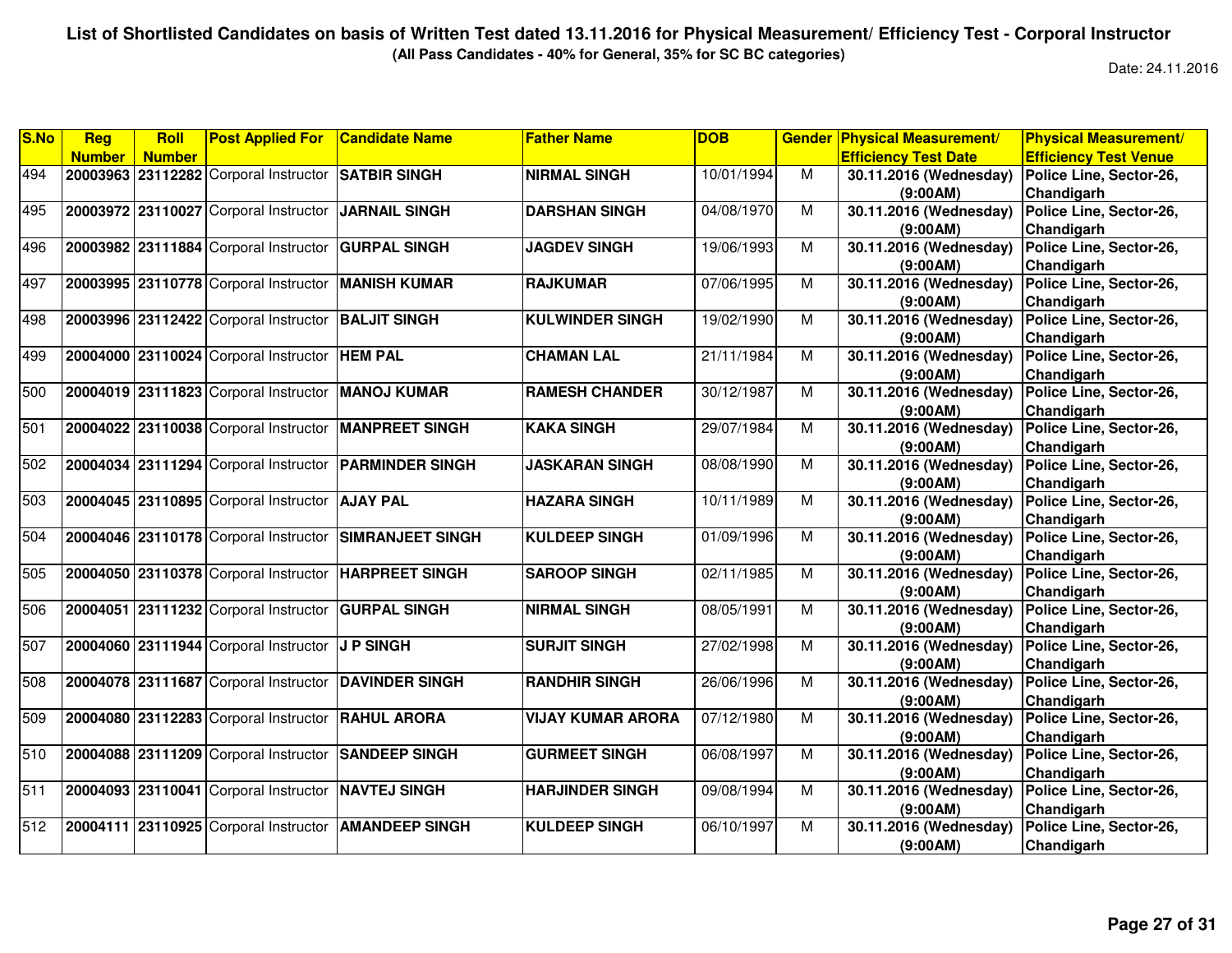**(All Pass Candidates - 40% for General, 35% for SC BC categories)**

| S.No | Reg           | <b>Roll</b>   | <b>Post Applied For</b>                              | <b>Candidate Name</b>     | <b>Father Name</b>     | <b>DOB</b> | <b>Gender</b>  | <b>Physical Measurement/</b> | <b>Physical Measurement/</b> |
|------|---------------|---------------|------------------------------------------------------|---------------------------|------------------------|------------|----------------|------------------------------|------------------------------|
|      | <b>Number</b> | <b>Number</b> |                                                      |                           |                        |            |                | <b>Efficiency Test Date</b>  | <b>Efficiency Test Venue</b> |
| 513  |               |               | 20004113 23111196 Corporal Instructor JJASBEER SINGH |                           | <b>SURINDER SINGH</b>  | 21/10/1988 | М              | 30.11.2016 (Wednesday)       | Police Line, Sector-26,      |
|      |               |               |                                                      |                           |                        |            |                | (9:00AM)                     | Chandigarh                   |
| 514  |               |               | 20004114 23110519 Corporal Instructor TIRATH RAM     |                           | <b>RAM LUBHAYA</b>     | 05/12/1996 | M              | 30.11.2016 (Wednesday)       | Police Line, Sector-26,      |
|      |               |               |                                                      |                           |                        |            |                | (9:00AM)                     | Chandigarh                   |
| 515  |               |               | 20004119 23111692 Corporal Instructor                | <b>RUPINDER</b>           | <b>MILKHI RAM</b>      | 12/06/1987 | M              | 30.11.2016 (Wednesday)       | Police Line, Sector-26,      |
|      |               |               |                                                      |                           |                        |            |                | (9:00AM)                     | Chandigarh                   |
| 516  |               |               | 20004126 23110404 Corporal Instructor                | <b>RAHUL KUMAR</b>        | <b>KAILASH THAKUR</b>  | 07/12/1994 | М              | 30.11.2016 (Wednesday)       | Police Line, Sector-26,      |
|      |               |               |                                                      |                           |                        |            |                | (9:00AM)                     | Chandigarh                   |
| 517  |               |               | 20004154 23112952 Corporal Instructor                | <b>SATGUR SINGH</b>       | <b>AMARJIT SINGH</b>   | 05/01/1993 | М              | 30.11.2016 (Wednesday)       | Police Line, Sector-26,      |
|      |               |               |                                                      |                           |                        |            |                | (9:00AM)                     | Chandigarh                   |
| 518  |               |               | 20004168 23112358 Corporal Instructor                | <b>BHIM SEN</b>           | <b>MUL CHAND</b>       | 24/07/1993 | М              | 30.11.2016 (Wednesday)       | Police Line, Sector-26,      |
|      |               |               |                                                      |                           |                        |            |                | (9:00AM)                     | Chandigarh                   |
| 519  |               |               | 20004191 23111930 Corporal Instructor                | <b>PRINCE</b>             | <b>JAGTAR SINGH</b>    | 14/06/1992 | M              | 30.11.2016 (Wednesday)       | Police Line, Sector-26,      |
|      |               |               |                                                      |                           |                        |            |                | (9:00AM)                     | Chandigarh                   |
| 520  |               |               | 20004203 23110256 Corporal Instructor                | <b>ANGREJ SINGH</b>       | <b>PRITAM SINGH</b>    | 10/05/1998 | M              | 30.11.2016 (Wednesday)       | Police Line, Sector-26,      |
|      |               |               |                                                      |                           |                        |            |                | (9:00AM)                     | Chandigarh                   |
| 521  |               |               | 20004209 23112103 Corporal Instructor                | Iparveen kumar            | kartar chand           | 08/03/1979 | $\overline{M}$ | 30.11.2016 (Wednesday)       | Police Line, Sector-26,      |
|      |               |               |                                                      |                           |                        |            |                | (9:00AM)                     | Chandigarh                   |
| 522  |               |               | 20004210 23111806 Corporal Instructor                | <b>GOBIND RAM</b>         | <b>JASMAIL SINGH</b>   | 01/08/1993 | М              | 30.11.2016 (Wednesday)       | Police Line, Sector-26,      |
|      |               |               |                                                      |                           |                        |            |                | (9:00AM)                     | Chandigarh                   |
| 523  |               |               | 20004213 23112544 Corporal Instructor                | lakhwinder singh          | <b>MAHINDER SINGH</b>  | 15/05/1993 | М              | 30.11.2016 (Wednesday)       | Police Line, Sector-26,      |
|      |               |               |                                                      |                           |                        |            |                | (9:00AM)                     | Chandigarh                   |
| 524  |               |               | 20004216 23111346 Corporal Instructor                | <b>SUKHMANPREET SINGH</b> | <b>KULWANT SINGH</b>   | 20/10/1995 | M              | 30.11.2016 (Wednesday)       | Police Line, Sector-26,      |
|      |               |               |                                                      |                           |                        |            |                | (9:00AM)                     | Chandigarh                   |
| 525  |               |               | 20004228 23110756 Corporal Instructor                | <b>BALJINDER SINGH</b>    | <b>JAGTAR SINGH</b>    | 01/09/1994 | M              | 30.11.2016 (Wednesday)       | Police Line, Sector-26,      |
|      |               |               |                                                      |                           |                        |            |                | (9:00AM)                     | Chandigarh                   |
| 526  |               |               | 20004229 23111284 Corporal Instructor                | <b>SHAMSHEER SINGH</b>    | <b>RAJWINDER SINGH</b> | 22/03/1982 | M              | 30.11.2016 (Wednesday)       | Police Line, Sector-26,      |
|      |               |               |                                                      |                           |                        |            |                | (9:00AM)                     | Chandigarh                   |
| 527  |               |               | 20004240 23112933 Corporal Instructor                | <b>JASPREET SINGH</b>     | <b>HARMINDER SINGH</b> | 17/04/1993 | М              | 30.11.2016 (Wednesday)       | Police Line, Sector-26,      |
|      |               |               |                                                      |                           |                        |            |                | (9:00AM)                     | Chandigarh                   |
| 528  |               |               | 20004241 23112819 Corporal Instructor                | <b>RAJINDER SINGH</b>     | <b>KARNAIL SINGH</b>   | 02/01/1992 | М              | 30.11.2016 (Wednesday)       | Police Line, Sector-26,      |
|      |               |               |                                                      |                           |                        |            |                | (9:00AM)                     | Chandigarh                   |
| 529  |               |               | 20004242 23112009 Corporal Instructor                | <b>GURJEET SINGH</b>      | <b>SAMINDER SINGH</b>  | 06/03/1994 | М              | 30.11.2016 (Wednesday)       | Police Line, Sector-26,      |
|      |               |               |                                                      |                           |                        |            |                | (9:00AM)                     | Chandigarh                   |
| 530  |               |               | 20004244 23112124 Corporal Instructor                | <b>SATGUR SINGH</b>       | <b>JARNAIL SINGH</b>   | 27/05/1996 | M              | 30.11.2016 (Wednesday)       | Police Line, Sector-26,      |
|      |               |               |                                                      |                           |                        |            |                | (9:00AM)                     | Chandigarh                   |
| 531  |               |               | 20004259 23112535 Corporal Instructor                | <b>NAVTEJ SINGH</b>       | <b>HARJIT SINGH</b>    | 03/03/1997 | M              | 30.11.2016 (Wednesday)       | Police Line, Sector-26,      |
|      |               |               |                                                      |                           |                        |            |                | (9:00AM)                     | Chandigarh                   |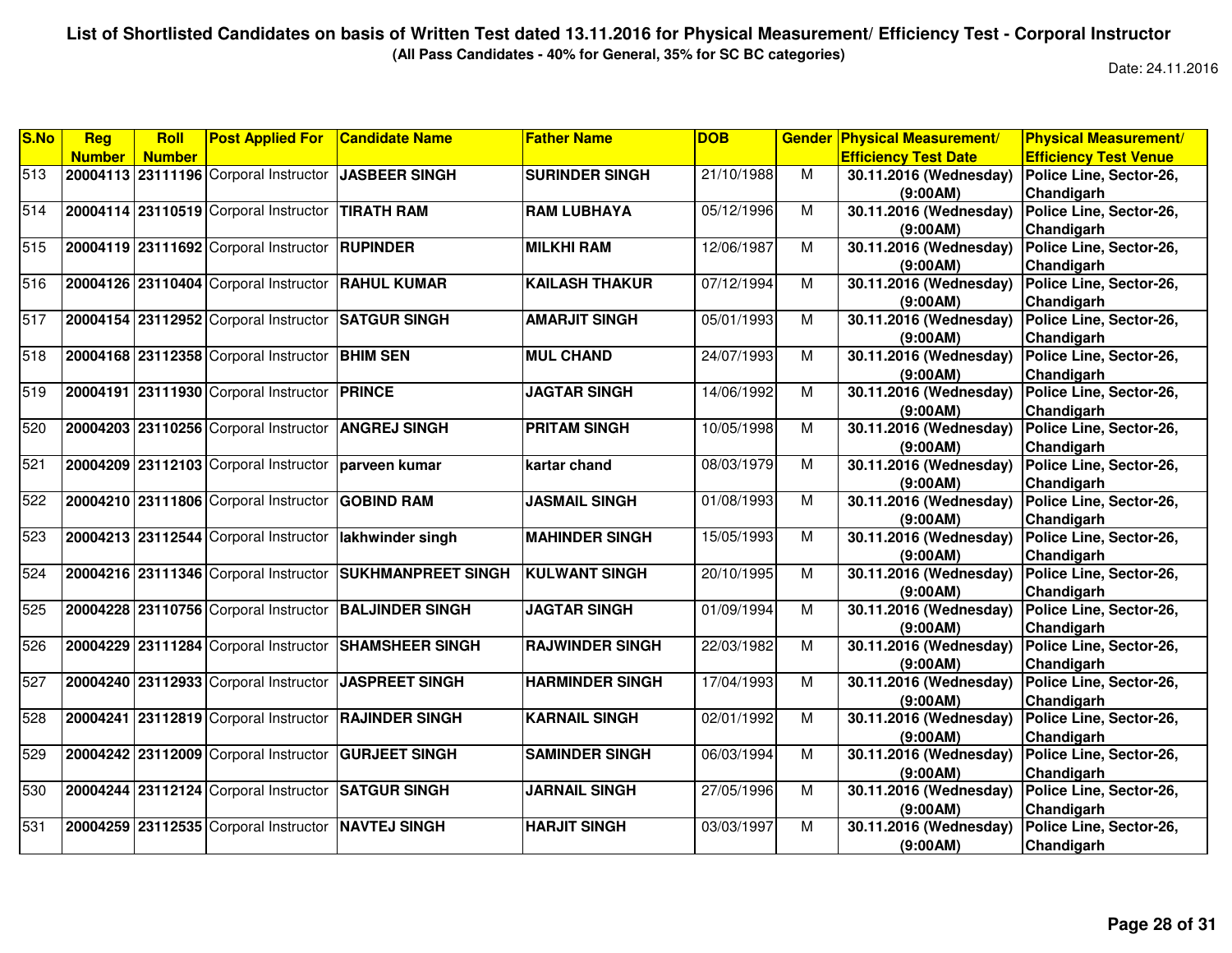**(All Pass Candidates - 40% for General, 35% for SC BC categories)**

| S.No | Reg           | Roll          | <b>Post Applied For</b>               | <b>Candidate Name</b>                                    | <b>Father Name</b>       | <b>DOB</b> |   | <b>Gender Physical Measurement/</b> | <b>Physical Measurement/</b> |
|------|---------------|---------------|---------------------------------------|----------------------------------------------------------|--------------------------|------------|---|-------------------------------------|------------------------------|
|      | <b>Number</b> | <b>Number</b> |                                       |                                                          |                          |            |   | <b>Efficiency Test Date</b>         | <b>Efficiency Test Venue</b> |
| 532  |               |               | 20004264 23112132 Corporal Instructor | <b>AMARJIT SINGH</b>                                     | <b>GURNEK SINGH</b>      | 05/11/1996 | М | 30.11.2016 (Wednesday)              | Police Line, Sector-26,      |
|      |               |               |                                       |                                                          |                          |            |   | (9:00AM)                            | Chandigarh                   |
| 533  |               |               | 20004269 23110347 Corporal Instructor | <b>AJAY KUMAR SHARMA</b>                                 | <b>AJIT KUMAR SHARMA</b> | 14/11/1981 | M | 30.11.2016 (Wednesday)              | Police Line, Sector-26,      |
|      |               |               |                                       |                                                          |                          |            |   | (9:00AM)                            | Chandigarh                   |
| 534  | 20004287      |               | 23111587 Corporal Instructor          | <b>DUSHANT KUMAR</b>                                     | <b>SHAM SUNDER</b>       | 19/10/1981 | M | 30.11.2016 (Wednesday)              | Police Line, Sector-26,      |
|      |               |               |                                       |                                                          |                          |            |   | (9:00AM)                            | Chandigarh                   |
| 535  | 20004293      |               | 23112826 Corporal Instructor          | <b>JAIDEEP SINGH</b>                                     | <b>MUKHINDER SINGH</b>   | 02/01/1983 | М | 30.11.2016 (Wednesday)              | Police Line, Sector-26,      |
|      |               |               |                                       |                                                          |                          |            |   | (9:00AM)                            | Chandigarh                   |
| 536  |               |               | 20004308 23111678 Corporal Instructor | <b>SUKHBIR SINGH</b>                                     | <b>JOGINDER SINGH</b>    | 23/04/1977 | M | 30.11.2016 (Wednesday)              | Police Line, Sector-26,      |
|      |               |               |                                       |                                                          |                          |            |   | (9:00AM)                            | Chandigarh                   |
| 537  |               |               | 20004361 23111936 Corporal Instructor | <b>HARMANDEEP SINGH</b>                                  | <b>HARBANSH SINGH</b>    | 06/09/1993 | М | 30.11.2016 (Wednesday)              | Police Line, Sector-26,      |
|      |               |               |                                       |                                                          |                          |            |   | (9:00AM)                            | Chandigarh                   |
| 538  |               |               | 20004366 23112567 Corporal Instructor | <b>ANIL KUMAR</b>                                        | <b>SUBHASH CHANDER</b>   | 02/04/1981 | M | 30.11.2016 (Wednesday)              | Police Line, Sector-26,      |
|      |               |               |                                       |                                                          |                          |            |   | (9:00AM)                            | Chandigarh                   |
| 539  |               |               |                                       | 20004369 23110994 Corporal Instructor MANINDERJEET SINGH | <b>JASPREET SINGH</b>    | 07/04/1998 | м | 30.11.2016 (Wednesday)              | Police Line, Sector-26,      |
|      |               |               |                                       |                                                          |                          |            |   | (9:00AM)                            | Chandigarh                   |
| 540  |               |               | 20004376 23111849 Corporal Instructor | <b>IMANDEEP SINGH</b>                                    | <b>RANJEET SINGH</b>     | 10/11/1997 | M | 30.11.2016 (Wednesday)              | Police Line, Sector-26,      |
|      |               |               |                                       |                                                          |                          |            |   | (9:00AM)                            | Chandigarh                   |
| 541  | 20004390      |               | 23110676 Corporal Instructor          | <b>RAM SURESH</b>                                        | <b>NANU RAM</b>          | 05/11/1988 | M | 30.11.2016 (Wednesday)              | Police Line, Sector-26,      |
|      |               |               |                                       |                                                          |                          |            |   | (9:00AM)                            | Chandigarh                   |
| 542  |               |               | 20004403 23110787 Corporal Instructor | JAGPREET SINGH                                           | <b>NAIB SINGH</b>        | 26/07/1997 | М | 30.11.2016 (Wednesday)              | Police Line, Sector-26,      |
|      |               |               |                                       |                                                          |                          |            |   | (9:00AM)                            | Chandigarh                   |
| 543  |               |               | 20004404 23112672 Corporal Instructor | <b>GURBHAGAT SINGH</b>                                   | <b>AMAR SINGH</b>        | 12/06/1992 | M | 30.11.2016 (Wednesday)              | Police Line, Sector-26,      |
|      |               |               |                                       |                                                          |                          |            |   | (9:00AM)                            | Chandigarh                   |
| 544  |               |               | 20004413 23110673 Corporal Instructor | <b>DAVINDER KUMAR</b>                                    | <b>DAULAT RAM</b>        | 27/06/1991 | M | 30.11.2016 (Wednesday)              | Police Line, Sector-26,      |
|      |               |               |                                       |                                                          |                          |            |   | (9:00AM)                            | Chandigarh                   |
| 545  |               |               | 20004435 23112296 Corporal Instructor | <b>TEJPREET SINGH</b>                                    | <b>KARAMJEET SINGH</b>   | 07/11/1992 | M | 30.11.2016 (Wednesday)              | Police Line, Sector-26,      |
|      |               |               |                                       |                                                          |                          |            |   | (9:00AM)                            | Chandigarh                   |
| 546  |               |               | 20004436 23110595 Corporal Instructor | <b>NARINDER SINGH</b>                                    | <b>GURMEET SINGH</b>     | 08/10/1986 | M | 30.11.2016 (Wednesday)              | Police Line, Sector-26,      |
|      |               |               |                                       |                                                          |                          |            |   | (9:00AM)                            | Chandigarh                   |
| 547  |               |               | 20004442 23112885 Corporal Instructor | <b>PARVINDER SINGH</b>                                   | <b>JANGHIR SINGH</b>     | 26/04/1990 | M | 30.11.2016 (Wednesday)              | Police Line, Sector-26,      |
|      |               |               |                                       |                                                          |                          |            |   | (9:00AM)                            | Chandigarh                   |
| 548  | 20004481      |               | 23111316 Corporal Instructor          | <b>JUGPREET SINGH</b>                                    | <b>KASHMIR SINGH</b>     | 15/10/1988 | М | 30.11.2016 (Wednesday)              | Police Line, Sector-26,      |
|      |               |               |                                       |                                                          |                          |            |   | (9:00AM)                            | Chandigarh                   |
| 549  |               |               | 20004486 23111249 Corporal Instructor | <b>VIJAY KUMAR</b>                                       | <b>VED PARKASH</b>       | 28/10/1991 | М | 30.11.2016 (Wednesday)              | Police Line, Sector-26,      |
|      |               |               |                                       |                                                          |                          |            |   | (9:00AM)                            | Chandigarh                   |
| 550  | 20004487      | 23110401      | Corporal Instructor                   | <b>REET RAVINDER RAJ</b>                                 | <b>PRITHI RAJ</b>        | 30/03/1992 | М | 30.11.2016 (Wednesday)              | Police Line, Sector-26,      |
|      |               |               |                                       |                                                          |                          |            |   | (9:00AM)                            | Chandigarh                   |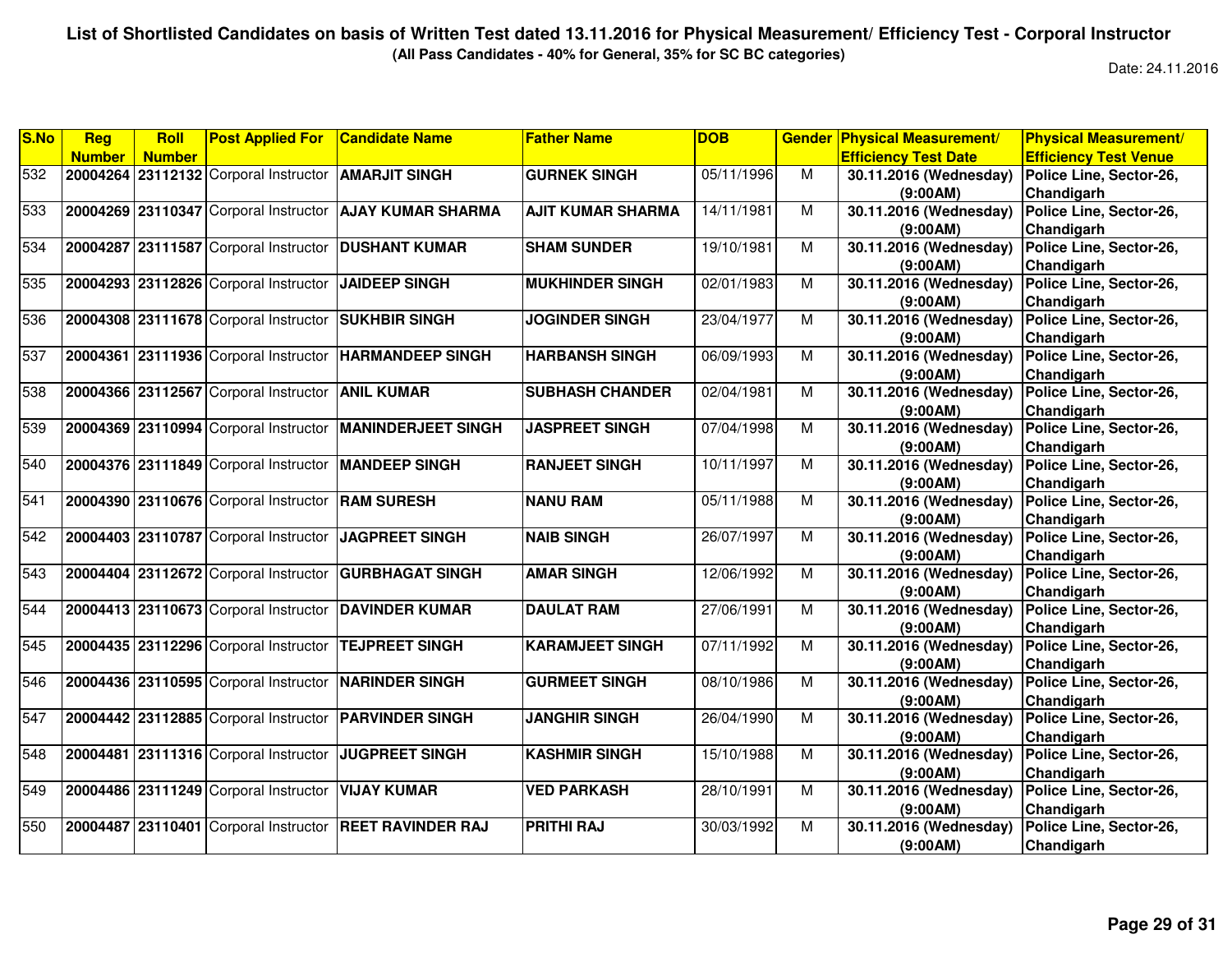**(All Pass Candidates - 40% for General, 35% for SC BC categories)**

| S.No | Reg           | Roll          | <b>Post Applied For</b>                             | <b>Candidate Name</b>   | <b>Father Name</b>        | <b>DOB</b> | <b>Gender</b>           | <b>Physical Measurement/</b> | <b>Physical Measurement/</b> |
|------|---------------|---------------|-----------------------------------------------------|-------------------------|---------------------------|------------|-------------------------|------------------------------|------------------------------|
|      | <b>Number</b> | <b>Number</b> |                                                     |                         |                           |            |                         | <b>Efficiency Test Date</b>  | <b>Efficiency Test Venue</b> |
| 551  |               |               | 20004512 23112718 Corporal Instructor               | <b>LAKHWINDER SINGH</b> | <b>BALVIR SINGH</b>       | 22/05/1991 | M                       | 30.11.2016 (Wednesday)       | Police Line, Sector-26,      |
|      |               |               |                                                     |                         |                           |            |                         | (9:00AM)                     | Chandigarh                   |
| 552  |               |               | 20004516 23111673 Corporal Instructor               | <b>GAGANDEEP SINGH</b>  | <b>AJAIB SINGH</b>        | 25/09/1995 | M                       | 30.11.2016 (Wednesday)       | Police Line, Sector-26,      |
|      |               |               |                                                     |                         |                           |            |                         | (9:00AM)                     | Chandigarh                   |
| 553  | 20004520      |               | 23111629 Corporal Instructor                        | <b>AMRITPAL SINGH</b>   | <b>RAJPAL SINGH</b>       | 02/03/1997 | M                       | 30.11.2016 (Wednesday)       | Police Line, Sector-26,      |
|      |               |               |                                                     |                         |                           |            |                         | (9:00AM)                     | Chandigarh                   |
| 554  | 20004522      |               | 23111517 Corporal Instructor                        | <b>GURLAL SINGH</b>     | <b>SURJEET SINGH</b>      | 05/07/1990 | $\overline{M}$          | 30.11.2016 (Wednesday)       | Police Line, Sector-26,      |
|      |               |               |                                                     |                         |                           |            |                         | (9:00AM)                     | Chandigarh                   |
| 555  |               |               | 20004524 23112947 Corporal Instructor               | <b>DILAWAR SINGH</b>    | <b>GURTEJ SINGH</b>       | 28/11/1980 | $\overline{\mathsf{M}}$ | 30.11.2016 (Wednesday)       | Police Line, Sector-26,      |
|      |               |               |                                                     |                         |                           |            |                         | (9:00AM)                     | Chandigarh                   |
| 556  |               |               | 20004526 23110601 Corporal Instructor               | <b>RAVI KUMAR</b>       | <b>TARSEM LAL</b>         | 28/04/1989 | M                       | 30.11.2016 (Wednesday)       | Police Line, Sector-26,      |
|      |               |               |                                                     |                         |                           |            |                         | (9:00AM)                     | Chandigarh                   |
| 557  |               |               | 20004530 23110034 Corporal Instructor               | <b>KULWINDER SINGH</b>  | <b>NIHAL SINGH</b>        | 02/10/1991 | M                       | 30.11.2016 (Wednesday)       | Police Line, Sector-26,      |
|      |               |               |                                                     |                         |                           |            |                         | (9:00AM)                     | Chandigarh                   |
| 558  |               |               | 20004539 23110332 Corporal Instructor               | <b>MANDEEP SINGH</b>    | <b>AVTAR SINGH</b>        | 25/02/1994 | M                       | 30.11.2016 (Wednesday)       | Police Line, Sector-26,      |
|      |               |               |                                                     |                         |                           |            |                         | (9:00AM)                     | Chandigarh                   |
| 559  | 20004541      |               | 23112163 Corporal Instructor                        | <b>RANJEET SINGH</b>    | <b>SATNAM SINGH</b>       | 18/02/1990 | M                       | 30.11.2016 (Wednesday)       | Police Line, Sector-26,      |
|      |               |               |                                                     |                         |                           |            |                         | (9:00AM)                     | Chandigarh                   |
| 560  | 20004545      |               | 23111036 Corporal Instructor                        | <b>BALJINDER SINGH</b>  | <b>TILAKRAJ SINGH</b>     | 01/07/1997 | M                       | 30.11.2016 (Wednesday)       | Police Line, Sector-26,      |
|      |               |               |                                                     |                         |                           |            |                         | (9:00AM)                     | Chandigarh                   |
| 561  |               |               | 20004546 23112458 Corporal Instructor               | <b>MANJEET PAL</b>      | <b>MADAN LAL</b>          | 21/01/1983 | M                       | 30.11.2016 (Wednesday)       | Police Line, Sector-26,      |
|      |               |               |                                                     |                         |                           |            |                         | (9:00AM)                     | Chandigarh                   |
| 562  |               |               | 20004556 23112798 Corporal Instructor               | <b>MANRAJ SINGH</b>     | <b>SURJIT SINGH</b>       | 05/02/1997 | $\overline{M}$          | 30.11.2016 (Wednesday)       | Police Line, Sector-26,      |
|      |               |               |                                                     |                         |                           |            |                         | (9:00AM)                     | Chandigarh                   |
| 563  |               |               | 20004570 23111817 Corporal Instructor               | <b>BIKARMJEET SINGH</b> | <b>JAI BHAGWAN</b>        | 10/11/1992 | M                       | 30.11.2016 (Wednesday)       | Police Line, Sector-26,      |
|      |               |               |                                                     |                         | <b>SHARMA</b>             |            |                         | (9:00AM)                     | Chandigarh                   |
| 564  |               |               | 20004613 23111754 Corporal Instructor               | <b>AMANDEEP SINGH</b>   | <b>HARINDER PAL SINGH</b> | 11/06/1983 | M                       | 30.11.2016 (Wednesday)       | Police Line, Sector-26,      |
|      |               |               |                                                     |                         |                           |            |                         | (9:00AM)                     | Chandigarh                   |
| 565  |               |               | 20004634 23111773 Corporal Instructor   PREM NARAIN |                         | <b>AGYA RAM</b>           | 13/01/1980 | M                       | 30.11.2016 (Wednesday)       | Police Line, Sector-26,      |
|      |               |               |                                                     |                         |                           |            |                         | (9:00AM)                     | Chandigarh                   |
| 566  |               |               | 20004683 23111648 Corporal Instructor               | <b>JAGPREET SINGH</b>   | <b>BHAGWANT SINGH</b>     | 18/02/1991 | M                       | 30.11.2016 (Wednesday)       | Police Line, Sector-26,      |
|      |               |               |                                                     |                         |                           |            |                         | (9:00AM)                     | Chandigarh                   |
| 567  | 20004684      |               | 23111228 Corporal Instructor                        | <b>JAGTAR SINGH</b>     | <b>BALWINDER SINGH</b>    | 01/10/1987 | M                       | 30.11.2016 (Wednesday)       | Police Line, Sector-26,      |
|      |               |               |                                                     |                         |                           |            |                         | (9:00AM)                     | Chandigarh                   |
| 568  |               |               | 20004685 23110001 Corporal Instructor               | <b>AMAR NATH</b>        | <b>SOM NATH</b>           | 06/10/1987 | M                       | 30.11.2016 (Wednesday)       | Police Line, Sector-26,      |
|      |               |               |                                                     |                         |                           |            |                         | (9:00AM)                     | Chandigarh                   |
| 569  | 20004687      |               | 23111531 Corporal Instructor                        | <b>HARPREET RAJA</b>    | <b>AVTAR SINGH</b>        | 07/01/1985 | $\overline{M}$          | 30.11.2016 (Wednesday)       | Police Line, Sector-26,      |
|      |               |               |                                                     |                         |                           |            |                         | (9:00AM)                     | Chandigarh                   |